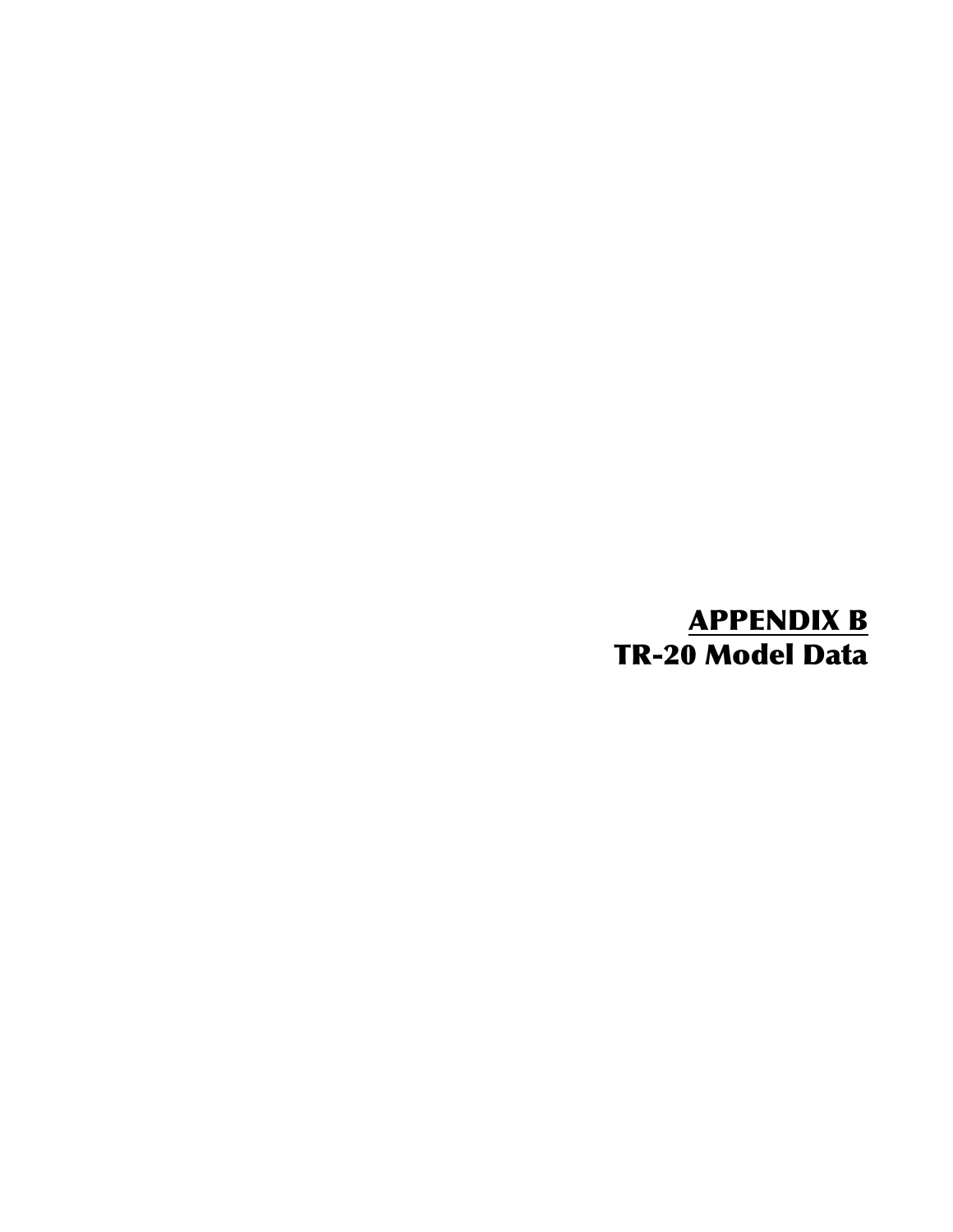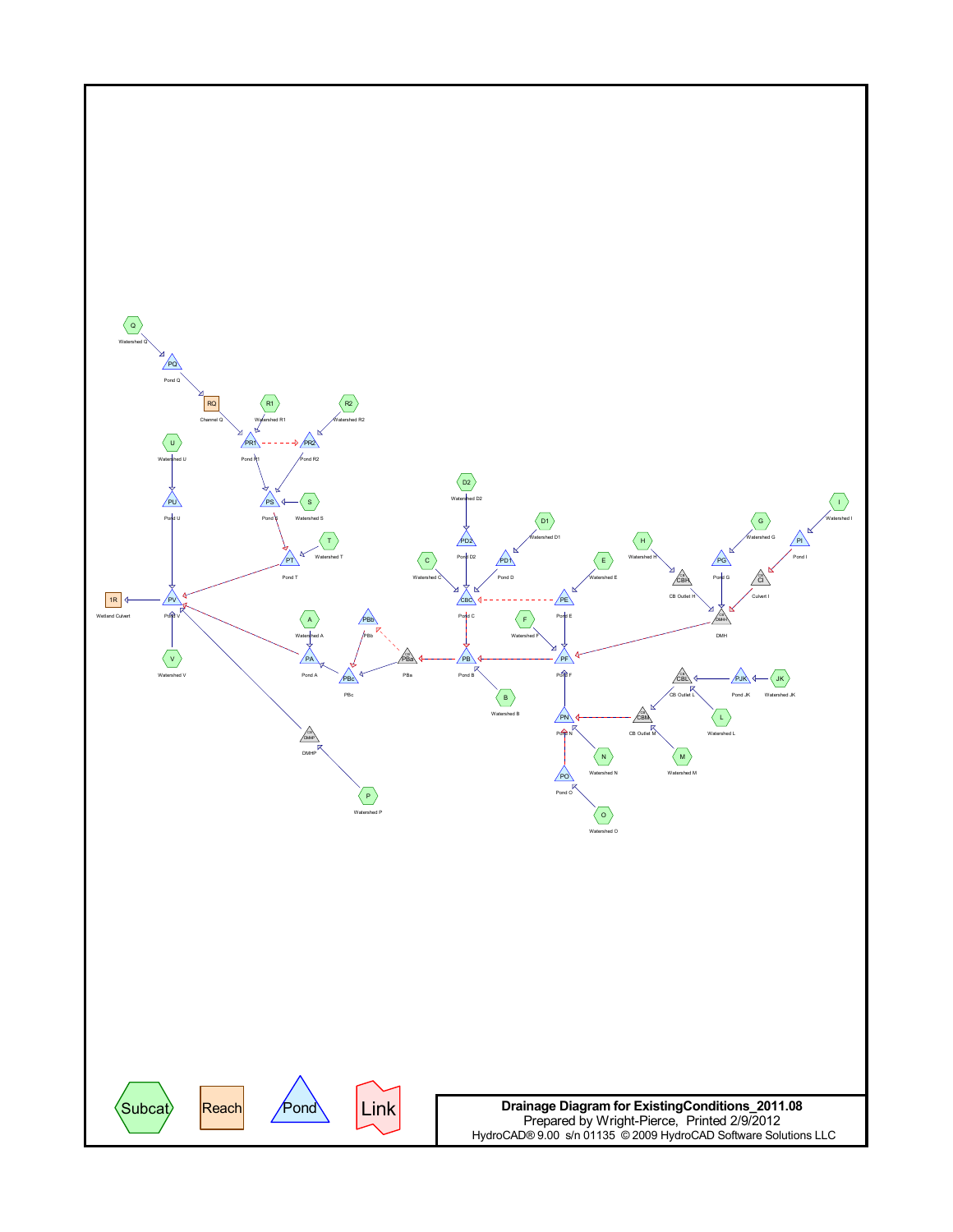# **Area Listing (all nodes)**

| Area    | CN | Description                                                                              |
|---------|----|------------------------------------------------------------------------------------------|
| (acres) |    | (subcatchment-numbers)                                                                   |
| 17.537  | 30 | Woods, Good, HSG A (U)                                                                   |
| 7.937   | 39 | >75% Grass cover, Good, HSG A (U)                                                        |
| 292.793 | 55 | Woods, Good, HSG B (Q, R1, R2, S, T, U, V)                                               |
| 114.839 | 60 | Woods, Fair, HSG B (A, B, C, D1, D2, E, F, G, H, I, JK, L, M, N, O, P)                   |
| 86.598  | 61 | >75% Grass cover, Good, HSG B (Q, R1, R2, S, T, U, V)                                    |
| 42.777  | 69 | Pasture/grassland/range, Fair, HSG B (A, B, C, D1, D2, E, F, G, H, I, JK, L, M, N, O, P) |
| 162.207 | 70 | Woods, Good, HSG C (Q, R1, R2, S, V)                                                     |
| 12.760  | 73 | Woods, Fair, HSG C (B, C, D1, D2, F, H, I, JK, M, N, O)                                  |
| 52.033  | 74 | >75% Grass cover, Good, HSG C (Q, R1, R2, V)                                             |
| 64.210  | 77 | Woods, Good, HSG D (Q, R1, R2, V)                                                        |
| 6.177   | 79 | Pasture/grassland/range, Fair, HSG C (B, C, D2, I, JK, L, M, N, O)                       |
| 7.927   | 79 | Woods, Fair, HSG D (A, N, O, P)                                                          |
| 1.374   | 84 | Pasture/grassland/range, Fair, HSG D (A, O, P)                                           |
| 4.842   | 98 | Paved parking, HSG A (U)                                                                 |
| 59.754  | 98 | Paved parking, HSG B (A, B, C, D1, D2, E, F, G, H, I, JK, L, M, N, O, P, Q, R1, R2, S,   |
|         |    | T, U, V                                                                                  |
| 63.861  | 98 | Paved parking, HSG C (B, C, D1, D2, I, JK, M, N, O, Q, R1, R2, S, T, V)                  |
| 0.482   | 98 | Paved parking, HSG D (O, P)                                                              |
| 0.192   | 98 | Water Surface, HSG D (A)                                                                 |
| 998.301 |    | <b>TOTAL AREA</b>                                                                        |
|         |    |                                                                                          |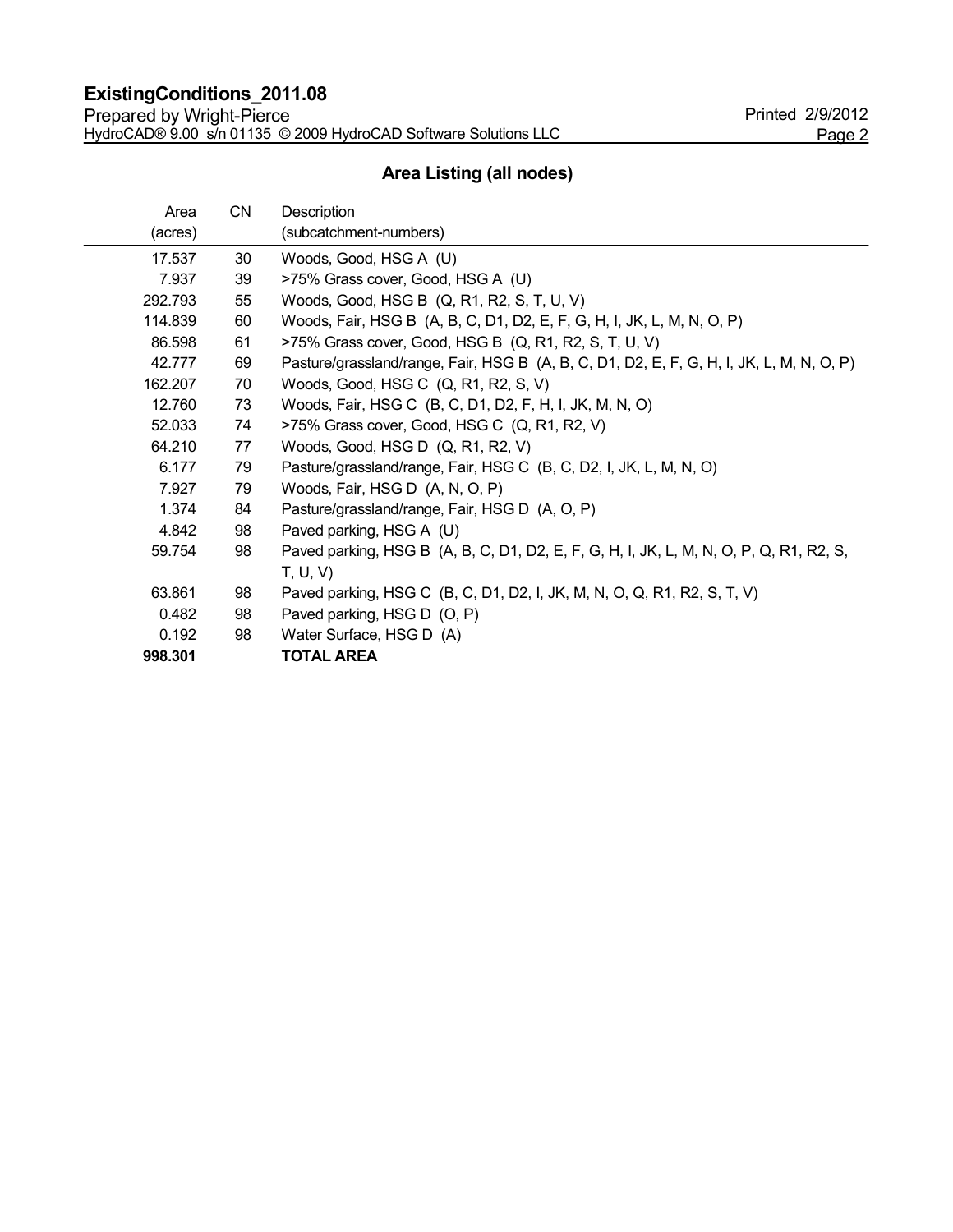# **Soil Listing (all nodes)**

| Area    | Soil         | Subcatchment                                                             |
|---------|--------------|--------------------------------------------------------------------------|
| (acres) | Goup         | <b>Numbers</b>                                                           |
| 30.316  | <b>HSG A</b> | U                                                                        |
| 596.761 | <b>HSG B</b> | A, B, C, D1, D2, E, F, G, H, I, JK, L, M, N, O, P, Q, R1, R2, S, T, U, V |
| 297.038 | HSG C        | B, C, D1, D2, F, H, I, JK, L, M, N, O, Q, R1, R2, S, T, V                |
| 74.185  | HSG D        | A, N, O, P, Q, R1, R2, V                                                 |
| 0.000   | Other        |                                                                          |
| 998.301 |              | <b>TOTAL AREA</b>                                                        |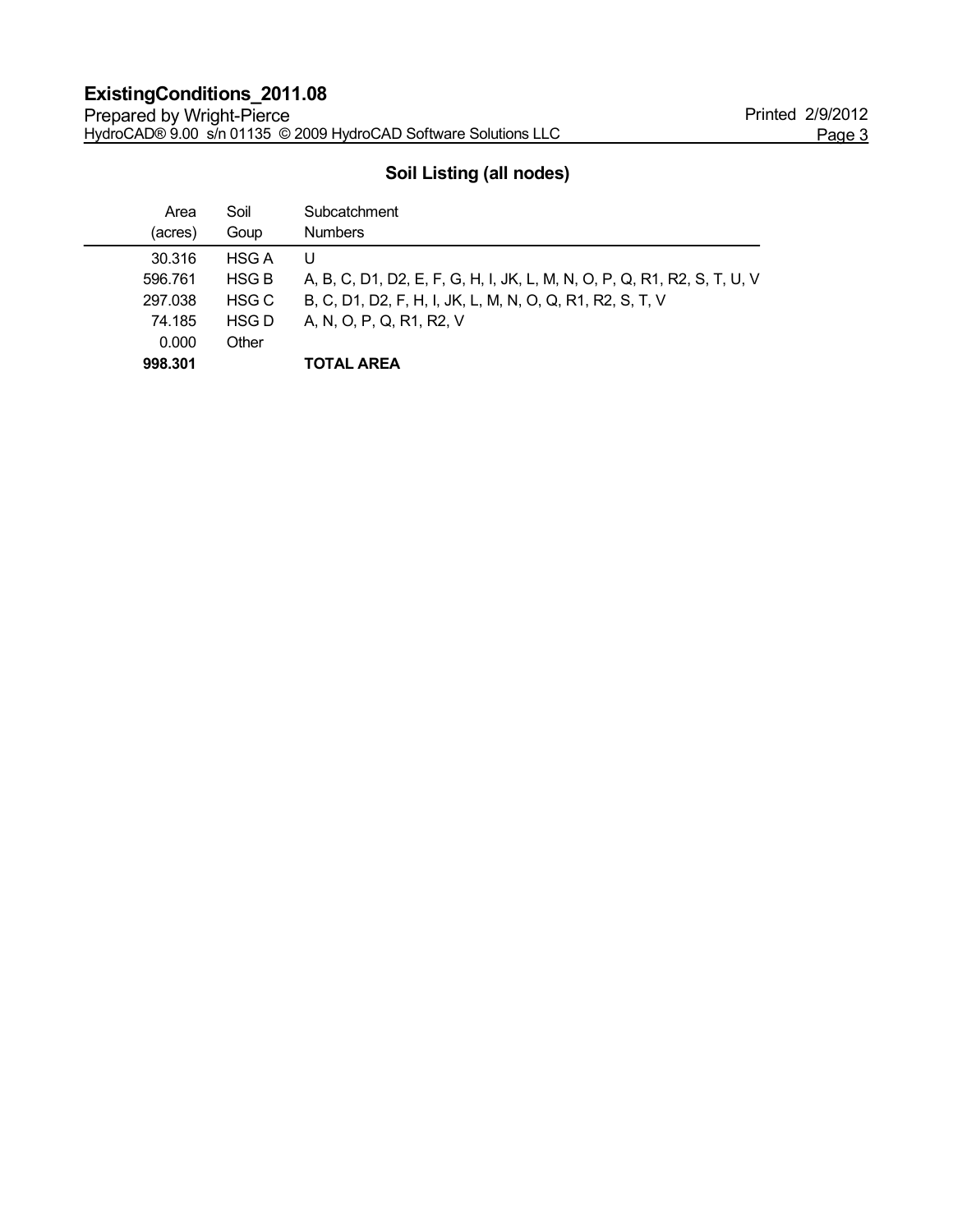# **ExistingConditions\_2011.08**

Prepared by Wright-Pierce **Printed 2/9/2012** HydroCAD® 9.00 s/n 01135 © 2009 HydroCAD Software Solutions LLC Page 4

| Line# | Node            | In-Invert | Out-Invert | Length  | Slope   | n     | Diam/Width | <b>Height</b> |
|-------|-----------------|-----------|------------|---------|---------|-------|------------|---------------|
|       | Number          | (feet)    | (feet)     | (feet)  | (ft/ft) |       | (inches)   | (inches)      |
| 1     | <b>CBL</b>      | 232.00    | 231.25     | 150.0   | 0.0050  | 0.013 | 12.0       | 0.0           |
| 2     | <b>CBM</b>      | 230.50    | 229.00     | 165.0   | 0.0091  | 0.013 | 15.0       | 0.0           |
| 3     | CI              | 250.00    | 243.90     | 70.0    | 0.0871  | 0.013 | 15.0       | 0.0           |
| 4     | <b>DMHH</b>     | 238.00    | 237.15     | 160.0   | 0.0053  | 0.013 | 15.0       | 0.0           |
| 5     | <b>DMHP</b>     | 186.50    | 183.52     | 1,190.0 | 0.0025  | 0.013 | 18.0       | 0.0           |
| 6     | PA              | 183.80    | 183.75     | 60.5    | 0.0008  | 0.025 | 48.0       | 0.0           |
| 7     | PBb             | 186.80    | 185.80     | 205.0   | 0.0049  | 0.013 | 12.0       | 0.0           |
| 8     | PBc             | 185.80    | 185.00     | 277.0   | 0.0029  | 0.025 | 30.0       | 0.0           |
| 9     | <b>PE</b>       | 245.50    | 235.00     | 65.0    | 0.1615  | 0.013 | 6.0        | 0.0           |
| 10    | PG              | 254.50    | 254.20     | 25.0    | 0.0120  | 0.013 | 12.0       | 0.0           |
| 11    | <b>PJK</b>      | 258.00    | 232.00     | 385.0   | 0.0675  | 0.011 | 10.0       | 0.0           |
| 12    | PN              | 226.00    | 225.90     | 200.0   | 0.0005  | 0.013 | 12.0       | 0.0           |
| 13    | PO              | 228.50    | 228.50     | 400.0   | 0.0000  | 0.020 | 6.0        | 0.0           |
| 14    | PQ              | 216.00    | 214.30     | 340.0   | 0.0050  | 0.013 | 15.0       | 0.0           |
| 15    | PR <sub>1</sub> | 199.00    | 198.00     | 210.0   | 0.0048  | 0.013 | 48.0       | 0.0           |
| 16    | PR <sub>2</sub> | 201.00    | 200.00     | 200.0   | 0.0050  | 0.013 | 36.0       | 0.0           |
| 17    | <b>PS</b>       | 200.00    | 199.00     | 50.0    | 0.0200  | 0.030 | 24.0       | 24.0          |
| 18    | PT              | 197.50    | 197.11     | 78.0    | 0.0050  | 0.030 | 24.0       | 30.0          |
| 19    | PU              | 192.00    | 188.00     | 220.0   | 0.0182  | 0.013 | 36.0       | 0.0           |
| 20    | PV              | 181.40    | 181.30     | 50.0    | 0.0020  | 0.025 | 57.0       | 38.0          |

# **Pipe Listing (all nodes)**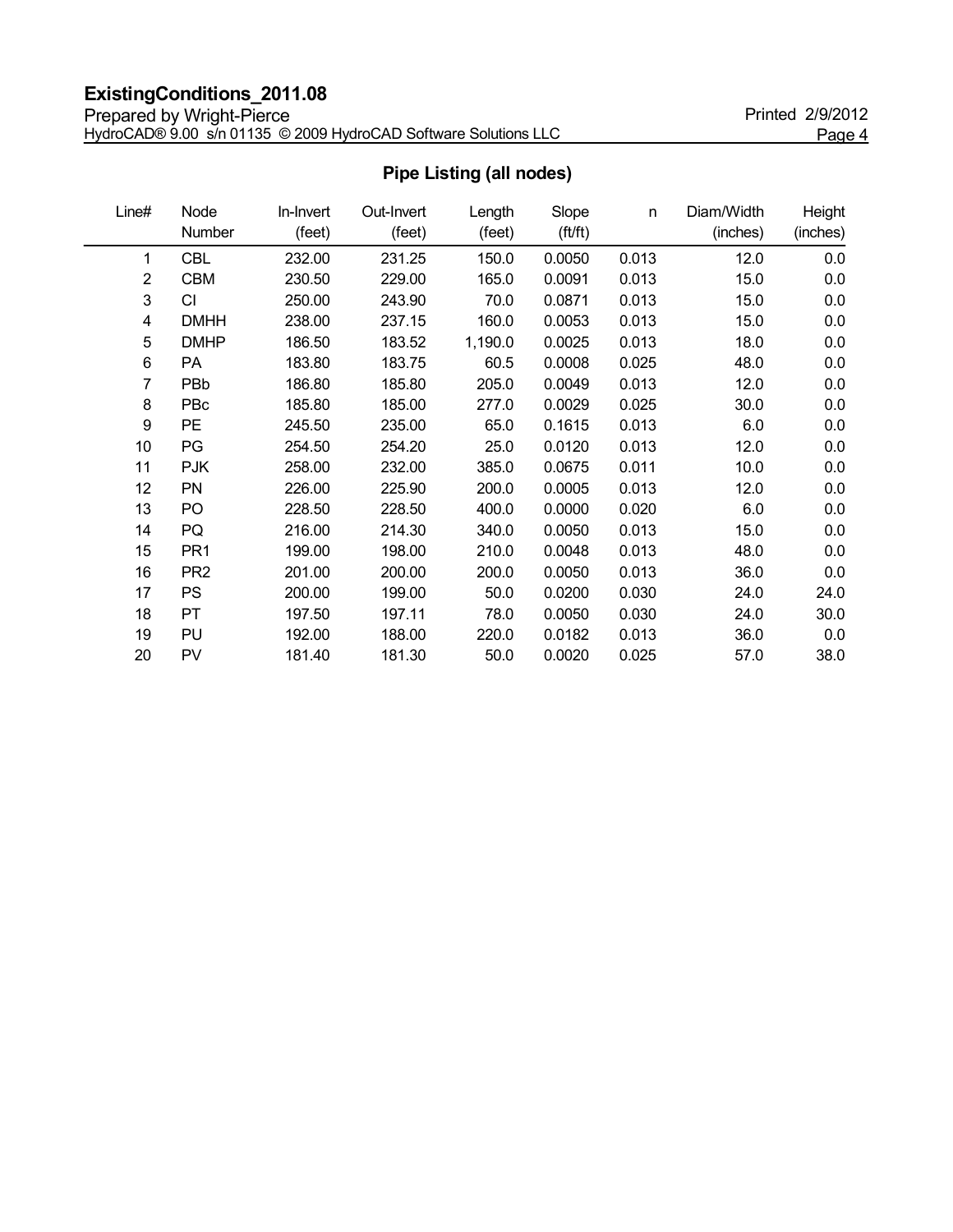Time span=0.00-36.00 hrs, dt=0.01 hrs, 3601 points x 3 Runoff by SCS TR-20 method, UH=SCS Reach routing by Dyn-Stor-Ind method - Pond routing by Dyn-Stor-Ind method

| <b>Subcatchment A: Watershed A</b>   | Runoff Area=1,863,914 sf 14.18% Impervious Runoff Depth=2.91"<br>Flow Length=1,653' Tc=32.0 min CN=71 Runoff=72.30 cfs 10.365 af |
|--------------------------------------|----------------------------------------------------------------------------------------------------------------------------------|
| <b>Subcatchment B: Watershed B</b>   | Runoff Area=792,860 sf 17.53% Impervious Runoff Depth=2.91"<br>Flow Length=1,066' Tc=23.9 min CN=71 Runoff=36.14 cfs 4.409 af    |
| <b>Subcatchment C: Watershed C</b>   | Runoff Area=336,288 sf 13.68% Impervious Runoff Depth=3.00"<br>Flow Length=735' Tc=19.0 min CN=72 Runoff=17.66 cfs 1.931 af      |
| <b>Subcatchment D1: Watershed D1</b> | Runoff Area=187,862 sf 7.47% Impervious Runoff Depth=2.27"<br>Flow Length=929' Tc=23.1 min CN=64 Runoff=6.62 cfs 0.816 af        |
| <b>Subcatchment D2: Watershed D2</b> | Runoff Area=303,882 sf 10.68% Impervious Runoff Depth=2.72"<br>Flow Length=388' Tc=13.8 min CN=69 Runoff=16.70 cfs 1.581 af      |
| <b>Subcatchment E: Watershed E</b>   | Runoff Area=356,830 sf 6.77% Impervious Runoff Depth=2.18"<br>Flow Length=1,073' Tc=33.8 min CN=63 Runoff=9.76 cfs 1.490 af      |
| <b>Subcatchment F: Watershed F</b>   | Runoff Area=612,323 sf 14.24% Impervious Runoff Depth=2.63"<br>Flow Length=813' Tc=25.5 min CN=68 Runoff=24.15 cfs 3.079 af      |
| <b>Subcatchment G: Watershed G</b>   | Runoff Area=140,137 sf 8.25% Impervious Runoff Depth=2.27"<br>Flow Length=703' Tc=25.0 min CN=64 Runoff=4.75 cfs 0.609 af        |
| Subcatchment H: Watershed H          | Runoff Area=188,886 sf 21.66% Impervious Runoff Depth=2.91"<br>Flow Length=551' Tc=10.0 min CN=71 Runoff=12.72 cfs 1.050 af      |
| <b>Subcatchment I: Watershed I</b>   | Runoff Area=732,325 sf 11.49% Impervious Runoff Depth=2.54"<br>Flow Length=1,032' Tc=31.3 min CN=67 Runoff=24.85 cfs 3.555 af    |
| Subcatchment JK: Watershed JK        | Runoff Area=491,224 sf 18.39% Impervious Runoff Depth=2.72"<br>Flow Length=774' Tc=18.9 min CN=69 Runoff=23.38 cfs 2.556 af      |
| Subcatchment L: Watershed L          | Runoff Area=161,896 sf 13.93% Impervious Runoff Depth=2.63"<br>Flow Length=412' Tc=17.3 min  CN=68  Runoff=7.73 cfs  0.814  af   |
| <b>Subcatchment M: Watershed M</b>   | Runoff Area=497,525 sf 19.90% Impervious Runoff Depth=2.91"<br>Flow Length=730' Tc=19.0 min CN=71 Runoff=25.27 cfs 2.767 af      |
| <b>Subcatchment N: Watershed N</b>   | Runoff Area=454,144 sf 14.78% Impervious Runoff Depth=3.10"<br>Flow Length=683' Tc=28.4 min CN=73 Runoff=20.18 cfs 2.691 af      |
| Subcatchment O: Watershed O          | Runoff Area=666,855 sf 16.03% Impervious Runoff Depth=3.10"<br>Flow Length=1,224' Tc=22.8 min CN=73 Runoff=33.20 cfs 3.951 af    |
| <b>Subcatchment P: Watershed P</b>   | Runoff Area=1,708,455 sf 15.80% Impervious Runoff Depth=2.72"<br>Flow Length=1,612' Tc=39.8 min CN=69 Runoff=54.68 cfs 8.891 af  |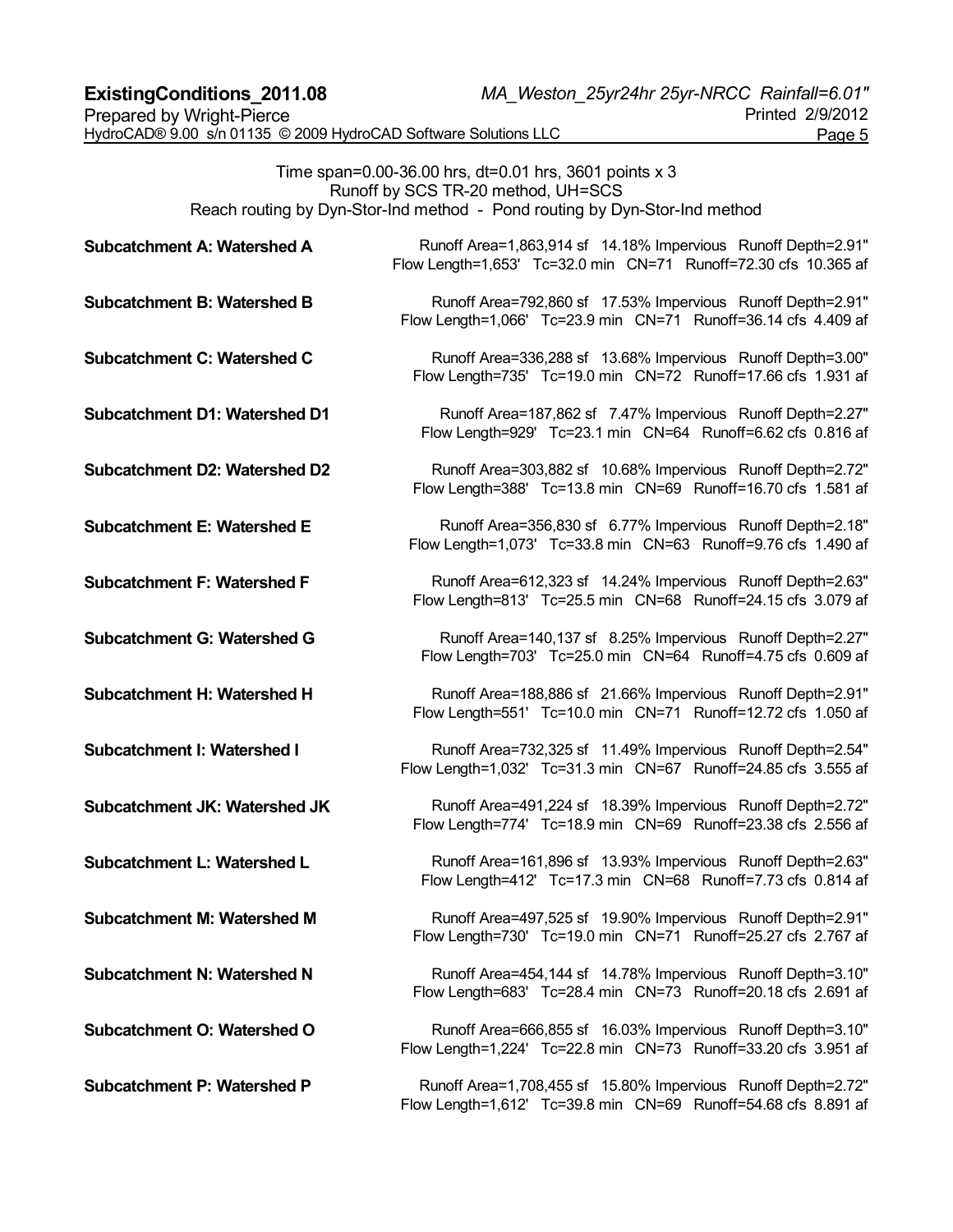| <b>ExistingConditions 2011.08</b>                               | MA Weston 25yr24hr 25yr-NRCC Rainfall=6.01" |  |
|-----------------------------------------------------------------|---------------------------------------------|--|
| Prepared by Wright-Pierce                                       | Printed 2/9/2012                            |  |
| HydroCAD® 9.00 s/n 01135 © 2009 HydroCAD Software Solutions LLC | Page 6                                      |  |
|                                                                 |                                             |  |

| Subcatchment Q: Watershed Q          | Runoff Area=8,398,670 sf 3.04% Impervious Runoff Depth=2.10"<br>Flow Length=4,731' Tc=110.6 min CN=62 Runoff=106.04 cfs 33.698 af                       |
|--------------------------------------|---------------------------------------------------------------------------------------------------------------------------------------------------------|
| <b>Subcatchment R1: Watershed R1</b> | Runoff Area=11,325,853 sf 16.72% Impervious Runoff Depth=2.81"<br>Flow Length=4,735' Tc=64.5 min CN=70 Runoff=281.66 cfs 60.953 af                      |
| <b>Subcatchment R2: Watershed R2</b> | Runoff Area=2,338,394 sf 17.77% Impervious Runoff Depth=2.63"<br>Flow Length=1,657' Tc=24.4 min CN=68 Runoff=94.12 cfs 11.759 af                        |
| <b>Subcatchment S: Watershed S</b>   | Runoff Area=641,852 sf 27.91% Impervious Runoff Depth=2.91"<br>Flow Length=600' Tc=8.2 min CN=71 Runoff=46.65 cfs 3.569 af                              |
| <b>Subcatchment T: Watershed T</b>   | Runoff Area=2,760,251 sf 17.19% Impervious Runoff Depth=2.45"<br>Flow Length=2,659' Tc=51.9 min CN=66 Runoff=67.43 cfs 12.925 af                        |
| Subcatchment U: Watershed U          | Runoff Area=3,144,857 sf 17.00% Impervious Runoff Depth=1.52"<br>Flow Length=3,269' Tc=98.0 min CN=55 Runoff=28.80 cfs 9.166 af                         |
| <b>Subcatchment V: Watershed V</b>   | Runoff Area=5,380,693 sf 8.78% Impervious Runoff Depth=3.00"<br>Flow Length=1,147' Tc=15.6 min CN=72 Runoff=311.25 cfs 30.895 af                        |
| <b>Reach 1R: Wetland Culvert</b>     | Avg. Depth=2.60' Max Vel=2.45 fps Inflow=62.05 cfs 116.475 af<br>n=0.040 L=50.0' S=0.0024 '/' Capacity=83.51 cfs Outflow=62.05 cfs 116.450 af           |
| Reach RQ: Channel Q                  | Avg. Depth=0.99' Max Vel=1.19 fps Inflow=8.29 cfs 15.093 af<br>n=0.040 L=1,475.0' S=0.0016 '/' Capacity=8.39 cfs Outflow=8.29 cfs 14.870 af             |
| <b>Pond CBC: Pond C</b>              | Peak Elev=202.88' Storage=34,987 cf Inflow=41.05 cfs 4.599 af<br>Primary=10.65 cfs 3.870 af Secondary=11.01 cfs 0.729 af Outflow=21.66 cfs 4.599 af     |
| Pond CBH: CB Outlet H                | Peak Elev=245.12' Inflow=12.72 cfs 1.050 af<br>Outflow=12.72 cfs 1.050 af                                                                               |
| Pond CBL: CB Outlet L                | Peak Elev=245.44' Inflow=8.56 cfs 3.034 af<br>12.0" Round Culvert n=0.013 L=150.0' S=0.0050 '/' Outflow=8.56 cfs 3.034 af                               |
| Pond CBM: CB Outlet M                | Peak Elev=233.98' Inflow=33.83 cfs 5.801 af<br>Primary=8.23 cfs 4.876 af Secondary=25.60 cfs 0.925 af Outflow=33.83 cfs 5.801 af                        |
| Pond CI: Culvert I                   | Peak Elev=252.33' Inflow=12.46 cfs 3.531 af<br>Primary=7.71 cfs 3.236 af Secondary=4.75 cfs 0.295 af Outflow=12.46 cfs 3.531 af                         |
| <b>Pond DMHH: DMH</b>                | Peak Elev=244.35' Inflow=16.67 cfs 5.168 af<br>Primary=10.50 cfs 4.677 af Secondary=6.17 cfs 0.491 af Outflow=16.67 cfs 5.168 af                        |
| <b>Pond DMHP: DMHP</b>               | Peak Elev=530.84' Inflow=54.68 cfs 8.891 af<br>18.0" Round Culvert n=0.013 L=1,190.0' S=0.0025 '/' Outflow=54.68 cfs 8.891 af                           |
| Pond PA: Pond A                      | Peak Elev=188.04' Storage=197,467 cf Inflow=104.40 cfs 37.280 af<br>Primary=54.50 cfs 37.244 af Secondary=0.00 cfs 0.000 af Outflow=54.50 cfs 37.244 af |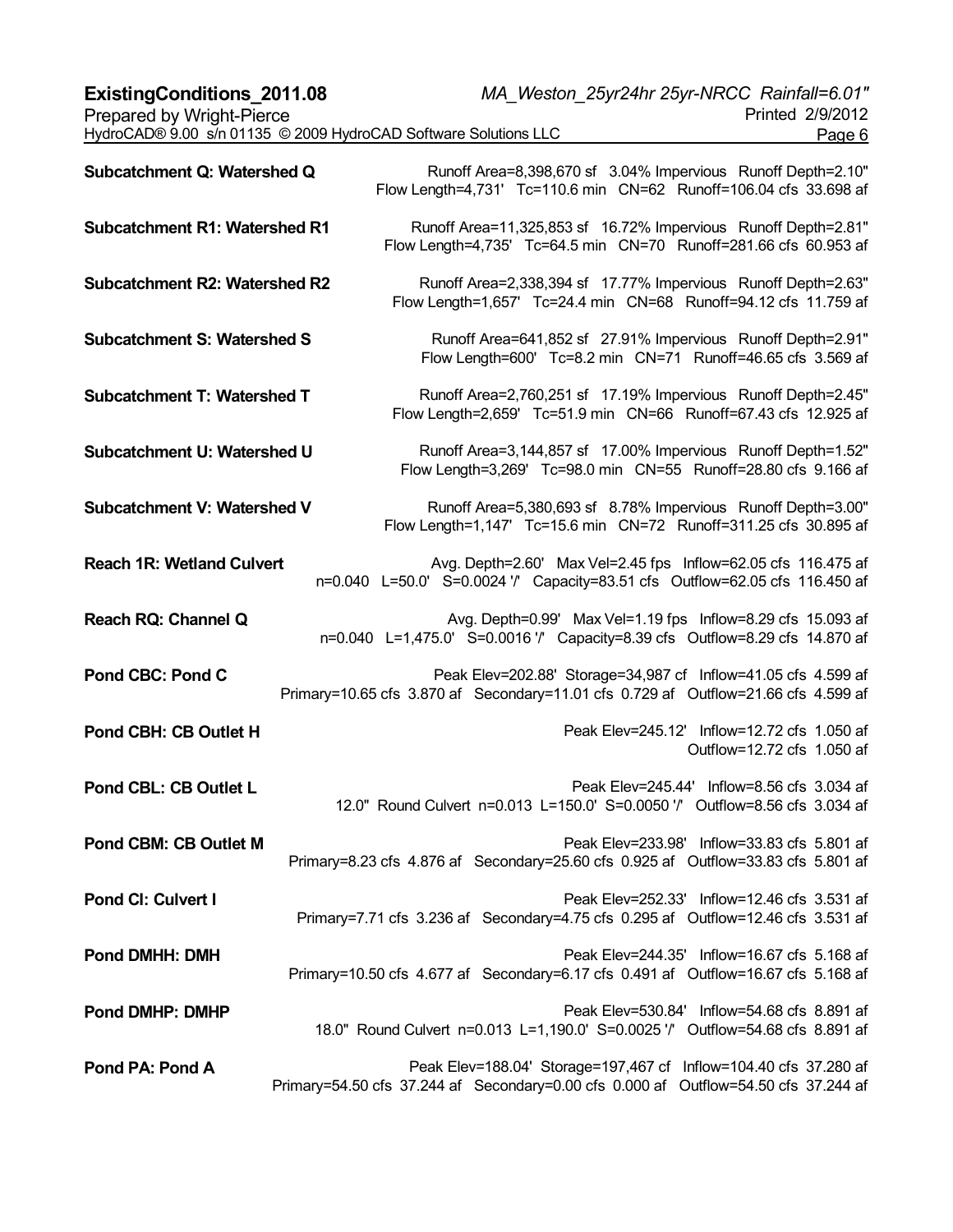| <b>ExistingConditions 2011.08</b> | MA_Weston_25yr24hr 25yr-NRCC_Rainfall=6.01"                                                                                                                  |
|-----------------------------------|--------------------------------------------------------------------------------------------------------------------------------------------------------------|
| Prepared by Wright-Pierce         | Printed 2/9/2012                                                                                                                                             |
|                                   | HydroCAD® 9.00 s/n 01135 © 2009 HydroCAD Software Solutions LLC<br>Page 7                                                                                    |
| Pond PB: Pond B                   | Peak Elev=195.16' Storage=64,442 cf Inflow=83.78 cfs 27.145 af<br>Primary=37.42 cfs 23.155 af Secondary=38.75 cfs 3.788 af Outflow=76.16 cfs 26.943 af       |
| Pond PBa: PBa                     | Peak Elev=194.84' Inflow=76.16 cfs 26.943 af<br>Primary=29.64 cfs 22.509 af Secondary=46.71 cfs 4.448 af Outflow=76.16 cfs 26.943 af                         |
| Pond PBb: PBb                     | Peak Elev=194.39' Storage=44,760 cf Inflow=46.71 cfs 4.448 af<br>Primary=4.40 cfs 1.370 af Secondary=38.88 cfs 3.034 af Outflow=43.16 cfs 4.404 af           |
| Pond PBc: PBc                     | Peak Elev=191.73' Storage=47,362 cf Inflow=72.80 cfs 26.913 af<br>30.0" Round Culvert x 2.00 n=0.025 L=277.0' S=0.0029 '/' Outflow=45.93 cfs 26.915 af       |
| Pond PD1: Pond D                  | Peak Elev=207.62' Storage=1,079 cf Inflow=6.62 cfs 0.816 af<br>Outflow=6.82 cfs 0.799 af                                                                     |
| Pond PD2: Pond D2                 | Peak Elev=209.53' Storage=19,154 cf Inflow=16.70 cfs 1.581 af<br>Outflow=10.18 cfs 1.337 af                                                                  |
| Pond PE: Pond E                   | Peak Elev=248.27' Storage=3,908 cf Inflow=9.76 cfs 1.490 af<br>Primary=1.50 cfs 0.959 af Secondary=9.10 cfs 0.532 af Outflow=10.60 cfs 1.490 af              |
| Pond PF: Pond F                   | Peak Elev=209.45' Storage=35,158 cf Inflow=43.45 cfs 18.158 af<br>Primary=20.66 cfs 17.214 af Secondary=18.03 cfs 0.923 af Outflow=38.69 cfs 18.137 af       |
| Pond PG: Pond G                   | Peak Elev=257.93' Storage=1,771 cf Inflow=4.75 cfs 0.609 af<br>Outflow=4.65 cfs 0.587 af                                                                     |
| Pond PI: Pond I                   | Peak Elev=253.33' Storage=43,690 cf Inflow=24.85 cfs 3.555 af<br>Primary=9.03 cfs 3.278 af Secondary=3.43 cfs 0.253 af Outflow=12.46 cfs 3.531 af            |
| Pond PJK: Pond JK                 | Peak Elev=261.34' Storage=63,490 cf Inflow=23.38 cfs 2.556 af<br>Outflow=1.52 cfs 2.220 af                                                                   |
| Pond PN: Pond N                   | Peak Elev=231.00' Storage=164,533 cf Inflow=54.45 cfs 10.893 af<br>Outflow=4.57 cfs 8.952 af                                                                 |
| Pond PO: Pond O                   | Peak Elev=231.00' Storage=139,270 cf Inflow=33.20 cfs 3.951 af<br>Primary=0.11 cfs 0.030 af Secondary=3.09 cfs 2.372 af Outflow=3.13 cfs 2.400 af            |
| Pond PQ: Pond Q                   | Peak Elev=222.23' Storage=1,165,853 cf Inflow=106.04 cfs 33.698 af<br>15.0" Round Culvert n=0.013 L=340.0' S=0.0050 '/' Outflow=8.29 cfs 15.093 af           |
| Pond PR1: Pond R1                 | Peak Elev=204.95' Storage=1,212,085 cf Inflow=282.66 cfs 75.823 af<br>Primary=65.55 cfs 36.893 af Secondary=76.74 cfs 17.874 af Outflow=142.11 cfs 54.757 af |
| Pond PR2: Pond R2                 | Peak Elev=204.95' Storage=670,706 cf Inflow=99.48 cfs 29.632 af<br>36.0" Round Culvert n=0.013 L=200.0' S=0.0050 '/' Outflow=24.26 cfs 18.479 af             |
| Pond PS: Pond S                   | Peak Elev=204.89' Storage=741,271 cf Inflow=92.22 cfs 58.941 af<br>Primary=23.70 cfs 44.806 af Secondary=0.00 cfs 0.000 af Outflow=23.70 cfs 44.806 af       |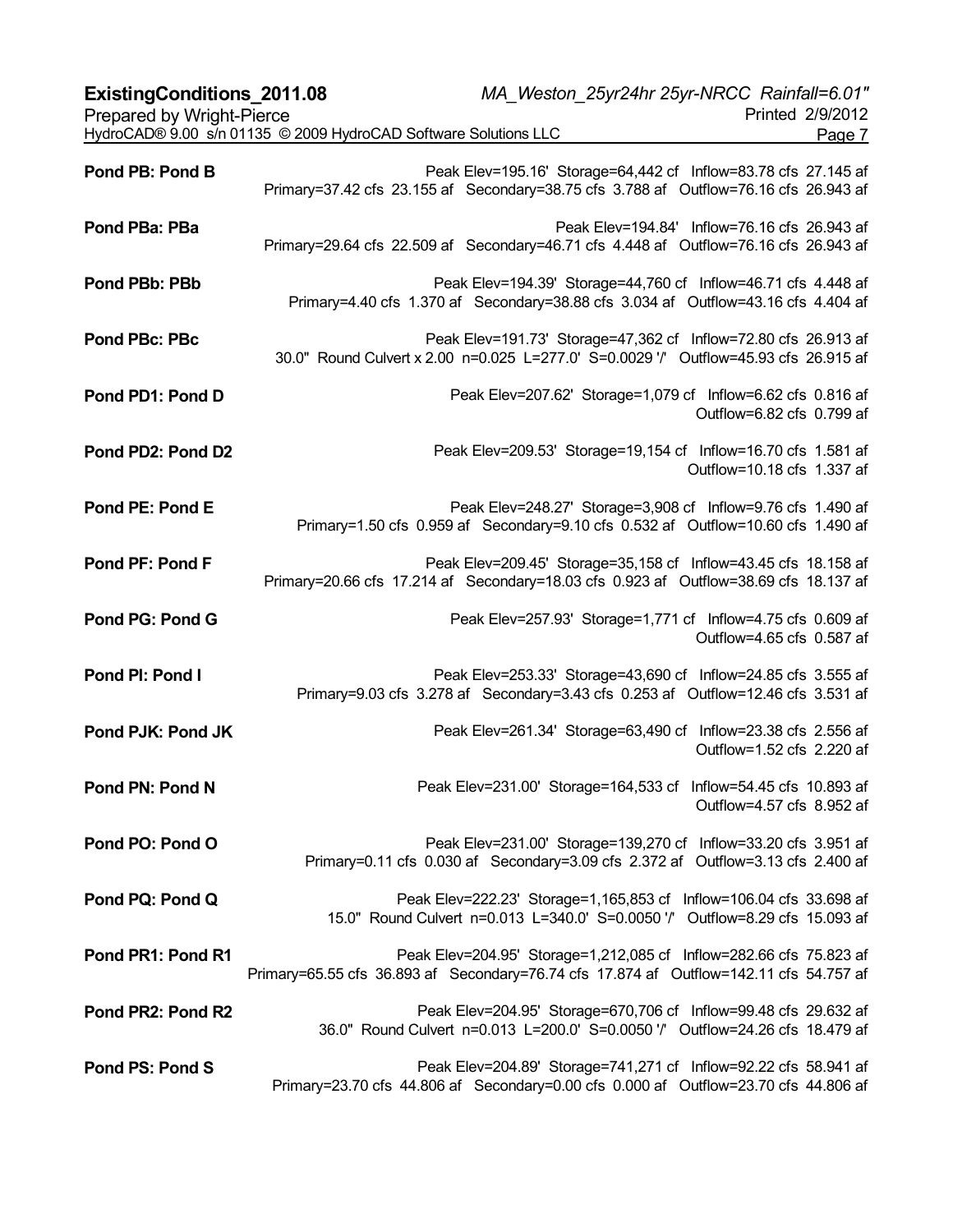| <b>ExistingConditions 2011.08</b> |                                                                                     |                                                                                                                                               | MA Weston 25yr24hr 25yr-NRCC Rainfall=6.01" |
|-----------------------------------|-------------------------------------------------------------------------------------|-----------------------------------------------------------------------------------------------------------------------------------------------|---------------------------------------------|
| Prepared by Wright-Pierce         |                                                                                     |                                                                                                                                               | Printed 2/9/2012                            |
|                                   | HydroCAD® 9.00 s/n 01135 © 2009 HydroCAD Software Solutions LLC                     |                                                                                                                                               | Page 8                                      |
| Pond PT: Pond T                   | Primary=26.79 cfs 49.112 af Secondary=0.00 cfs 0.000 af Outflow=26.79 cfs 49.112 af | Peak Elev=202.28' Storage=459,346 cf Inflow=78.97 cfs 57.731 af                                                                               |                                             |
| Pond PU: Pond U                   |                                                                                     | Peak Elev=194.13' Storage=28,222 cf Inflow=28.80 cfs 9.166 af<br>36.0" Round Culvert n=0.013 L=220.0' S=0.0182 '/' Outflow=26.75 cfs 9.165 af |                                             |

**Pond PV: Pond V** Peak Elev=185.78' Storage=1,981,952 cf Inflow=375.91 cfs 135.308 af 57.0" x 38.0", R=31.0"/100.0" Arch Culvert n=0.025 L=50.0' S=0.0020 '/' Outflow=62.05 cfs 116.475 af

> **Total Runoff Area = 998.301 ac Runoff Volume = 213.521 af Average Runoff Depth = 2.57" 87.06% Pervious = 869.170 ac 12.94% Impervious = 129.131 ac**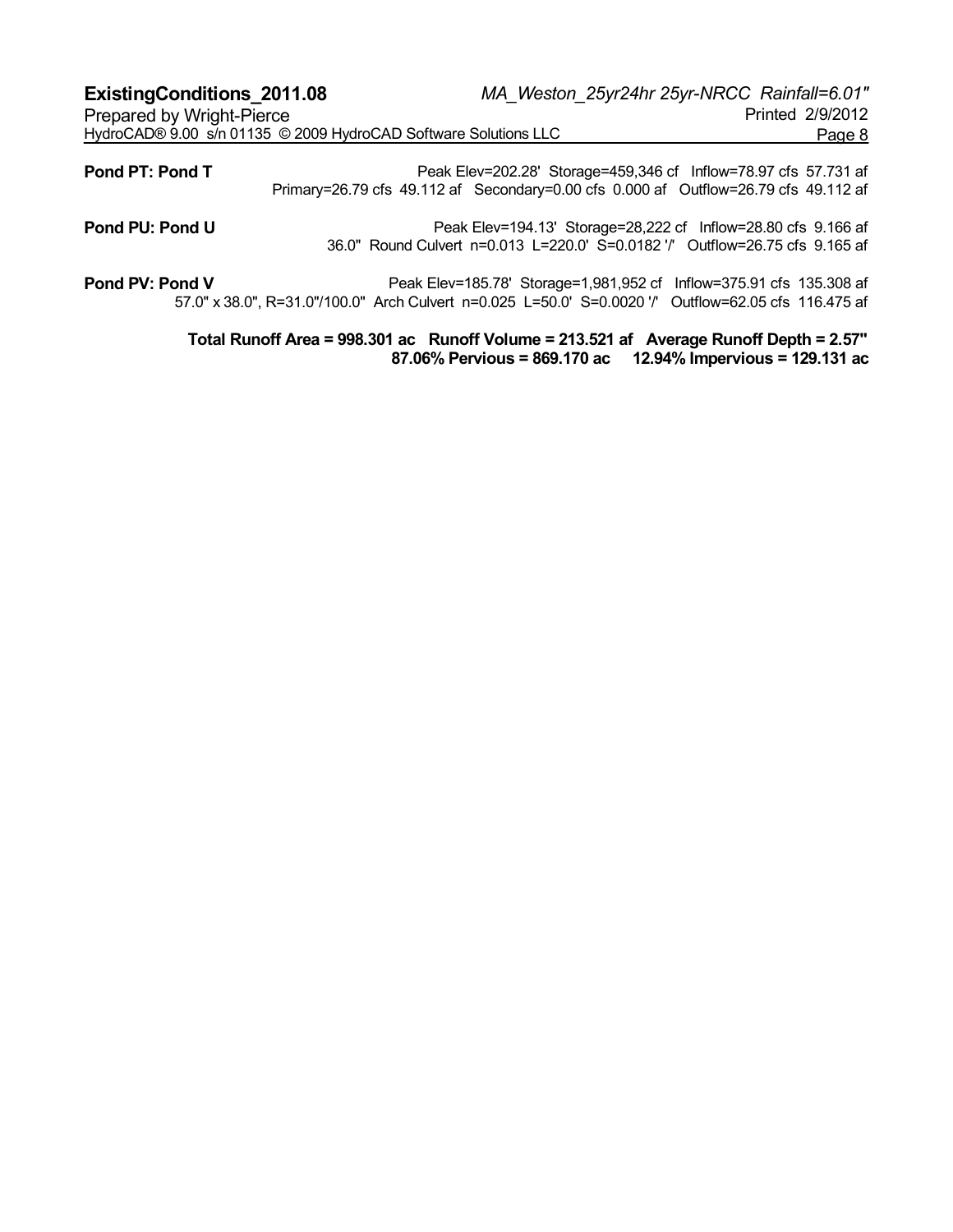# **Summary for Subcatchment A: Watershed A**

Runoff = 72.30 cfs @ 12.45 hrs, Volume= 10.365 af, Depth= 2.91"

Runoff by SCS TR-20 method, UH=SCS, Time Span= 0.00-36.00 hrs, dt= 0.01 hrs MA\_Weston\_25yr24hr 25yr-NRCC Rainfall=6.01"

|       | Area (sf) | <b>CN</b>   | Description             |                        |                                                                 |
|-------|-----------|-------------|-------------------------|------------------------|-----------------------------------------------------------------|
|       | 255,906   | 98          |                         | Paved parking, HSG B   |                                                                 |
|       | 591,158   | 69          |                         |                        | Pasture/grassland/range, Fair, HSG B                            |
|       | 746,541   | 60          | Woods, Fair, HSG B      |                        |                                                                 |
|       | 8,372     | 98          |                         | Water Surface, HSG D   |                                                                 |
|       | 6,906     | 84          |                         |                        | Pasture/grassland/range, Fair, HSG D                            |
|       | 255,031   | 79          | Woods, Fair, HSG D      |                        |                                                                 |
|       | 1,863,914 | 71          | <b>Weighted Average</b> |                        |                                                                 |
|       | 1,599,636 |             |                         | 85.82% Pervious Area   |                                                                 |
|       | 264,278   |             |                         | 14.18% Impervious Area |                                                                 |
|       |           |             |                         |                        |                                                                 |
|       | Tc Length | Slope       | Velocity                | Capacity               | Description                                                     |
| (min) | (feet)    | (f t / f t) | (ft/sec)                | (cfs)                  |                                                                 |
| 15.6  | 115       | 0.0600      | 0.12                    |                        | Sheet Flow, A1-A2                                               |
|       |           |             |                         |                        | Woods: Light underbrush $n = 0.400$ P2= 3.14"                   |
| 1.9   |           | 138 0.0290  | 1.19                    |                        | <b>Shallow Concentrated Flow, A2-A3</b>                         |
|       |           |             |                         |                        | Short Grass Pasture Kv= 7.0 fps                                 |
| 0.6   | 93        | 0.2580      | 2.54                    |                        | <b>Shallow Concentrated Flow, A3-A4</b>                         |
|       |           |             |                         |                        | Woodland Kv= 5.0 fps                                            |
| 3.9   | 190       | 0.0260      | 0.81                    |                        | <b>Shallow Concentrated Flow, A4-A5</b>                         |
| 4.3   |           | 240 0.0180  | 0.94                    |                        | Woodland Kv= 5.0 fps<br><b>Shallow Concentrated Flow, A5-A6</b> |
|       |           |             |                         |                        | Short Grass Pasture Kv= 7.0 fps                                 |
| 2.1   | 207       | 0.0050      | 1.67                    | 1.31                   | Pipe Channel, A6-A7                                             |
|       |           |             |                         |                        | 12.0" Round Area= 0.8 sf Perim= 3.1' r= 0.25'                   |
|       |           |             |                         |                        | n= 0.025 Corrugated metal                                       |
| 3.6   | 670       | 0.0050      | 3.07                    | 15.08                  | Pipe Channel, A7-A8                                             |
|       |           |             |                         |                        | 30.0" Round Area= 4.9 sf Perim= 7.9' r= 0.63'                   |
|       |           |             |                         |                        | n= 0.025 Corrugated metal                                       |
| 32.0  | 1,653     | Total       |                         |                        |                                                                 |

#### **Summary for Subcatchment B: Watershed B**

Runoff = 36.14 cfs @ 12.35 hrs, Volume= 4.409 af, Depth= 2.91"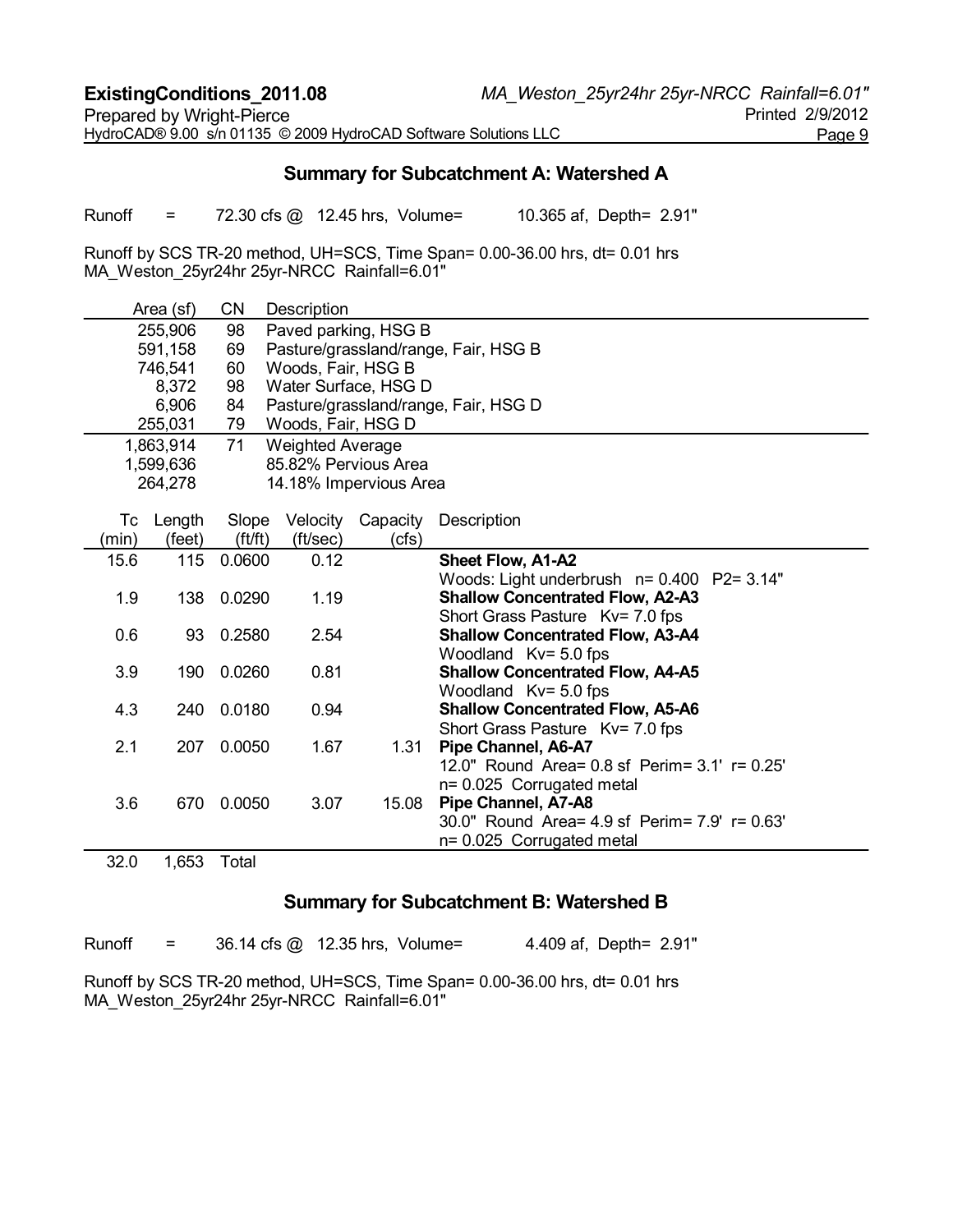**ExistingConditions\_2011.08** *MA\_Weston\_25yr24hr 25yr-NRCC Rainfall=6.01"*

| HydroCAD® 9.00 s/n 01135 © 2009 HydroCAD Software Solutions LLC | Page 10 |
|-----------------------------------------------------------------|---------|

|       | Area (sf) | <b>CN</b> | Description                          |          |                                         |  |  |  |  |
|-------|-----------|-----------|--------------------------------------|----------|-----------------------------------------|--|--|--|--|
|       | 126,991   | 98        | Paved parking, HSG B                 |          |                                         |  |  |  |  |
|       | 245,660   | 69        | Pasture/grassland/range, Fair, HSG B |          |                                         |  |  |  |  |
|       | 336,432   | 60        | Woods, Fair, HSG B                   |          |                                         |  |  |  |  |
|       | 11,972    | 98        | Paved parking, HSG C                 |          |                                         |  |  |  |  |
|       | 14,257    | 79        |                                      |          | Pasture/grassland/range, Fair, HSG C    |  |  |  |  |
|       | 57,548    | 73        | Woods, Fair, HSG C                   |          |                                         |  |  |  |  |
|       | 792,860   | 71        | <b>Weighted Average</b>              |          |                                         |  |  |  |  |
|       | 653,897   |           | 82.47% Pervious Area                 |          |                                         |  |  |  |  |
|       | 138,963   |           | 17.53% Impervious Area               |          |                                         |  |  |  |  |
|       |           |           |                                      |          |                                         |  |  |  |  |
|       | Tc Length | Slope     | Velocity                             | Capacity | Description                             |  |  |  |  |
| (min) | (feet)    | ft/ft)    | (ft/sec)                             | (cfs)    |                                         |  |  |  |  |
| 7.1   | 103       | 0.0490    | 0.24                                 |          | Sheet Flow, B1-B2                       |  |  |  |  |
|       |           |           |                                      |          | Grass: Short n= 0.150 P2= 3.14"         |  |  |  |  |
| 1.2   | 155       | 0.0900    | 2.10                                 |          | <b>Shallow Concentrated Flow, B2-B3</b> |  |  |  |  |
|       |           |           |                                      |          | Short Grass Pasture Kv= 7.0 fps         |  |  |  |  |
| 0.5   | 95        | 0.1890    | 3.04                                 |          | <b>Shallow Concentrated Flow, B3-B4</b> |  |  |  |  |
|       |           |           |                                      |          | Short Grass Pasture Kv= 7.0 fps         |  |  |  |  |
| 3.1   | 288       | 0.0970    | 1.56                                 |          | <b>Shallow Concentrated Flow, B4-B5</b> |  |  |  |  |
|       |           |           |                                      |          | Woodland $Kv = 5.0$ fps                 |  |  |  |  |
| 12.0  | 425       | 0.0140    | 0.59                                 |          | <b>Shallow Concentrated Flow, B5-B6</b> |  |  |  |  |
|       |           |           |                                      |          | Woodland $Kv = 5.0$ fps                 |  |  |  |  |

23.9 1,066 Total

# **Summary for Subcatchment C: Watershed C**

Runoff = 17.66 cfs @ 12.28 hrs, Volume= 1.931 af, Depth= 3.00"

| Area (sf) | CΝ | Description                          |
|-----------|----|--------------------------------------|
| 30,270    | 98 | Paved parking, HSG B                 |
| 20,796    | 69 | Pasture/grassland/range, Fair, HSG B |
| 114,575   | 60 | Woods, Fair, HSG B                   |
| 15,718    | 98 | Paved parking, HSG C                 |
| 14,752    | 79 | Pasture/grassland/range, Fair, HSG C |
| 140,177   | 73 | Woods, Fair, HSG C                   |
| 336,288   | 72 | <b>Weighted Average</b>              |
| 290,300   |    | 86.32% Pervious Area                 |
| 45,988    |    | 13.68% Impervious Area               |
|           |    |                                      |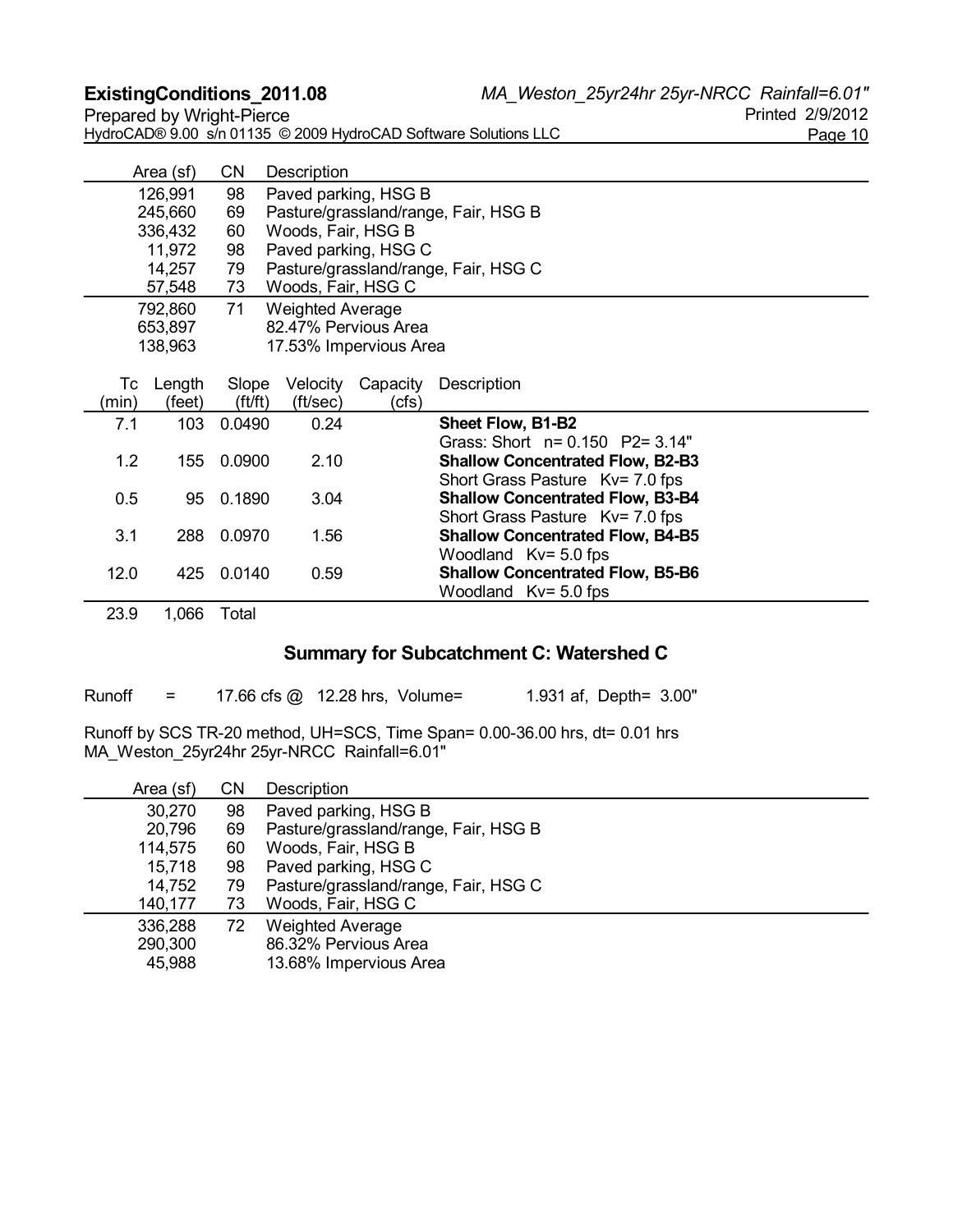**ExistingConditions\_2011.08** *MA\_Weston\_25yr24hr 25yr-NRCC Rainfall=6.01"*

Prepared by Wright-Pierce HydroCAD® 9.00 s/n 01135 © 2009 HydroCAD Software Solutions LLC Page 11

| Тc<br>(min) | Length<br>(feet) | Slope<br>(f t / ft) | Velocity<br>(ft/sec) | Capacity<br>(cfs) | Description                                                                                |  |
|-------------|------------------|---------------------|----------------------|-------------------|--------------------------------------------------------------------------------------------|--|
| 3.5         | 70               | 0.1290              | 0.33                 |                   | Sheet Flow, C1-C2<br>Grass: Short n= 0.150 P2= 3.14"                                       |  |
| 0.4         | 75.              | 0.0270              | 3.34                 |                   | <b>Shallow Concentrated Flow, C2-C3</b>                                                    |  |
| 1.0         | 90               | 0.0890              | 1.49                 |                   | Paved Kv= 20.3 fps<br><b>Shallow Concentrated Flow, C3-C4</b>                              |  |
| 14.1        | 500              | 0.0140              | 0.59                 |                   | Woodland Kv= 5.0 fps<br><b>Shallow Concentrated Flow, C4-C5</b><br>Woodland $Kv = 5.0$ fps |  |

19.0 735 Total

# **Summary for Subcatchment D1: Watershed D1**

| Runoff |  | 6.62 cfs @ 12.34 hrs, Volume= |  |  |  | 0.816 af, Depth= 2.27" |
|--------|--|-------------------------------|--|--|--|------------------------|
|--------|--|-------------------------------|--|--|--|------------------------|

|       | Area (sf) | CΝ         | Description             |                       |                                               |
|-------|-----------|------------|-------------------------|-----------------------|-----------------------------------------------|
|       | 11,405    | 98         |                         | Paved parking, HSG B  |                                               |
|       | 15,407    | 69         |                         |                       | Pasture/grassland/range, Fair, HSG B          |
|       | 155,153   | 60         | Woods, Fair, HSG B      |                       |                                               |
|       | 2,628     | 98         |                         | Paved parking, HSG C  |                                               |
|       | 3,269     | 73         | Woods, Fair, HSG C      |                       |                                               |
|       | 187,862   | 64         | <b>Weighted Average</b> |                       |                                               |
|       | 173,829   |            |                         | 92.53% Pervious Area  |                                               |
|       | 14,033    |            |                         | 7.47% Impervious Area |                                               |
|       |           |            |                         |                       |                                               |
| Тc    | Length    | Slope      | Velocity                | Capacity              | Description                                   |
| (min) | (feet)    | (f t / ft) | (ft/sec)                | (cfs)                 |                                               |
| 16.8  | 123       | 0.0570     | 0.12                    |                       | <b>Sheet Flow, D1_1-D1_2</b>                  |
|       |           |            |                         |                       | Woods: Light underbrush $n = 0.400$ P2= 3.14" |
| 2.1   |           | 168 0.0710 | 1.33                    |                       | Shallow Concentrated Flow, D1_2-D1_3          |
|       |           |            |                         |                       | Woodland $Kv = 5.0$ fps                       |
| 0.7   | 125       | 0.1600     | 2.80                    |                       | Shallow Concentrated Flow, D1_3-D1_4          |
|       |           |            |                         |                       | Short Grass Pasture Kv= 7.0 fps               |
| 0.7   |           | 150 0.0330 | 3.69                    |                       | Shallow Concentrated Flow, D1_4-D1_5          |
|       |           |            |                         |                       | Paved Kv= 20.3 fps                            |
| 1.5   |           | 140 0.0930 | 1.52                    |                       | Shallow Concentrated Flow, D1_5-D1_6          |
|       |           |            |                         |                       | Woodland $Kv = 5.0$ fps                       |
| 1.2   |           | 143 0.1610 | 2.01                    |                       | Shallow Concentrated Flow, D1_6-D1_7          |
|       |           |            |                         |                       | Woodland $Kv = 5.0$ fps                       |
| 0.1   |           | 80 0.0750  | 12.42                   | 9.76                  | Pipe Channel, D1_7-D1_8                       |
|       |           |            |                         |                       | 12.0" Round Area= 0.8 sf Perim= 3.1' r= 0.25' |
|       |           |            |                         |                       | n= 0.013 Cast iron, coated                    |
| 23.1  | 929       | Total      |                         |                       |                                               |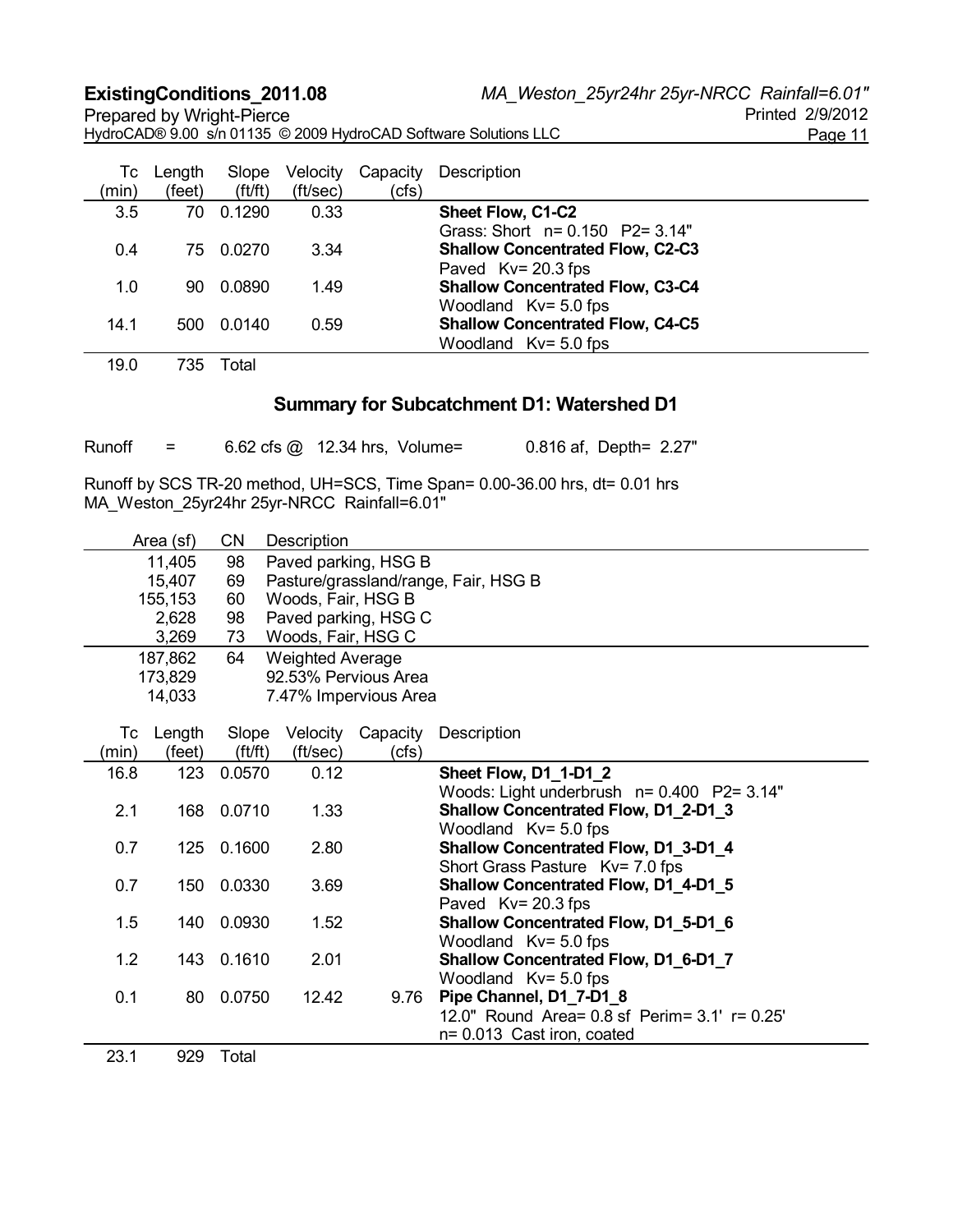# **Summary for Subcatchment D2: Watershed D2**

Runoff = 16.70 cfs @ 12.22 hrs, Volume= 1.581 af, Depth= 2.72"

Runoff by SCS TR-20 method, UH=SCS, Time Span= 0.00-36.00 hrs, dt= 0.01 hrs MA\_Weston\_25yr24hr 25yr-NRCC Rainfall=6.01"

|       | Area (sf) | CΝ     | Description             |          |                                               |  |  |  |
|-------|-----------|--------|-------------------------|----------|-----------------------------------------------|--|--|--|
|       | 19,424    | 98     | Paved parking, HSG B    |          |                                               |  |  |  |
|       | 43,958    | 69     |                         |          | Pasture/grassland/range, Fair, HSG B          |  |  |  |
|       | 154,825   | 60     | Woods, Fair, HSG B      |          |                                               |  |  |  |
|       | 13,036    | 98     | Paved parking, HSG C    |          |                                               |  |  |  |
|       | 50,283    | 79     |                         |          | Pasture/grassland/range, Fair, HSG C          |  |  |  |
|       | 22,356    | 73     | Woods, Fair, HSG C      |          |                                               |  |  |  |
|       | 303,882   | 69     | <b>Weighted Average</b> |          |                                               |  |  |  |
|       | 271,422   |        | 89.32% Pervious Area    |          |                                               |  |  |  |
|       | 32,460    |        | 10.68% Impervious Area  |          |                                               |  |  |  |
|       |           |        |                         |          |                                               |  |  |  |
| Тc    | Length    | Slope  | Velocity                | Capacity | Description                                   |  |  |  |
| (min) | (feet)    | ft/ft) | (ft/sec)                | (cfs)    |                                               |  |  |  |
| 6.8   | 76        | 0.2105 | 0.19                    |          | Sheet Flow, D2_1-D2_2                         |  |  |  |
|       |           |        |                         |          | Woods: Light underbrush $n = 0.400$ P2= 3.14" |  |  |  |
| 1.7   | 80        | 0.0250 | 0.79                    |          | Shallow Concentrated Flow, D2 2-D2 3          |  |  |  |
|       |           |        |                         |          | Woodland $Kv = 5.0$ fps                       |  |  |  |
| 2.7   | 110       | 0.0182 | 0.67                    |          | Shallow Concentrated Flow, D2_3-D2_4          |  |  |  |
|       |           |        |                         |          | Woodland $Kv = 5.0$ fps                       |  |  |  |
| 2.6   | 122       | 0.0246 | 0.78                    |          | Shallow Concentrated Flow, D2_4-D2_5          |  |  |  |
|       |           |        |                         |          | Woodland $Kv = 5.0$ fps                       |  |  |  |
| 13.8  | 388       | Total  |                         |          |                                               |  |  |  |

#### **Summary for Subcatchment E: Watershed E**

Runoff = 9.76 cfs @ 12.50 hrs, Volume= 1.490 af, Depth= 2.18"

| Area (sf) | CΝ | Description                          |  |  |  |  |  |
|-----------|----|--------------------------------------|--|--|--|--|--|
| 24,174    | 98 | Paved parking, HSG B                 |  |  |  |  |  |
| 26,254    | 69 | Pasture/grassland/range, Fair, HSG B |  |  |  |  |  |
| 306,402   | 60 | Woods, Fair, HSG B                   |  |  |  |  |  |
| 356,830   | 63 | <b>Weighted Average</b>              |  |  |  |  |  |
| 332,656   |    | 93.23% Pervious Area                 |  |  |  |  |  |
| 24,174    |    | 6.77% Impervious Area                |  |  |  |  |  |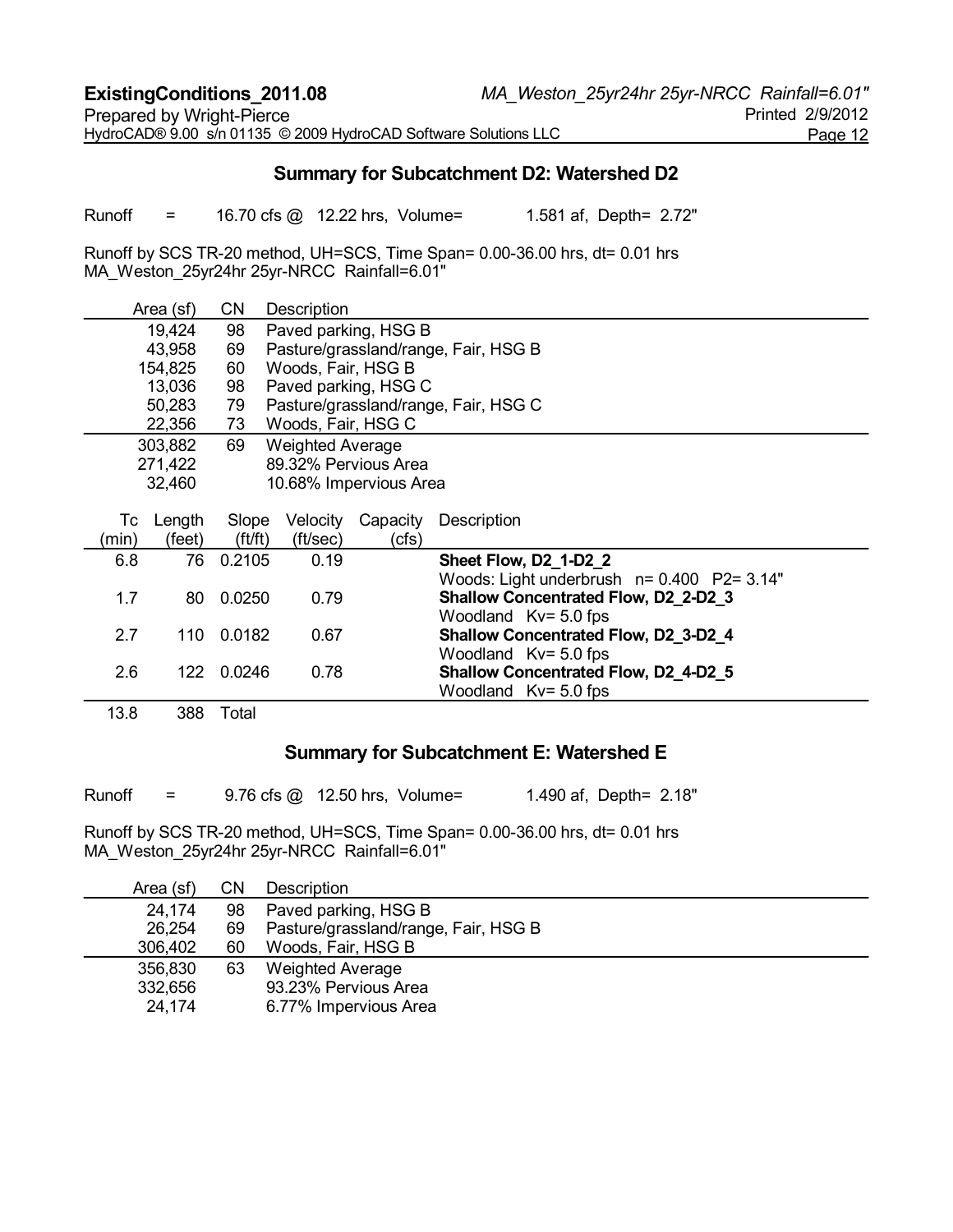**ExistingConditions\_2011.08** *MA\_Weston\_25yr24hr 25yr-NRCC Rainfall=6.01"*

Prepared by Wright-Pierce HydroCAD® 9.00 s/n 01135 © 2009 HydroCAD Software Solutions LLC Page 13

| (min) | Tc Length<br>(feet) | Slope<br>ft/ft) | Velocity<br>(ft/sec) | Capacity<br>(cfs) | Description                                                                                                      |
|-------|---------------------|-----------------|----------------------|-------------------|------------------------------------------------------------------------------------------------------------------|
| 17.2  | 125                 | 0.0560          | 0.12                 |                   | Sheet Flow, E1-E2                                                                                                |
| 3.7   | 135                 | 0.0150          | 0.61                 |                   | Woods: Light underbrush n= 0.400 P2= 3.14"<br><b>Shallow Concentrated Flow, E2-E3</b><br>Woodland $Kv = 5.0$ fps |
| 1.6   | 131                 | 0.0760          | 1.38                 |                   | <b>Shallow Concentrated Flow, E3-E4</b>                                                                          |
| 0.6   | 64                  | 0.0630          | 1.76                 |                   | Woodland $Kv = 5.0$ fps<br><b>Shallow Concentrated Flow, E4-E5</b><br>Short Grass Pasture Kv= 7.0 fps            |
| 3.2   | 195                 | 0.0410          | 1.01                 |                   | <b>Shallow Concentrated Flow, E5-E6</b>                                                                          |
| 5.2   | 213                 | 0.0190          | 0.69                 |                   | Woodland $Kv = 5.0$ fps<br><b>Shallow Concentrated Flow, E6-E7</b><br>Woodland $Kv = 5.0$ fps                    |
| 0.0   | 15                  | 0.1330          | 7.40                 |                   | <b>Shallow Concentrated Flow, E7-E8</b>                                                                          |
| 2.3   | 195                 | 0.0770          | 1.39                 |                   | Paved Kv= 20.3 fps<br><b>Shallow Concentrated Flow, E8-E9</b><br>Woodland $Kv = 5.0$ fps                         |

33.8 1,073 Total

# **Summary for Subcatchment F: Watershed F**

Runoff = 24.15 cfs @ 12.38 hrs, Volume= 3.079 af, Depth= 2.63"

| Area (sf) | CΝ | Description                          |  |  |  |  |  |
|-----------|----|--------------------------------------|--|--|--|--|--|
| 87,211    | 98 | Paved parking, HSG B                 |  |  |  |  |  |
| 105,010   | 69 | Pasture/grassland/range, Fair, HSG B |  |  |  |  |  |
| 390,867   | 60 | Woods, Fair, HSG B                   |  |  |  |  |  |
| 29,235    | 73 | Woods, Fair, HSG C                   |  |  |  |  |  |
| 612,323   | 68 | <b>Weighted Average</b>              |  |  |  |  |  |
| 525,112   |    | 85.76% Pervious Area                 |  |  |  |  |  |
| 87,211    |    | 14.24% Impervious Area               |  |  |  |  |  |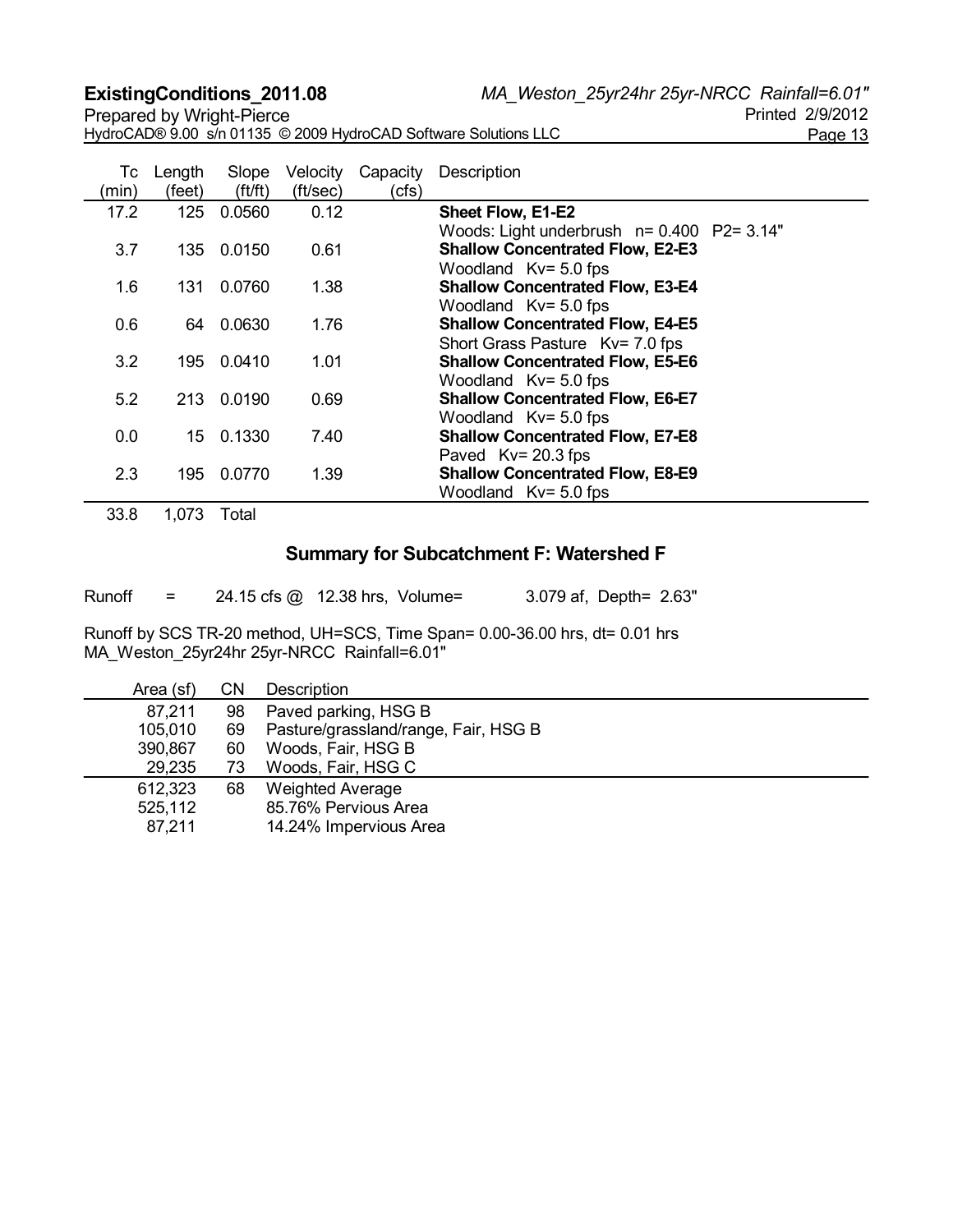**ExistingConditions\_2011.08** *MA\_Weston\_25yr24hr 25yr-NRCC Rainfall=6.01"*

| Prepared by Wright-Pierce                                       | Printed 2/9/2012 |
|-----------------------------------------------------------------|------------------|
| HydroCAD® 9.00 s/n 01135 © 2009 HydroCAD Software Solutions LLC | Page 14          |

Printed 2/9/2012

| Tc<br>(min) | Length<br>(feet) | Slope<br>ft/ft) | Velocity<br>(ft/sec) | Capacity<br>(cfs) | Description                                                                                                         |
|-------------|------------------|-----------------|----------------------|-------------------|---------------------------------------------------------------------------------------------------------------------|
| 16.4        | 100              | 0.0400          | 0.10                 |                   | Sheet Flow, F1-F2                                                                                                   |
| 1.9         | 108              | 0.0370          | 0.96                 |                   | Woods: Light underbrush $n = 0.400$ P2= 3.14"<br><b>Shallow Concentrated Flow, F2-F3</b><br>Woodland $Kv = 5.0$ fps |
| 0.9         | 93               | 0.1080          | 1.64                 |                   | <b>Shallow Concentrated Flow, F3-F4</b>                                                                             |
| 0.6         |                  | 70 0.1710       | 2.07                 |                   | Woodland $Kv = 5.0$ fps<br><b>Shallow Concentrated Flow, F4-F5</b><br>Woodland $Kv = 5.0$ fps                       |
| 0.9         | 102              | 0.1370          | 1.85                 |                   | <b>Shallow Concentrated Flow, F5-F6</b>                                                                             |
|             |                  |                 |                      |                   | Woodland $Kv = 5.0$ fps                                                                                             |
| 2.9         | 180              | 0.0220          | 1.04                 |                   | <b>Shallow Concentrated Flow, F6-F7</b><br>Short Grass Pasture Kv= 7.0 fps                                          |
| 1.9         | 160              | 0.0750          | 1.37                 |                   | <b>Shallow Concentrated Flow, F7-F8</b><br>Woodland $Kv = 5.0$ fps                                                  |
| 25.5        | 813              | Total           |                      |                   |                                                                                                                     |

# **Summary for Subcatchment G: Watershed G**

| Runoff | 4.75 cfs @ 12.36 l |  |
|--------|--------------------|--|

hrs, Volume=  $0.609$  af, Depth=  $2.27"$ 

|       | Area (sf) | <b>CN</b>  | Description             |                       |                                                                    |  |  |  |  |
|-------|-----------|------------|-------------------------|-----------------------|--------------------------------------------------------------------|--|--|--|--|
|       | 11,559    | 98         | Paved parking, HSG B    |                       |                                                                    |  |  |  |  |
|       | 6,733     | 69         |                         |                       | Pasture/grassland/range, Fair, HSG B                               |  |  |  |  |
|       | 121,845   | 60         | Woods, Fair, HSG B      |                       |                                                                    |  |  |  |  |
|       | 140,137   | 64         | <b>Weighted Average</b> |                       |                                                                    |  |  |  |  |
|       | 128,578   |            |                         | 91.75% Pervious Area  |                                                                    |  |  |  |  |
|       | 11,559    |            |                         | 8.25% Impervious Area |                                                                    |  |  |  |  |
|       |           |            |                         |                       |                                                                    |  |  |  |  |
| Tc    | Length    | Slope      | Velocity                | Capacity              | Description                                                        |  |  |  |  |
| (min) | (feet)    | ft/ft)     | (ft/sec)                | (cfs)                 |                                                                    |  |  |  |  |
| 14.8  | 120       | 0.0750     | 0.14                    |                       | Sheet Flow, G1-G2                                                  |  |  |  |  |
|       |           |            |                         |                       | Woods: Light underbrush $n = 0.400$ P2= 3.14"                      |  |  |  |  |
| 1.6   |           | 134 0.0750 | 1.37                    |                       | <b>Shallow Concentrated Flow, G2-G3</b>                            |  |  |  |  |
|       |           |            |                         |                       | Woodland $Kv = 5.0$ fps                                            |  |  |  |  |
| 1.9   | 88        | 0.0230     | 0.76                    |                       | <b>Shallow Concentrated Flow, G3-G4</b><br>Woodland $Kv = 5.0$ fps |  |  |  |  |
| 0.6   |           | 56 0.1070  | 1.64                    |                       | <b>Shallow Concentrated Flow, G4-G5</b>                            |  |  |  |  |
|       |           |            |                         |                       | Woodland $Kv = 5.0$ fps                                            |  |  |  |  |
| 0.5   |           | 63 0.1590  | 1.99                    |                       | <b>Shallow Concentrated Flow, G5-G6</b>                            |  |  |  |  |
|       |           |            |                         |                       | Woodland $Kv = 5.0$ fps                                            |  |  |  |  |
| 1.2   | 92        | 0.0650     | 1.27                    |                       | <b>Shallow Concentrated Flow, G6-G7</b>                            |  |  |  |  |
|       |           |            |                         |                       | Woodland $Kv = 5.0$ fps                                            |  |  |  |  |
| 4.4   | 150       | 0.0130     | 0.57                    |                       | <b>Shallow Concentrated Flow, G7-G8</b>                            |  |  |  |  |
|       |           |            |                         |                       | Woodland $Kv = 5.0$ fps                                            |  |  |  |  |
| 25.0  | 703       | Total      |                         |                       |                                                                    |  |  |  |  |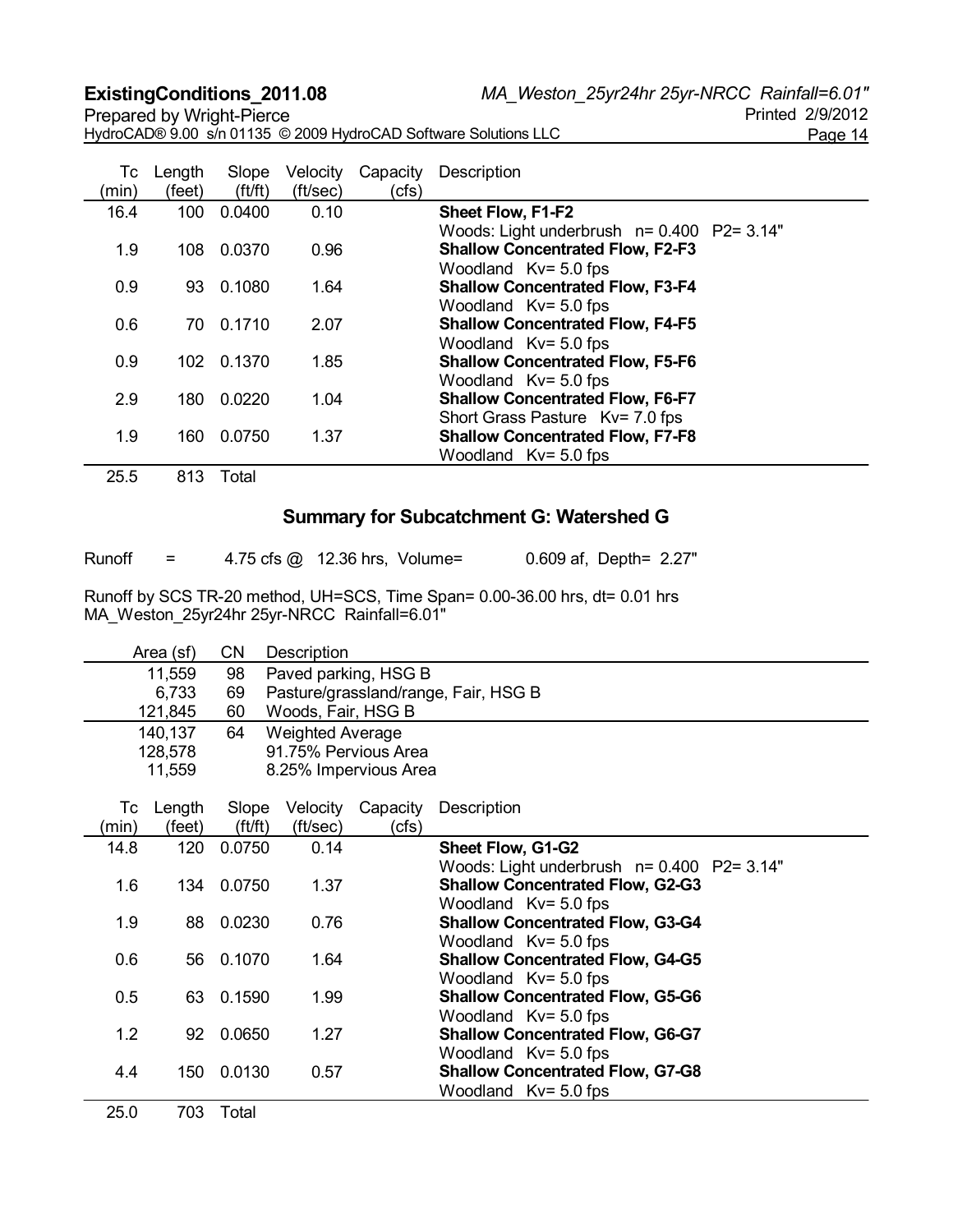# **Summary for Subcatchment H: Watershed H**

Runoff = 12.72 cfs @ 12.18 hrs, Volume= 1.050 af, Depth= 2.91"

Runoff by SCS TR-20 method, UH=SCS, Time Span= 0.00-36.00 hrs, dt= 0.01 hrs MA\_Weston\_25yr24hr 25yr-NRCC Rainfall=6.01"

|       | Area (sf) | CΝ         | Description             |          |                                         |  |  |  |  |
|-------|-----------|------------|-------------------------|----------|-----------------------------------------|--|--|--|--|
|       | 40,910    | 98         | Paved parking, HSG B    |          |                                         |  |  |  |  |
|       | 46,113    | 69         |                         |          | Pasture/grassland/range, Fair, HSG B    |  |  |  |  |
|       | 91,099    | 60         | Woods, Fair, HSG B      |          |                                         |  |  |  |  |
|       | 10,764    | 73         | Woods, Fair, HSG C      |          |                                         |  |  |  |  |
|       | 188,886   | 71         | <b>Weighted Average</b> |          |                                         |  |  |  |  |
|       | 147,976   |            | 78.34% Pervious Area    |          |                                         |  |  |  |  |
|       | 40,910    |            | 21.66% Impervious Area  |          |                                         |  |  |  |  |
|       |           |            |                         |          |                                         |  |  |  |  |
| Tc    | Length    | Slope      | Velocity                | Capacity | Description                             |  |  |  |  |
| (min) | (feet)    | (f t / ft) | (ft/sec)                | (cfs)    |                                         |  |  |  |  |
| 4.8   | 62        | 0.0480     | 0.22                    |          | Sheet Flow, H1-H2                       |  |  |  |  |
|       |           |            |                         |          | Grass: Short $n = 0.150$ P2= 3.14"      |  |  |  |  |
| 0.8   | 84        | 0.1190     | 1.72                    |          | <b>Shallow Concentrated Flow, H2-H3</b> |  |  |  |  |
|       |           |            |                         |          | Woodland $Kv = 5.0$ fps                 |  |  |  |  |
| 0.1   | 20        | 0.0250     | 3.21                    |          | <b>Shallow Concentrated Flow, H3-H4</b> |  |  |  |  |
|       |           |            |                         |          | Paved Kv= 20.3 fps                      |  |  |  |  |
| 3.6   | 217       | 0.0207     | 1.01                    |          | <b>Shallow Concentrated Flow, H4-H5</b> |  |  |  |  |
|       |           |            |                         |          | Short Grass Pasture Kv= 7.0 fps         |  |  |  |  |
| 0.7   | 168       | 0.0417     | 4.15                    |          | <b>Shallow Concentrated Flow, H5-H6</b> |  |  |  |  |
|       |           |            |                         |          | Paved $Kv = 20.3$ fps                   |  |  |  |  |
| 10.0  | 551       | Total      |                         |          |                                         |  |  |  |  |

#### **Summary for Subcatchment I: Watershed I**

Runoff = 24.85 cfs @ 12.45 hrs, Volume= 3.555 af, Depth= 2.54"

| <b>CN</b> | Description                                     |
|-----------|-------------------------------------------------|
| 98        | Paved parking, HSG B                            |
| 69        | Pasture/grassland/range, Fair, HSG B            |
| 60        | Woods, Fair, HSG B                              |
| 98        | Paved parking, HSG C                            |
| 79        | Pasture/grassland/range, Fair, HSG C            |
| 73        | Woods, Fair, HSG C                              |
| 67        | <b>Weighted Average</b>                         |
|           | 88.51% Pervious Area                            |
|           | 11.49% Impervious Area                          |
|           | 38,418<br>23,830<br>4,949<br>132,110<br>732,325 |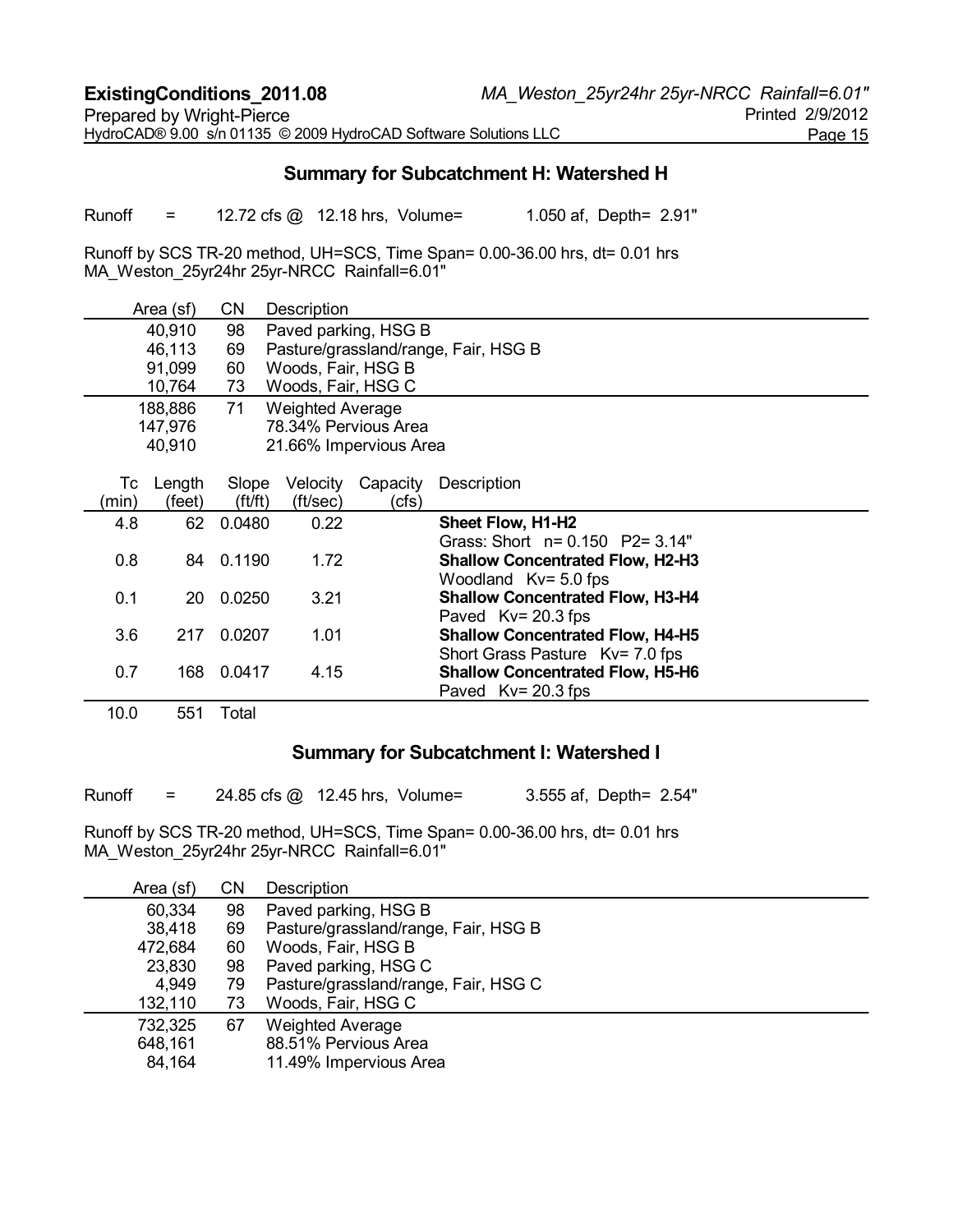Prepared by Wright-Pierce HydroCAD® 9.00 s/n 01135 © 2009 HydroCAD Software Solutions LLC Page 16

| Тc    | Length | Slope  | Velocity | Capacity | Description                                   |
|-------|--------|--------|----------|----------|-----------------------------------------------|
| (min) | (feet) | ft/ft) | (ft/sec) | (cfs)    |                                               |
| 14.4  | 108    | 0.0650 | 0.13     |          | Sheet Flow, I1-I2                             |
|       |        |        |          |          | Woods: Light underbrush $n = 0.400$ P2= 3.14" |
| 0.6   | 80     | 0.2000 | 2.24     |          | <b>Shallow Concentrated Flow, I2-I3</b>       |
|       |        |        |          |          | Woodland $Kv = 5.0$ fps                       |
| 10.8  | 434    | 0.0180 | 0.67     |          | <b>Shallow Concentrated Flow, I3-14</b>       |
|       |        |        |          |          | Woodland $Kv = 5.0$ fps                       |
| 4.5   | 310    | 0.0516 | 1.14     |          | <b>Shallow Concentrated Flow, I4-15</b>       |
|       |        |        |          |          | Woodland $Kv = 5.0$ fps                       |
| 1.0   | 100    | 0.1100 | 1.66     |          | <b>Shallow Concentrated Flow, I5-16</b>       |
|       |        |        |          |          | Woodland $Kv = 5.0$ fps                       |

31.3 1,032 Total

# **Summary for Subcatchment JK: Watershed JK**

| Runoff | 23.38 cfs @ 12.28 hrs, Volume= | 2.556 af, Depth= 2.72" |
|--------|--------------------------------|------------------------|
|--------|--------------------------------|------------------------|

|       | Area (sf) | <b>CN</b>  | Description             |                        |                                                                      |
|-------|-----------|------------|-------------------------|------------------------|----------------------------------------------------------------------|
|       | 85,695    | 98         |                         | Paved parking, HSG B   |                                                                      |
|       | 69,911    | 69         |                         |                        | Pasture/grassland/range, Fair, HSG B                                 |
|       | 313,369   | 60         | Woods, Fair, HSG B      |                        |                                                                      |
|       | 4,648     | 98         |                         | Paved parking, HSG C   |                                                                      |
|       | 1,789     | 79         |                         |                        | Pasture/grassland/range, Fair, HSG C                                 |
|       | 15,812    | 73         | Woods, Fair, HSG C      |                        |                                                                      |
|       | 491,224   | 69         | <b>Weighted Average</b> |                        |                                                                      |
|       | 400,881   |            |                         | 81.61% Pervious Area   |                                                                      |
|       | 90,343    |            |                         | 18.39% Impervious Area |                                                                      |
|       |           |            |                         |                        |                                                                      |
| Tc    | Length    | Slope      | Velocity                | Capacity               | Description                                                          |
| (min) | (feet)    | ft/ft)     | (ft/sec)                | (cfs)                  |                                                                      |
| 8.4   | 75        | 0.1200     | 0.15                    |                        | Sheet Flow, JK1-JK2                                                  |
|       |           |            |                         |                        | Woods: Light underbrush n= 0.400 P2= 3.14"                           |
| 0.3   | 40        | 0.1500     | 1.94                    |                        | <b>Shallow Concentrated Flow, JK2-JK3</b>                            |
|       |           |            |                         |                        | Woodland Kv= 5.0 fps                                                 |
| 0.2   |           | 35 0.5710  | 3.78                    |                        | Shallow Concentrated Flow, JK3-JK4                                   |
|       |           |            |                         |                        | Woodland $Kv = 5.0$ fps                                              |
| 1.3   |           | 84 0.0476  | 1.09                    |                        | <b>Shallow Concentrated Flow, JK4-JK5</b>                            |
|       |           |            |                         |                        | Woodland Kv= 5.0 fps                                                 |
| 4.2   |           | 200 0.0250 | 0.79                    |                        | <b>Shallow Concentrated Flow, JK5-JK6</b>                            |
| 3.0   |           | 245 0.0367 | 1.34                    |                        | Woodland $Kv = 5.0$ fps<br><b>Shallow Concentrated Flow, JK6-JK7</b> |
|       |           |            |                         |                        | Short Grass Pasture Kv= 7.0 fps                                      |
| 1.5   | 95        | 0.0421     | 1.03                    |                        | <b>Shallow Concentrated Flow, JK7-JK8</b>                            |
|       |           |            |                         |                        | Woodland Kv= 5.0 fps                                                 |
| 18.9  | 774       | Total      |                         |                        |                                                                      |
|       |           |            |                         |                        |                                                                      |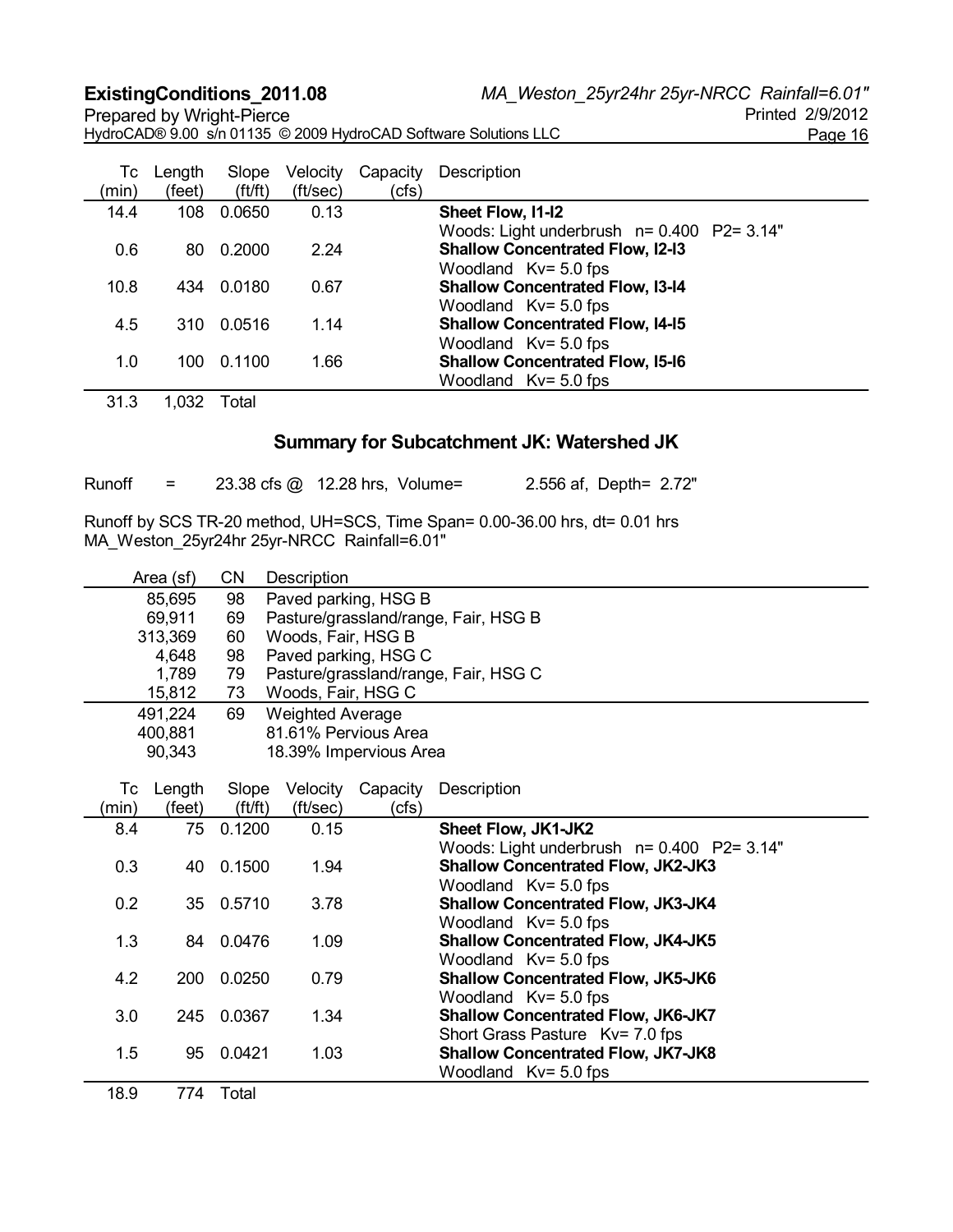# **Summary for Subcatchment L: Watershed L**

Runoff = 7.73 cfs @ 12.26 hrs, Volume= 0.814 af, Depth= 2.63"

Runoff by SCS TR-20 method, UH=SCS, Time Span= 0.00-36.00 hrs, dt= 0.01 hrs MA\_Weston\_25yr24hr 25yr-NRCC Rainfall=6.01"

|       | Area (sf) | <b>CN</b> | Description             |          |                                            |
|-------|-----------|-----------|-------------------------|----------|--------------------------------------------|
|       | 22,555    | 98        | Paved parking, HSG B    |          |                                            |
|       | 38,954    | 69        |                         |          | Pasture/grassland/range, Fair, HSG B       |
|       | 93,482    | 60        | Woods, Fair, HSG B      |          |                                            |
|       | 6,905     | 79        |                         |          | Pasture/grassland/range, Fair, HSG C       |
|       | 161,896   | 68        | <b>Weighted Average</b> |          |                                            |
|       | 139,341   |           | 86.07% Pervious Area    |          |                                            |
|       | 22,555    |           | 13.93% Impervious Area  |          |                                            |
|       |           |           |                         |          |                                            |
| Тc    | Length    | Slope     | Velocity                | Capacity | Description                                |
| (min) | (feet)    | ft/ft)    | (ft/sec)                | (cfs)    |                                            |
| 12.6  | 105       | 0.0857    | 0.14                    |          | Sheet Flow, L1-L2                          |
|       |           |           |                         |          | Woods: Light underbrush n= 0.400 P2= 3.14" |
| 0.7   | 92        | 0.2170    | 2.33                    |          | <b>Shallow Concentrated Flow, L2-L3</b>    |
|       |           |           |                         |          | Woodland $Kv = 5.0$ fps                    |
| 1.2   | 105       | 0.0857    | 1.46                    |          | <b>Shallow Concentrated Flow, L3-L4</b>    |
|       |           |           |                         |          | Woodland $Kv = 5.0$ fps                    |
| 2.8   | 110       | 0.0090    | 0.66                    |          | <b>Shallow Concentrated Flow, L4-L5</b>    |
|       |           |           |                         |          | Short Grass Pasture Ky= 7.0 fps            |
| 17.3  | 412       | Total     |                         |          |                                            |

#### **Summary for Subcatchment M: Watershed M**

Runoff = 25.27 cfs @ 12.28 hrs, Volume= 2.767 af, Depth= 2.91"

| Area (sf) | CΝ | Description                          |
|-----------|----|--------------------------------------|
| 69,739    | 98 | Paved parking, HSG B                 |
| 59,451    | 69 | Pasture/grassland/range, Fair, HSG B |
| 266,741   | 60 | Woods, Fair, HSG B                   |
| 29,290    | 98 | Paved parking, HSG C                 |
| 45,220    | 79 | Pasture/grassland/range, Fair, HSG C |
| 27,084    | 73 | Woods, Fair, HSG C                   |
| 497,525   | 71 | <b>Weighted Average</b>              |
| 398,496   |    | 80.10% Pervious Area                 |
| 99,029    |    | 19.90% Impervious Area               |
|           |    |                                      |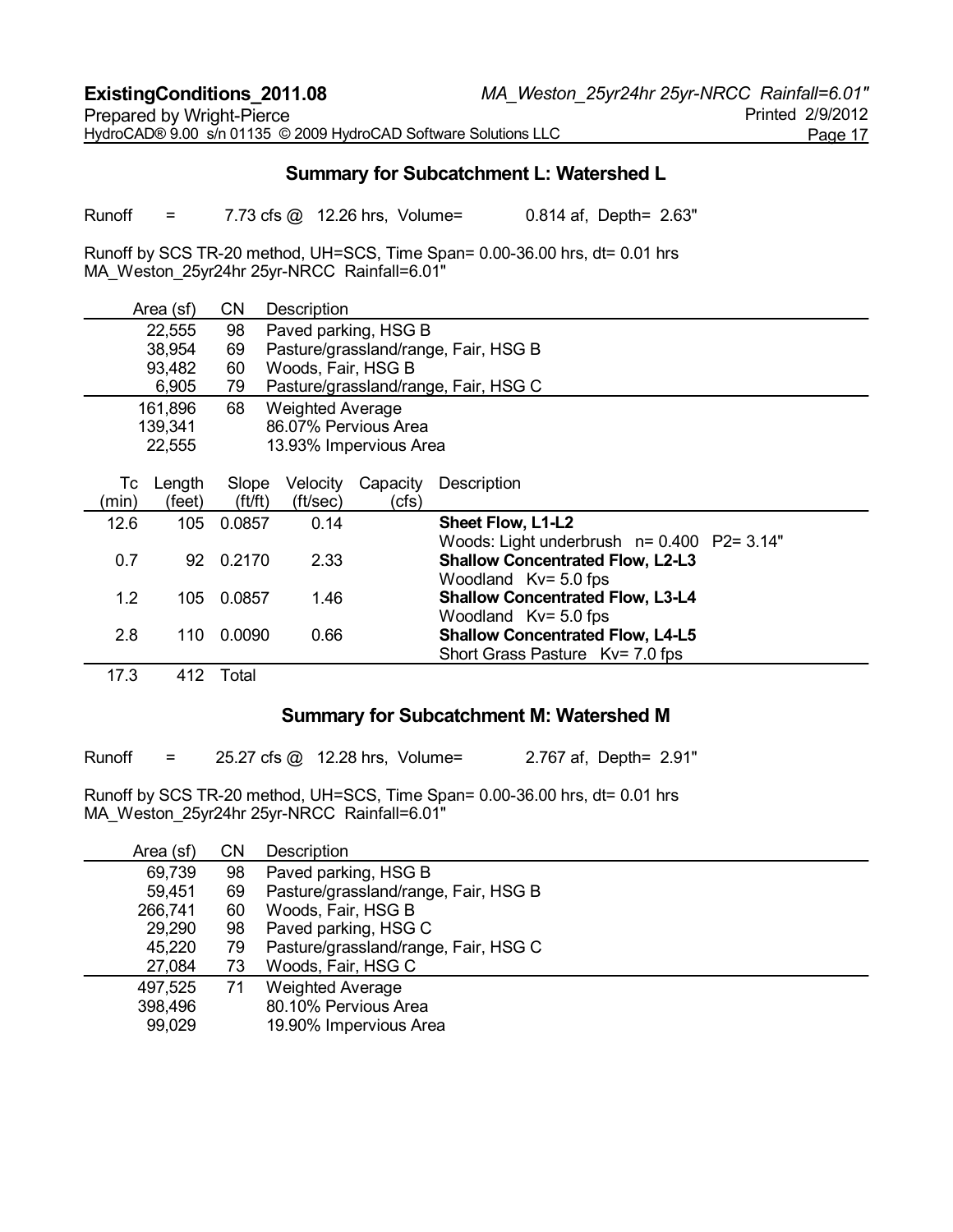**ExistingConditions\_2011.08** *MA\_Weston\_25yr24hr 25yr-NRCC Rainfall=6.01"*

Prepared by Wright-Pierce HydroCAD® 9.00 s/n 01135 © 2009 HydroCAD Software Solutions LLC Page 18

| Tc<br>(min) | Length<br>(feet) | Slope<br>ft/ft) | Velocity<br>(ft/sec) | Capacity<br>(cfs) | Description                                |
|-------------|------------------|-----------------|----------------------|-------------------|--------------------------------------------|
| 10.6        | 108              | 0.1390          | 0.17                 |                   | <b>Sheet Flow, M1-M2</b>                   |
|             |                  |                 |                      |                   | Woods: Light underbrush n= 0.400 P2= 3.14" |
| 4.5         | 153              | 0.0065          | 0.56                 |                   | <b>Shallow Concentrated Flow, M2-M3</b>    |
|             |                  |                 |                      |                   | Short Grass Pasture Kv= 7.0 fps            |
| 0.2         | 38               | 0.0263          | 3.29                 |                   | <b>Shallow Concentrated Flow, M3-M4</b>    |
|             |                  |                 |                      |                   | Paved $Kv = 20.3$ fps                      |
| 0.0         | 16               | 0.7500          | 6.06                 |                   | <b>Shallow Concentrated Flow, M4-M5</b>    |
|             |                  |                 |                      |                   | Short Grass Pasture Kv= 7.0 fps            |
| 0.9         |                  | 90 0.1111       | 1.67                 |                   | <b>Shallow Concentrated Flow, M5-M6</b>    |
|             |                  |                 |                      |                   | Woodland Kv= 5.0 fps                       |
| 1.3         | 120              | 0.1000          | 1.58                 |                   | <b>Shallow Concentrated Flow, M6-M7</b>    |
|             |                  |                 |                      |                   | Woodland $Kv = 5.0$ fps                    |
| 0.3         |                  | 55 0.1818       | 2.98                 |                   | <b>Shallow Concentrated Flow, M7-M8</b>    |
|             |                  |                 |                      |                   | Short Grass Pasture Kv= 7.0 fps            |
| 0.9         | 85               | 0.0941          | 1.53                 |                   | <b>Shallow Concentrated Flow, M8-M9</b>    |
|             |                  |                 |                      |                   | Woodland $Kv = 5.0$ fps                    |
| 0.3         | 65               | 0.0385          | 3.98                 |                   | <b>Shallow Concentrated Flow, M9-M10</b>   |
|             |                  |                 |                      |                   | Paved $Kv = 20.3$ fps                      |

19.0 730 Total

# **Summary for Subcatchment N: Watershed N**

| Runoff | 20.18 cfs @ 12.40 hrs, Volume= |  | 2.691 af, Depth= 3.10" |
|--------|--------------------------------|--|------------------------|

| Area (sf) | CΝ | Description                          |
|-----------|----|--------------------------------------|
| 50,524    | 98 | Paved parking, HSG B                 |
| 74,493    | 69 | Pasture/grassland/range, Fair, HSG B |
| 159,352   | 60 | Woods, Fair, HSG B                   |
| 16,590    | 98 | Paved parking, HSG C                 |
| 79,249    | 79 | Pasture/grassland/range, Fair, HSG C |
| 70,883    | 73 | Woods, Fair, HSG C                   |
| 3,053     | 79 | Woods, Fair, HSG D                   |
| 454,144   | 73 | <b>Weighted Average</b>              |
| 387,030   |    | 85.22% Pervious Area                 |
| 67,114    |    | 14.78% Impervious Area               |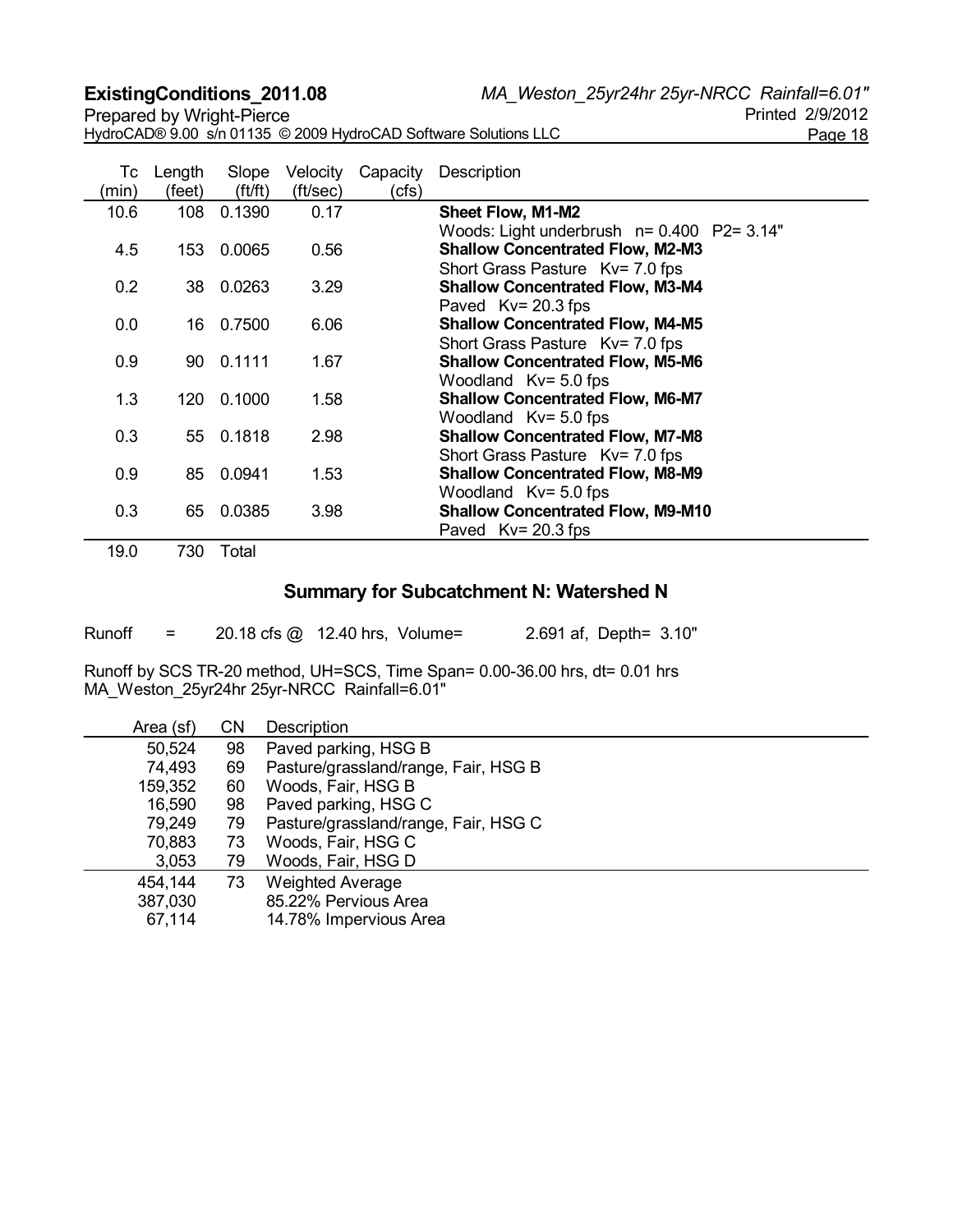**ExistingConditions\_2011.08** *MA\_Weston\_25yr24hr 25yr-NRCC Rainfall=6.01"*

Prepared by Wright-Pierce HydroCAD® 9.00 s/n 01135 © 2009 HydroCAD Software Solutions LLC Page 19

| Тc<br>(min) | Length<br>(feet) | Slope<br>ft/ft) | Velocity<br>(ft/sec) | Capacity<br>(cfs) | Description                                |
|-------------|------------------|-----------------|----------------------|-------------------|--------------------------------------------|
| 7.6         | 85               | 0.2000          | 0.19                 |                   | Sheet Flow, N1-N2                          |
|             |                  |                 |                      |                   | Woods: Light underbrush n= 0.400 P2= 3.14" |
| 2.5         | 178              | 0.0562          | 1.19                 |                   | <b>Shallow Concentrated Flow, N2-N3</b>    |
|             |                  |                 |                      |                   | Woodland $Kv = 5.0$ fps                    |
| 17.8        | 385              | 0.0052          | 0.36                 |                   | <b>Shallow Concentrated Flow, N3-N4</b>    |
|             |                  |                 |                      |                   | Woodland $Kv = 5.0$ fps                    |
| 0.5         |                  | 35 0.0571       | 1.19                 |                   | <b>Shallow Concentrated Flow, N4-N5</b>    |
|             |                  |                 |                      |                   | Woodland $Kv = 5.0$ fps                    |

28.4 683 Total

# **Summary for Subcatchment O: Watershed O**

Runoff = 33.20 cfs @ 12.33 hrs, Volume= 3.951 af, Depth= 3.10"

| Area (sf) | <b>CN</b> | Description                          |
|-----------|-----------|--------------------------------------|
| 61,705    | 98        | Paved parking, HSG B                 |
| 41,698    | 69        | Pasture/grassland/range, Fair, HSG B |
| 303,848   | 60        | Woods, Fair, HSG B                   |
| 30,239    | 98        | Paved parking, HSG C                 |
| 51,677    | 79        | Pasture/grassland/range, Fair, HSG C |
| 46,566    | 73        | Woods, Fair, HSG C                   |
| 14,920    | 98        | Paved parking, HSG D                 |
| 47,553    | 84        | Pasture/grassland/range, Fair, HSG D |
| 68,649    | 79        | Woods, Fair, HSG D                   |
| 666,855   | 73        | <b>Weighted Average</b>              |
| 559,991   |           | 83.97% Pervious Area                 |
| 106,864   |           | 16.03% Impervious Area               |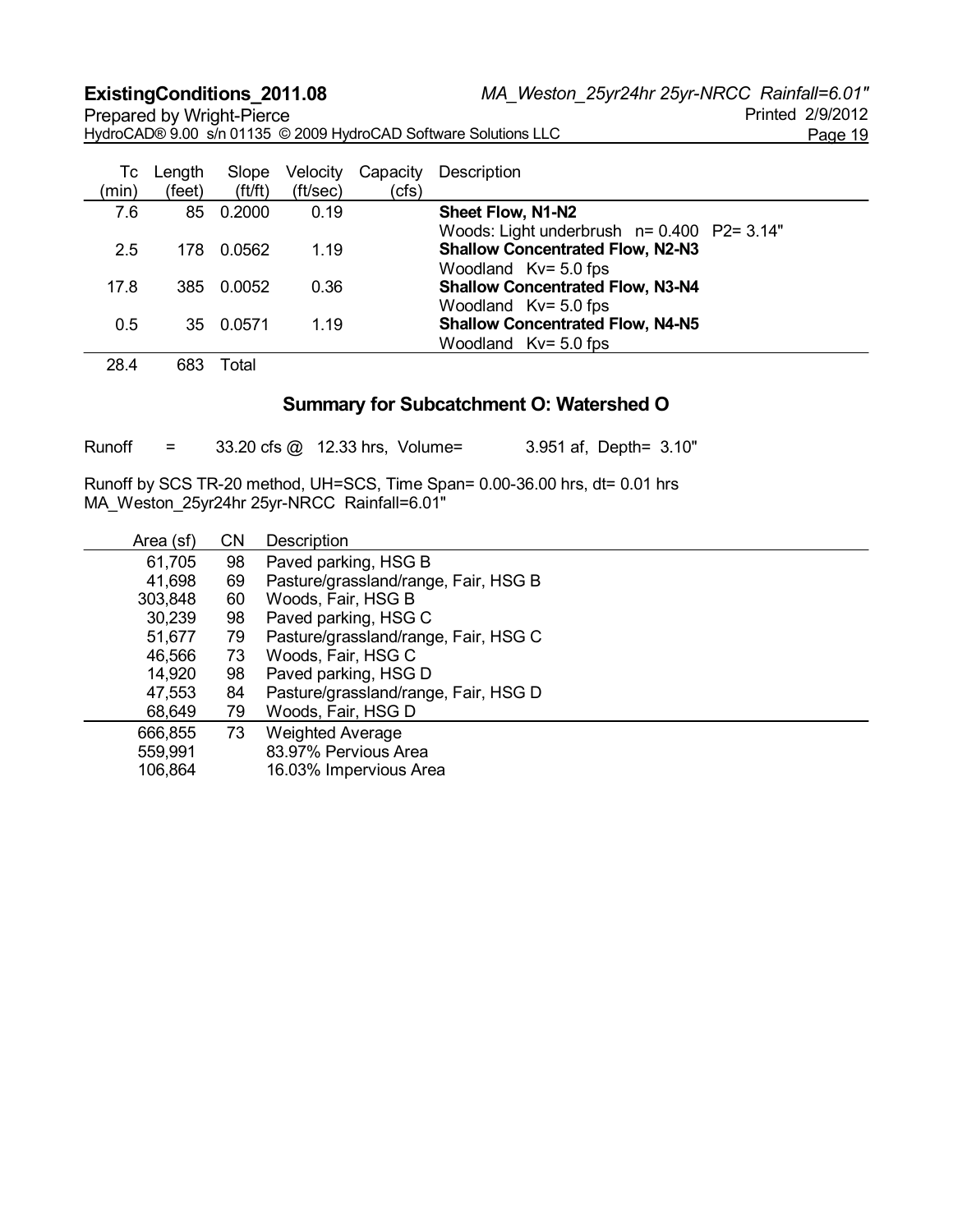**ExistingConditions\_2011.08** *MA\_Weston\_25yr24hr 25yr-NRCC Rainfall=6.01"*

HydroCAD® 9.00 s/n 01135 © 2009 HydroCAD Software Solutions LLC Page 20

| (min) | Tc Length<br>(feet) | Slope<br>ft/ft) | Velocity<br>(ft/sec) | Capacity<br>(cfs) | Description                                                                  |
|-------|---------------------|-----------------|----------------------|-------------------|------------------------------------------------------------------------------|
| 9.5   |                     | 110 0.1909      | 0.19                 |                   | Sheet Flow, O1-O2                                                            |
|       |                     |                 |                      |                   | Woods: Light underbrush n= 0.400 P2= 3.14"                                   |
| 0.8   |                     | 115 0.2435      | 2.47                 |                   | <b>Shallow Concentrated Flow, O2-O3</b>                                      |
| 2.1   | 115                 | 0.0348          | 0.93                 |                   | Woodland $Kv = 5.0$ fps<br><b>Shallow Concentrated Flow, O3-O4</b>           |
|       |                     |                 |                      |                   | Woodland $Kv = 5.0$ fps                                                      |
| 1.6   |                     | 145 0.0966      | 1.55                 |                   | <b>Shallow Concentrated Flow, O4-O5</b>                                      |
|       |                     |                 |                      |                   | Woodland $Kv = 5.0$ fps                                                      |
| 1.4   |                     | 148 0.1216      | 1.74                 |                   | <b>Shallow Concentrated Flow, O5-O6</b>                                      |
|       |                     |                 |                      |                   | Woodland $Kv = 5.0$ fps                                                      |
| 1.5   | 93                  | 0.0430          | 1.04                 |                   | <b>Shallow Concentrated Flow, O6-O7</b><br>Woodland $Kv = 5.0$ fps           |
| 0.3   |                     | 35 0.0857       | 2.05                 |                   | <b>Shallow Concentrated Flow, O7-O8</b>                                      |
|       |                     |                 |                      |                   | Short Grass Pasture Kv= 7.0 fps                                              |
| 0.9   | 195                 | 0.0308          | 3.56                 |                   | <b>Shallow Concentrated Flow, O8-O9</b>                                      |
|       |                     |                 |                      |                   | Paved $Kv = 20.3$ fps                                                        |
| 3.2   | 208                 | 0.0240          | 1.08                 |                   | <b>Shallow Concentrated Flow, O9-O10</b>                                     |
| 1.5   | 60                  | 0.0167          | 0.65                 |                   | Short Grass Pasture Kv= 7.0 fps<br><b>Shallow Concentrated Flow, O10-O11</b> |
|       |                     |                 |                      |                   | Woodland $Kv = 5.0$ fps                                                      |

22.8 1,224 Total

# **Summary for Subcatchment P: Watershed P**

| Runoff | $=$ |                                                                             | 54.68 cfs $\omega$ 12.56 hrs. Volume= | 8.891 af, Depth= 2.72" |  |
|--------|-----|-----------------------------------------------------------------------------|---------------------------------------|------------------------|--|
|        |     | Runoff by SCS TR-20 method, UH=SCS, Time Span= 0.00-36.00 hrs, dt= 0.01 hrs |                                       |                        |  |

| $\frac{1}{2}$ and $\frac{1}{2}$ by $\frac{1}{2}$ by $\frac{1}{2}$ and $\frac{1}{2}$ by $\frac{1}{2}$ and $\frac{1}{2}$ by $\frac{1}{2}$ by $\frac{1}{2}$ by $\frac{1}{2}$ by $\frac{1}{2}$ |  |  |
|--------------------------------------------------------------------------------------------------------------------------------------------------------------------------------------------|--|--|
| MA_Weston_25yr24hr 25yr-NRCC Rainfall=6.01"                                                                                                                                                |  |  |

| Area (sf) | CΝ | Description                          |
|-----------|----|--------------------------------------|
| 263,886   | 98 | Paved parking, HSG B                 |
| 439,344   | 69 | Pasture/grassland/range, Fair, HSG B |
| 975,191   | 60 | Woods, Fair, HSG B                   |
| 6,076     | 98 | Paved parking, HSG D                 |
| 5,373     | 84 | Pasture/grassland/range, Fair, HSG D |
| 18,585    | 79 | Woods, Fair, HSG D                   |
| 1,708,455 | 69 | <b>Weighted Average</b>              |
| 1,438,493 |    | 84.20% Pervious Area                 |
| 269,962   |    | 15.80% Impervious Area               |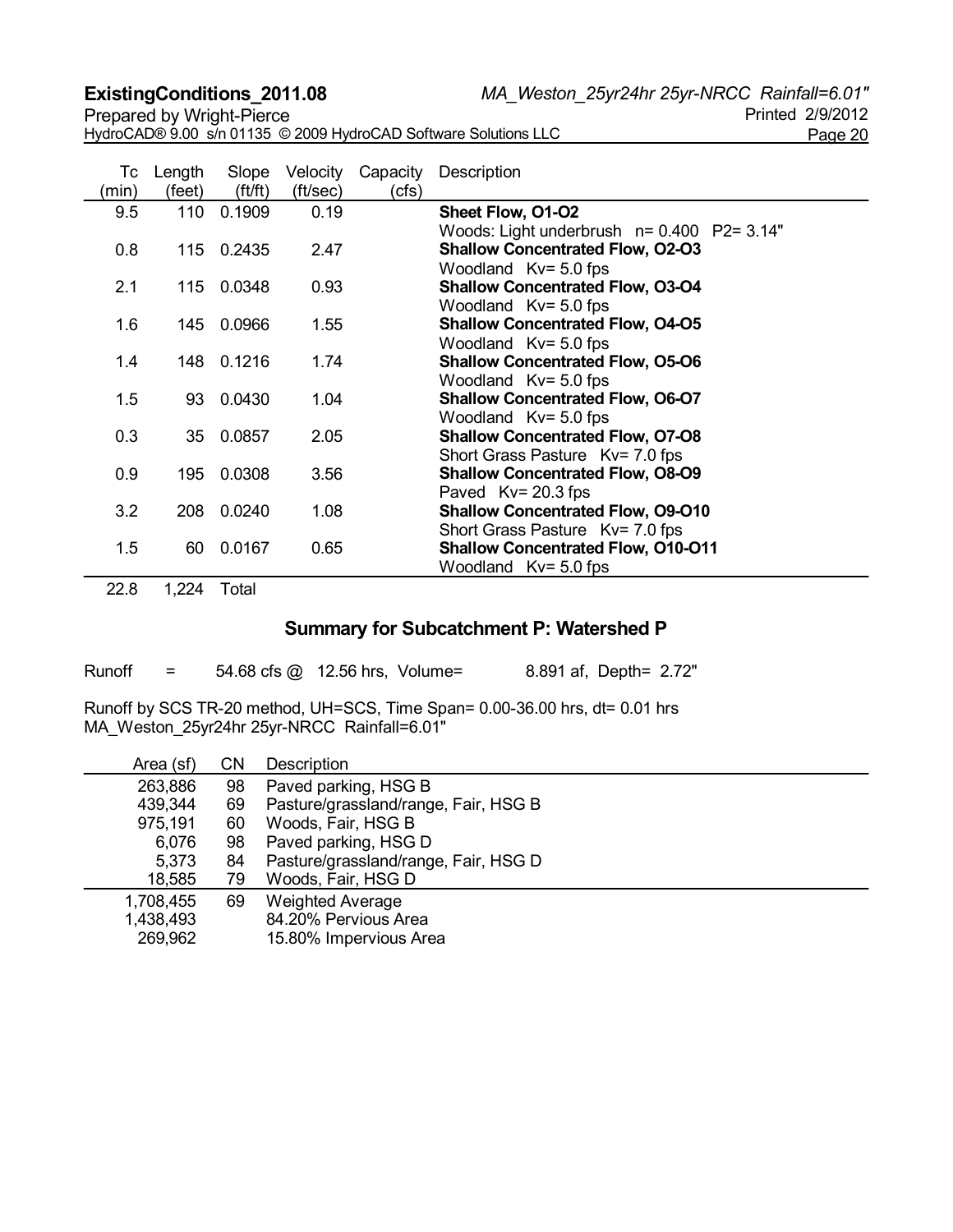HydroCAD® 9.00 s/n 01135 © 2009 HydroCAD Software Solutions LLC Page 21

**ExistingConditions\_2011.08** *MA\_Weston\_25yr24hr 25yr-NRCC Rainfall=6.01"*

| Тc<br>(min) | Length<br>(feet) | Slope<br>ft/ft) | Velocity<br>(ft/sec) | Capacity<br>(cfs) | Description                                                                |
|-------------|------------------|-----------------|----------------------|-------------------|----------------------------------------------------------------------------|
| 6.1         | 75               | 0.2667          | 0.20                 |                   | Sheet Flow, P1-P2                                                          |
|             |                  |                 |                      |                   | Woods: Light underbrush n= 0.400 P2= 3.14"                                 |
| 1.1         | 102              | 0.0980          | 1.57                 |                   | <b>Shallow Concentrated Flow, P2-P3</b><br>Woodland $Kv = 5.0$ fps         |
| 2.2         |                  | 95 0.0211       | 0.73                 |                   | <b>Shallow Concentrated Flow, P3-P4</b>                                    |
|             |                  |                 |                      |                   | Woodland $Kv = 5.0$ fps                                                    |
| 2.5         | 167              | 0.0479          | 1.09                 |                   | <b>Shallow Concentrated Flow, P4-P5</b>                                    |
|             |                  |                 |                      |                   | Woodland Kv= 5.0 fps                                                       |
| 1.1         | 130              | 0.1539          | 1.96                 |                   | <b>Shallow Concentrated Flow, P5-P6</b>                                    |
|             |                  |                 |                      |                   | Woodland Kv= 5.0 fps                                                       |
| 2.6         |                  | 108 0.0185      | 0.68                 |                   | <b>Shallow Concentrated Flow, P6-P7</b>                                    |
| 2.2         | 75               | 0.0067          | 0.57                 |                   | Woodland Kv= 5.0 fps                                                       |
|             |                  |                 |                      |                   | <b>Shallow Concentrated Flow, P7-P8</b><br>Short Grass Pasture Kv= 7.0 fps |
| 6.9         | 185              | 0.0081          | 0.45                 |                   | <b>Shallow Concentrated Flow, P8-P9</b>                                    |
|             |                  |                 |                      |                   | Woodland $Kv = 5.0$ fps                                                    |
| 12.6        | 140              | 0.0007          | 0.19                 |                   | <b>Shallow Concentrated Flow, P9-P10</b>                                   |
|             |                  |                 |                      |                   | Short Grass Pasture Kv= 7.0 fps                                            |
| 1.1         | 95               | 0.0053          | 1.48                 |                   | <b>Shallow Concentrated Flow, P10-P11</b>                                  |
|             |                  |                 |                      |                   | Paved Kv= 20.3 fps                                                         |
| 0.4         | 180              | 0.0128          | 7.06                 | 22.18             | Pipe Channel, P11-P12                                                      |
|             |                  |                 |                      |                   | 24.0" Round Area= 3.1 sf Perim= 6.3' r= 0.50'                              |
|             |                  |                 |                      |                   | n= 0.015 Concrete sewer w/manholes & inlets                                |
| 1.0         | 260              | 0.0050          | 4.41                 | 13.86             | Pipe Channel, P12-P13<br>24.0" Round Area= 3.1 sf Perim= 6.3' r= 0.50'     |
|             |                  |                 |                      |                   | n= 0.015 Concrete sewer w/manholes & inlets                                |
|             |                  |                 |                      |                   |                                                                            |

39.8 1,612 Total

# **Summary for Subcatchment Q: Watershed Q**

Runoff = 106.04 cfs @ 13.64 hrs, Volume= 33.698 af, Depth= 2.10"

| Area (sf) | CΝ | Description                   |
|-----------|----|-------------------------------|
| 66,187    | 98 | Paved parking, HSG B          |
| 125,128   | 61 | >75% Grass cover, Good, HSG B |
| 5,010,911 | 55 | Woods, Good, HSG B            |
| 189,152   | 98 | Paved parking, HSG C          |
| 190,279   | 74 | >75% Grass cover, Good, HSG C |
| 2,566,623 | 70 | Woods, Good, HSG C            |
| 250,390   | 77 | Woods, Good, HSG D            |
| 8,398,670 | 62 | <b>Weighted Average</b>       |
| 8,143,331 |    | 96.96% Pervious Area          |
| 255,339   |    | 3.04% Impervious Area         |
|           |    |                               |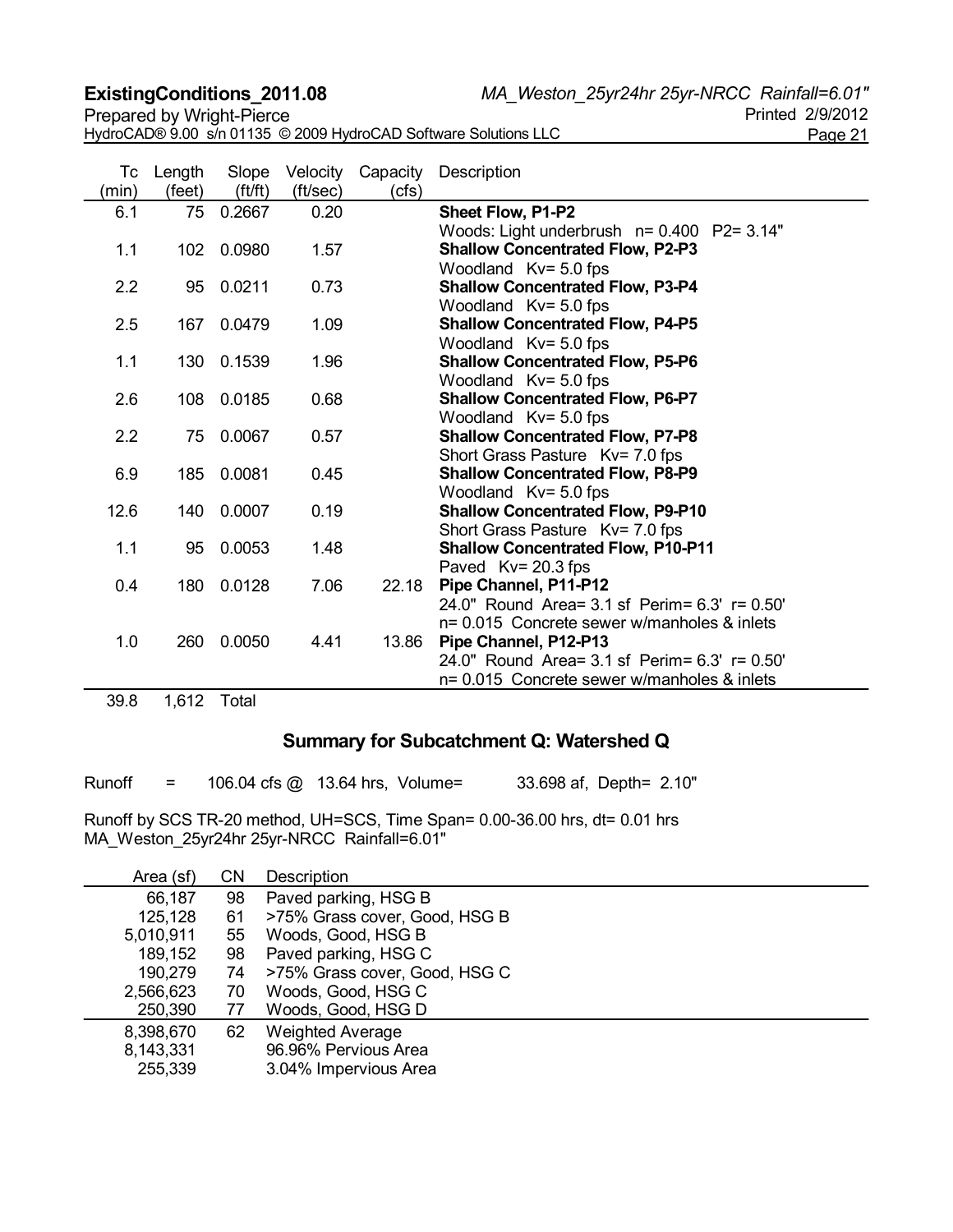**ExistingConditions\_2011.08** *MA\_Weston\_25yr24hr 25yr-NRCC Rainfall=6.01"*

HydroCAD® 9.00 s/n 01135 © 2009 HydroCAD Software Solutions LLC<br>Page 22

| Tc<br>(min) | Length<br>(feet) | Slope<br>ft/ft) | Velocity<br>(ft/sec) | Capacity<br>(cfs) | Description                                 |
|-------------|------------------|-----------------|----------------------|-------------------|---------------------------------------------|
| 78.6        | 250              | 0.0200          | 0.05                 |                   | <b>Sheet Flow, TC1-TC2</b>                  |
|             |                  |                 |                      |                   | Woods: Dense underbrush n= 0.800 P2= 3.14"  |
| 7.5         |                  | 413 0.0339      | 0.92                 |                   | <b>Shallow Concentrated Flow, TC2-TC3</b>   |
|             |                  |                 |                      |                   | Woodland $Kv = 5.0$ fps                     |
| 9.8         |                  | 814 0.0762      | 1.38                 |                   | <b>Shallow Concentrated Flow, TC3-TC4</b>   |
|             |                  |                 |                      |                   | Woodland $Kv = 5.0$ fps                     |
| 5.3         | 1,107            | 0.0127          | 3.51                 | 21.04             | Trap/Vee/Rect Channel Flow, TC4-TC5         |
|             |                  |                 |                      |                   | Bot.W=5.00' D=1.00' Z= 1.0 '/' Top.W=7.00'  |
|             |                  |                 |                      |                   | n= 0.040 Mountain streams                   |
| 0.4         | 168              | 0.0595          | 6.60                 | 19.79             | <b>Trap/Vee/Rect Channel Flow, TC5-TC6</b>  |
|             |                  |                 |                      |                   | Bot.W=2.00' D=1.00' Z= 1.0 '/' Top.W=4.00'  |
|             |                  |                 |                      |                   | $n = 0.040$ Mountain streams                |
| 3.7         | 465              | 0.0043          | 2.10                 | 21.02             | Trap/Vee/Rect Channel Flow, TC6-TC7         |
|             |                  |                 |                      |                   | Bot.W=8.00' D=1.00' Z= 2.0 '/' Top.W=12.00' |
|             |                  |                 |                      |                   | $n = 0.040$ Mountain streams                |
| 0.4         | 175              | 0.0686          | 8.10                 | 24.29             | <b>Trap/Vee/Rect Channel Flow, TC7-TC8</b>  |
|             |                  |                 |                      |                   | Bot.W=2.00' D=1.00' Z= 1.0 '/' Top.W=4.00'  |
|             |                  |                 |                      |                   | n= 0.035 Earth, dense weeds                 |
| 2.2         | 605              | 0.0198          | 4.57                 | 22.85             | <b>Trap/Vee/Rect Channel Flow, TC8-TC9</b>  |
|             |                  |                 |                      |                   | Bot.W=3.00' D=1.00' Z= 2.0 '/' Top.W=7.00'  |
|             |                  |                 |                      |                   | n= 0.035 Earth, dense weeds                 |
| 2.7         |                  | 734 0.0163      | 4.54                 | 27.24             | Trap/Vee/Rect Channel Flow, TC9-TC10        |
|             |                  |                 |                      |                   | Bot.W=5.00' D=1.00' Z= 1.0 '/' Top.W=7.00'  |
|             |                  |                 |                      |                   | n= 0.035 Earth, dense weeds                 |

110.6 4,731 Total

# **Summary for Subcatchment R1: Watershed R1**

| Runoff | 281.66 cfs @ 12.90 hrs, Volume= |  |  | 60.953 af, Depth= 2.81" |
|--------|---------------------------------|--|--|-------------------------|
|--------|---------------------------------|--|--|-------------------------|

| Area (sf)  | <b>CN</b> | Description                   |
|------------|-----------|-------------------------------|
| 478,047    | 98        | Paved parking, HSG B          |
| 741,943    | 61        | >75% Grass cover, Good, HSG B |
| 3,820,532  | 55        | Woods, Good, HSG B            |
| 1,415,952  | 98        | Paved parking, HSG C          |
| 1,843,006  | 74        | >75% Grass cover, Good, HSG C |
| 2,753,062  | 70        | Woods, Good, HSG C            |
| 273,311    | 77        | Woods, Good, HSG D            |
| 11,325,853 | 70        | <b>Weighted Average</b>       |
| 9,431,854  |           | 83.28% Pervious Area          |
| 1,893,999  |           | 16.72% Impervious Area        |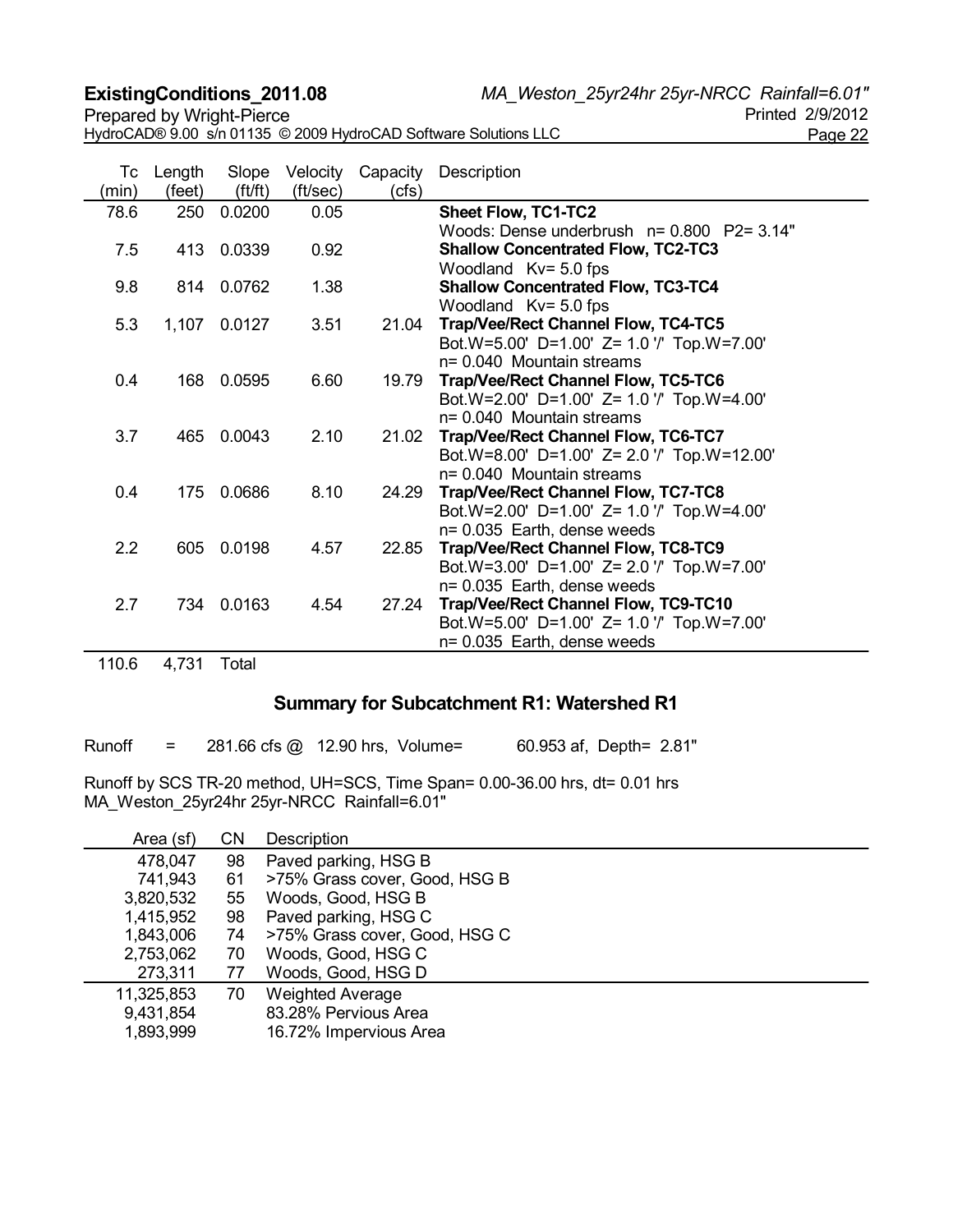HydroCAD® 9.00 s/n 01135 © 2009 HydroCAD Software Solutions LLC Page 23

**ExistingConditions\_2011.08** *MA\_Weston\_25yr24hr 25yr-NRCC Rainfall=6.01"*

| Тc<br>(min) | Length<br>(feet) | Slope<br>(f t / ft) | Velocity<br>(ft/sec) | Capacity<br>(cfs) | Description                                                                      |
|-------------|------------------|---------------------|----------------------|-------------------|----------------------------------------------------------------------------------|
| 15.2        | 107              | 0.2243              | 0.12                 |                   | Sheet Flow, TC1-TC2                                                              |
|             |                  |                     |                      |                   | Woods: Dense underbrush n= 0.800 P2= 3.14"                                       |
| 0.8         |                  | 118 0.2712          | 2.60                 |                   | <b>Shallow Concentrated Flow, TC2-TC3</b>                                        |
|             |                  |                     |                      |                   | Woodland Kv= 5.0 fps                                                             |
| 2.1         |                  | 116 0.0345          | 0.93                 |                   | <b>Shallow Concentrated Flow, TC3-TC4</b>                                        |
|             |                  | 34 0.1618           |                      |                   | Woodland Kv= 5.0 fps                                                             |
| 0.3         |                  |                     | 2.01                 |                   | <b>Shallow Concentrated Flow, TC4-TC5</b><br>Woodland Kv= 5.0 fps                |
| 31.7        |                  | 356 0.0014          | 0.19                 |                   | <b>Shallow Concentrated Flow, TC5-TC6</b>                                        |
|             |                  |                     |                      |                   | Woodland Kv= 5.0 fps                                                             |
| 1.8         |                  | 414 0.0060          | 3.90                 | 70.18             | Trap/Vee/Rect Channel Flow, TC6-TC7                                              |
|             |                  |                     |                      |                   | Bot.W=5.00' D=2.00' Z= 2.0 '/' Top.W=13.00'                                      |
|             |                  |                     |                      |                   | n= 0.035 Earth, dense weeds                                                      |
| 1.6         |                  | 455 0.0077          | 4.80                 | 71.37             | Trap/Vee/Rect Channel Flow, TC7-TC8                                              |
|             |                  |                     |                      |                   | Bot.W=5.00' D=1.75' Z= 2.0 '/' Top.W=12.00'                                      |
|             |                  |                     |                      |                   | n= 0.030 Earth, grassed & winding                                                |
| 1.0         |                  | 250 0.0080          | 4.38                 | 73.24             | Trap/Vee/Rect Channel Flow, TC8=TC9                                              |
|             |                  |                     |                      |                   | Bot.W=5.00' D=1.90' Z= 2.0 '/' Top.W=12.60'                                      |
|             |                  |                     |                      |                   | n= 0.035 Earth, dense weeds                                                      |
| 4.0         |                  | 1,300 0.0142        | 5.41                 | 4.25              | Pipe Channel, TC9-TC10                                                           |
|             |                  |                     |                      |                   | 12.0" Round Area= 0.8 sf Perim= 3.1' r= 0.25'                                    |
|             |                  |                     |                      |                   | n= 0.013 Corrugated PE, smooth interior                                          |
| 1.8         |                  | 572 0.0140          | 5.37                 | 73.59             | Trap/Vee/Rect Channel Flow, TC10-TC11                                            |
|             |                  |                     |                      |                   | Bot.W=5.00' D=1.65' Z= 2.0 '/' Top.W=11.60'                                      |
|             |                  |                     |                      |                   | n= 0.035 Earth, dense weeds                                                      |
| 0.4         |                  | 132 0.0050          | 5.91                 | 29.00             | Pipe Channel, TC11-TC12                                                          |
|             |                  |                     |                      |                   | 30.0" Round Area= 4.9 sf Perim= 7.9' r= 0.63'                                    |
| 0.6         |                  | 133 0.0050          | 3.70                 | 73.98             | n= 0.013 Corrugated PE, smooth interior<br>Trap/Vee/Rect Channel Flow, TC12-TC13 |
|             |                  |                     |                      |                   | Bot.W=5.00' D=2.15' Z= 2.0 '/' Top.W=13.60'                                      |
|             |                  |                     |                      |                   | n= 0.035 Earth, dense weeds                                                      |
| 0.1         |                  | 46 0.0050           | 5.91                 | 29.00             | Pipe Channel, TC13-TC14                                                          |
|             |                  |                     |                      |                   | 30.0" Round Area= 4.9 sf Perim= 7.9' r= 0.63'                                    |
|             |                  |                     |                      |                   | n= 0.013 Corrugated PE, smooth interior                                          |
| 3.0         |                  | 660 0.0050          | 3.65                 | 72.92             | Trap/Vee/Rect Channel Flow, TC14-TC15                                            |
|             |                  |                     |                      |                   | Bot.W=6.00' D=2.00' Z= 2.0 '/' Top.W=14.00'                                      |
|             |                  |                     |                      |                   | n= 0.035 Earth, dense weeds                                                      |
| 0.1         |                  | 42 0.0050           | 8.08                 | 101.57            | Pipe Channel, TC15-TC16                                                          |
|             |                  |                     |                      |                   | 48.0" Round Area= 12.6 sf Perim= 12.6' r= 1.00'                                  |
|             |                  |                     |                      |                   | n= 0.013 Corrugated PE, smooth interior                                          |
|             |                  |                     |                      |                   |                                                                                  |

64.5 4,735 Total

# **Summary for Subcatchment R2: Watershed R2**

Runoff = 94.12 cfs @ 12.35 hrs, Volume= 11.759 af, Depth= 2.63" Runoff by SCS TR-20 method, UH=SCS, Time Span= 0.00-36.00 hrs, dt= 0.01 hrs MA\_Weston\_25yr24hr 25yr-NRCC Rainfall=6.01"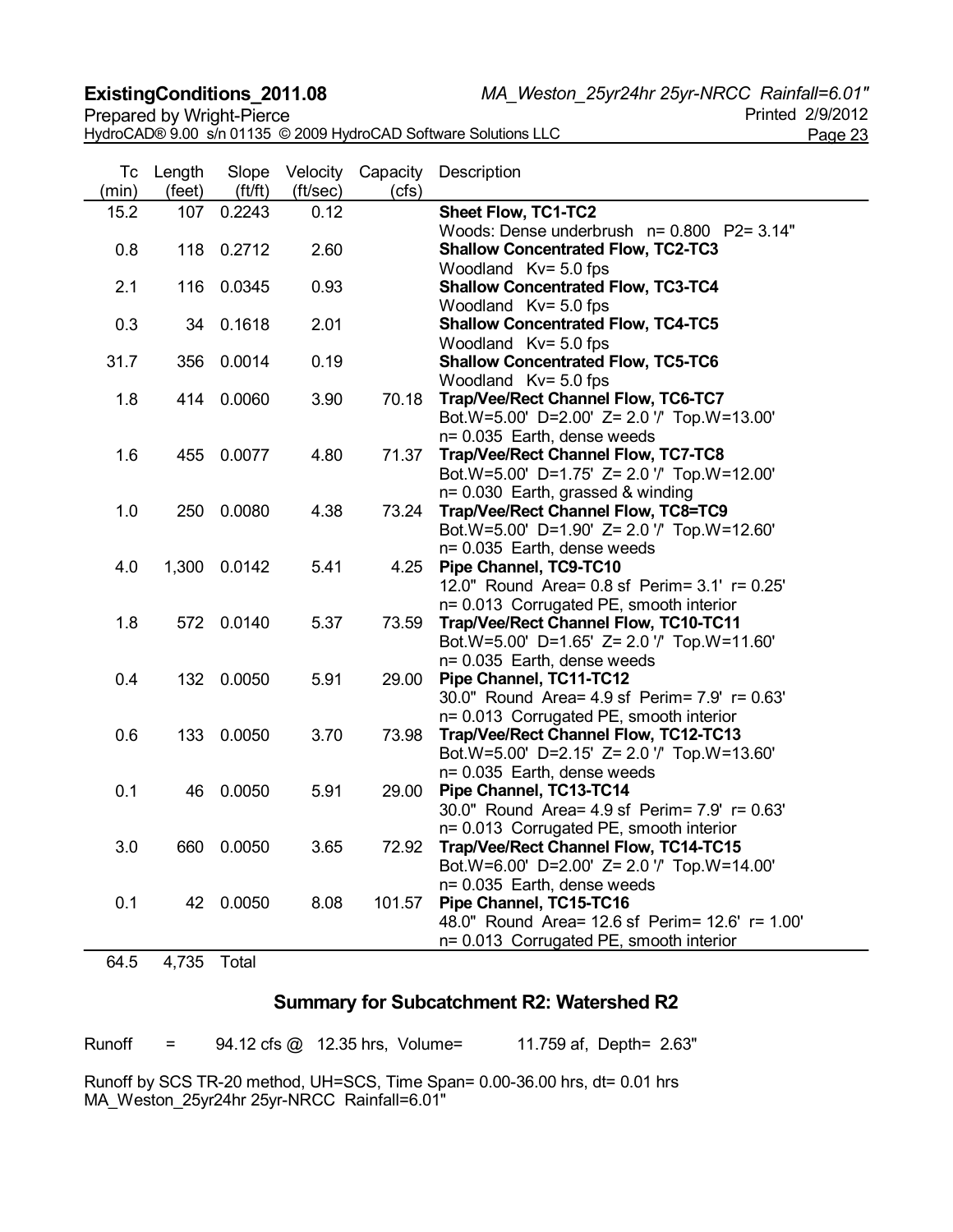**ExistingConditions\_2011.08** *MA\_Weston\_25yr24hr 25yr-NRCC Rainfall=6.01"*

| HydroCAD® 9.00 s/n 01135 © 2009 HydroCAD Software Solutions LLC | Page 24 |
|-----------------------------------------------------------------|---------|

| U ZIVIZUTZ |
|------------|
| Page 24    |

|       | Area (sf) | <b>CN</b>  | Description                   |                        |                                                                           |  |  |  |  |
|-------|-----------|------------|-------------------------------|------------------------|---------------------------------------------------------------------------|--|--|--|--|
|       | 139,906   | 98         | Paved parking, HSG B          |                        |                                                                           |  |  |  |  |
|       | 318,568   | 61         | >75% Grass cover, Good, HSG B |                        |                                                                           |  |  |  |  |
|       | 1,024,097 | 55         |                               | Woods, Good, HSG B     |                                                                           |  |  |  |  |
|       | 275,540   | 98         |                               | Paved parking, HSG C   |                                                                           |  |  |  |  |
|       | 157,252   | 74         |                               |                        | >75% Grass cover, Good, HSG C                                             |  |  |  |  |
|       | 255,015   | 70         |                               | Woods, Good, HSG C     |                                                                           |  |  |  |  |
|       | 168,016   | 77         |                               | Woods, Good, HSG D     |                                                                           |  |  |  |  |
|       | 2,338,394 | 68         | <b>Weighted Average</b>       |                        |                                                                           |  |  |  |  |
|       | 1,922,948 |            |                               | 82.23% Pervious Area   |                                                                           |  |  |  |  |
|       | 415,446   |            |                               | 17.77% Impervious Area |                                                                           |  |  |  |  |
|       | Tc Length | Slope      | Velocity                      | Capacity               | Description                                                               |  |  |  |  |
| (min) | (feet)    | ft/ft)     | (ft/sec)                      | (cfs)                  |                                                                           |  |  |  |  |
| 17.4  | 151       | 0.0795     | 0.14                          |                        | <b>Sheet Flow, TC1-TC2</b>                                                |  |  |  |  |
|       |           |            |                               |                        | Woods: Light underbrush n= 0.400 P2= 3.14"                                |  |  |  |  |
| 1.6   | 112       | 0.0536     | 1.16                          |                        | <b>Shallow Concentrated Flow, TC2-TC3</b>                                 |  |  |  |  |
|       |           |            |                               |                        | Woodland Kv= 5.0 fps                                                      |  |  |  |  |
| 0.6   |           | 245 0.0735 | 6.93                          | 21.61                  | Trap/Vee/Rect Channel Flow, TC3-TC4                                       |  |  |  |  |
|       |           |            |                               |                        | Bot.W=4.00' D=0.60' Z= 2.0 '/' Top.W=6.40'                                |  |  |  |  |
|       |           |            |                               |                        | n= 0.035 Earth, dense weeds                                               |  |  |  |  |
| 0.2   |           | 147 0.2177 | 10.77                         | 26.93                  | Trap/Vee/Rect Channel Flow, TC4-TC5                                       |  |  |  |  |
|       |           |            |                               |                        | Bot.W=4.00' D=0.50' Z= 2.0 '/' Top.W=6.00'                                |  |  |  |  |
|       |           |            |                               |                        | n= 0.035 Earth, dense weeds                                               |  |  |  |  |
| 0.3   |           | 130 0.1231 | 8.54                          | 23.96                  | Trap/Vee/Rect Channel Flow, TC5-TC6                                       |  |  |  |  |
|       |           |            |                               |                        | Bot.W=4.00' D=0.55' Z= 2.0 '/' Top.W=6.20'                                |  |  |  |  |
|       |           |            |                               |                        | n= 0.035 Earth, dense weeds                                               |  |  |  |  |
| 0.3   |           | 125 0.0800 | 7.05                          | 23.65                  | Trap/Vee/Rect Channel Flow, TC6-TC7                                       |  |  |  |  |
|       |           |            |                               |                        | Bot.W=5.00' D=0.55' Z= 2.0 '/' Top.W=7.20'                                |  |  |  |  |
|       |           |            |                               |                        | n= 0.035 Earth, dense weeds                                               |  |  |  |  |
| 0.3   |           | 100 0.0400 | 5.71                          | 25.57                  | <b>Trap/Vee/Rect Channel Flow, TC7-TC8</b>                                |  |  |  |  |
|       |           |            |                               |                        | Bot.W=5.00' D=0.70' Z= 2.0 '/' Top.W=7.80'<br>n= 0.035 Earth, dense weeds |  |  |  |  |
| 0.3   |           | 142 0.1127 | 8.17                          | 22.93                  | Trap/Vee/Rect Channel Flow, TC8-TC9                                       |  |  |  |  |
|       |           |            |                               |                        | Bot.W=4.00' D=0.55' Z= 2.0 '/' Top.W=6.20'                                |  |  |  |  |
|       |           |            |                               |                        | n= 0.035 Earth, dense weeds                                               |  |  |  |  |
| 3.4   |           | 505 0.0040 | 2.48                          | 23.21                  | Trap/Vee/Rect Channel Flow, TC8-TC9                                       |  |  |  |  |
|       |           |            |                               |                        | Bot.W=5.00' D=1.25' Z= 2.0 '/' Top.W=10.00'                               |  |  |  |  |
|       |           |            |                               |                        | n= 0.035 Earth, dense weeds                                               |  |  |  |  |
| 24.4  | 1,657     | Total      |                               |                        |                                                                           |  |  |  |  |
|       |           |            |                               |                        |                                                                           |  |  |  |  |

# **Summary for Subcatchment S: Watershed S**

Runoff = 46.65 cfs @ 12.16 hrs, Volume= 3.569 af, Depth= 2.91" Runoff by SCS TR-20 method, UH=SCS, Time Span= 0.00-36.00 hrs, dt= 0.01 hrs MA\_Weston\_25yr24hr 25yr-NRCC Rainfall=6.01"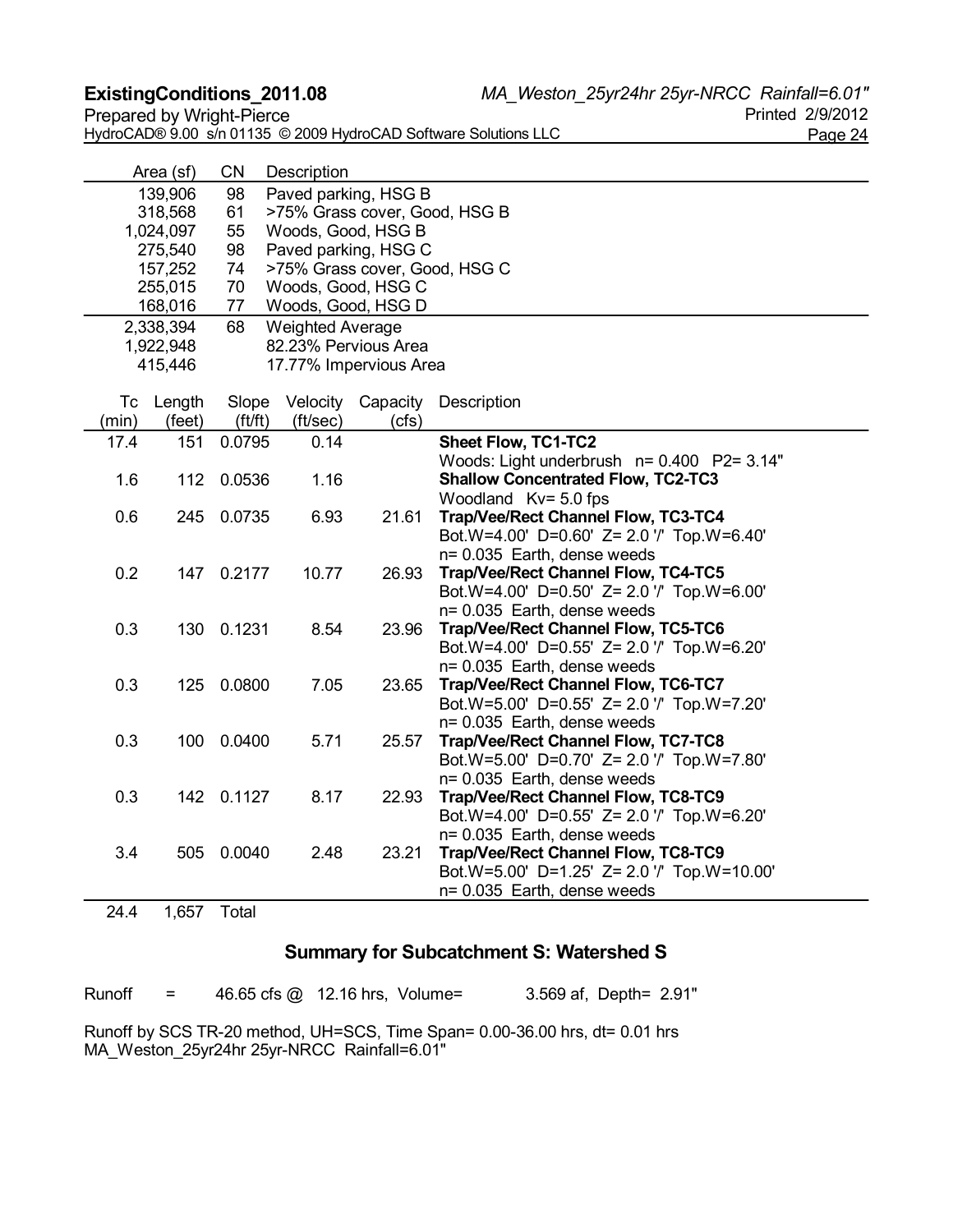**ExistingConditions\_2011.08** *MA\_Weston\_25yr24hr 25yr-NRCC Rainfall=6.01"* HydroCAD® 9.00 s/n 01135 © 2009 HydroCAD Software Solutions LLC Page 25

|       | Area (sf) | CN                         | Description             |                               |                                            |  |  |
|-------|-----------|----------------------------|-------------------------|-------------------------------|--------------------------------------------|--|--|
|       | 58,493    | Paved parking, HSG B<br>98 |                         |                               |                                            |  |  |
|       | 68,580    | 61                         |                         | >75% Grass cover, Good, HSG B |                                            |  |  |
|       | 240,872   | 55                         | Woods, Good, HSG B      |                               |                                            |  |  |
|       | 120,657   | 98                         |                         | Paved parking, HSG C          |                                            |  |  |
|       | 153,250   | 70                         | Woods, Good, HSG C      |                               |                                            |  |  |
|       | 641,852   | 71                         | <b>Weighted Average</b> |                               |                                            |  |  |
|       | 462,702   |                            |                         | 72.09% Pervious Area          |                                            |  |  |
|       | 179,150   |                            | 27.91% Impervious Area  |                               |                                            |  |  |
|       |           |                            |                         |                               |                                            |  |  |
| Тc    | Length    | Slope                      | Velocity                | Capacity                      | Description                                |  |  |
| (min) | (feet)    | (f t / f t)                | (ft/sec)                | (cfs)                         |                                            |  |  |
| 6.1   | 70        | 0.0857                     | 0.19                    |                               | <b>Sheet Flow, TC1-TC2</b>                 |  |  |
|       |           |                            |                         |                               | Grass: Dense n= 0.240 P2= 3.14"            |  |  |
| 0.9   | 113       | 0.0885                     | 2.08                    |                               | <b>Shallow Concentrated Flow, TC2-TC3</b>  |  |  |
|       |           |                            |                         |                               | Short Grass Pasture Ky= 7.0 fps            |  |  |
| 0.3   | 77        | 0.0520                     | 4.63                    |                               | <b>Shallow Concentrated Flow, TC3-TC4</b>  |  |  |
|       |           |                            |                         |                               | Paved $Kv = 20.3$ fps                      |  |  |
| 0.9   | 340       | 0.0822                     | 6.62                    | 16.55                         | <b>Trap/Vee/Rect Channel Flow, TC4-TC5</b> |  |  |
|       |           |                            |                         |                               | Bot.W=4.00' D=0.50' Z= 2.0 '/' Top.W=6.00' |  |  |
|       |           |                            |                         |                               | n= 0.035 Earth, dense weeds                |  |  |
| n n   | $\sim$    | $T_{\alpha}$               |                         |                               |                                            |  |  |

8.2 600 Total

#### **Summary for Subcatchment T: Watershed T**

Runoff = 67.43 cfs @ 12.74 hrs, Volume= 12.925 af, Depth= 2.45"

| Area (sf) | CΝ | Description                   |
|-----------|----|-------------------------------|
| 148,223   | 98 | Paved parking, HSG B          |
| 1,498,782 | 61 | >75% Grass cover, Good, HSG B |
| 786,957   | 55 | Woods, Good, HSG B            |
| 326,289   | 98 | Paved parking, HSG C          |
| 2,760,251 | 66 | <b>Weighted Average</b>       |
| 2,285,739 |    | 82.81% Pervious Area          |
| 474,512   |    | 17.19% Impervious Area        |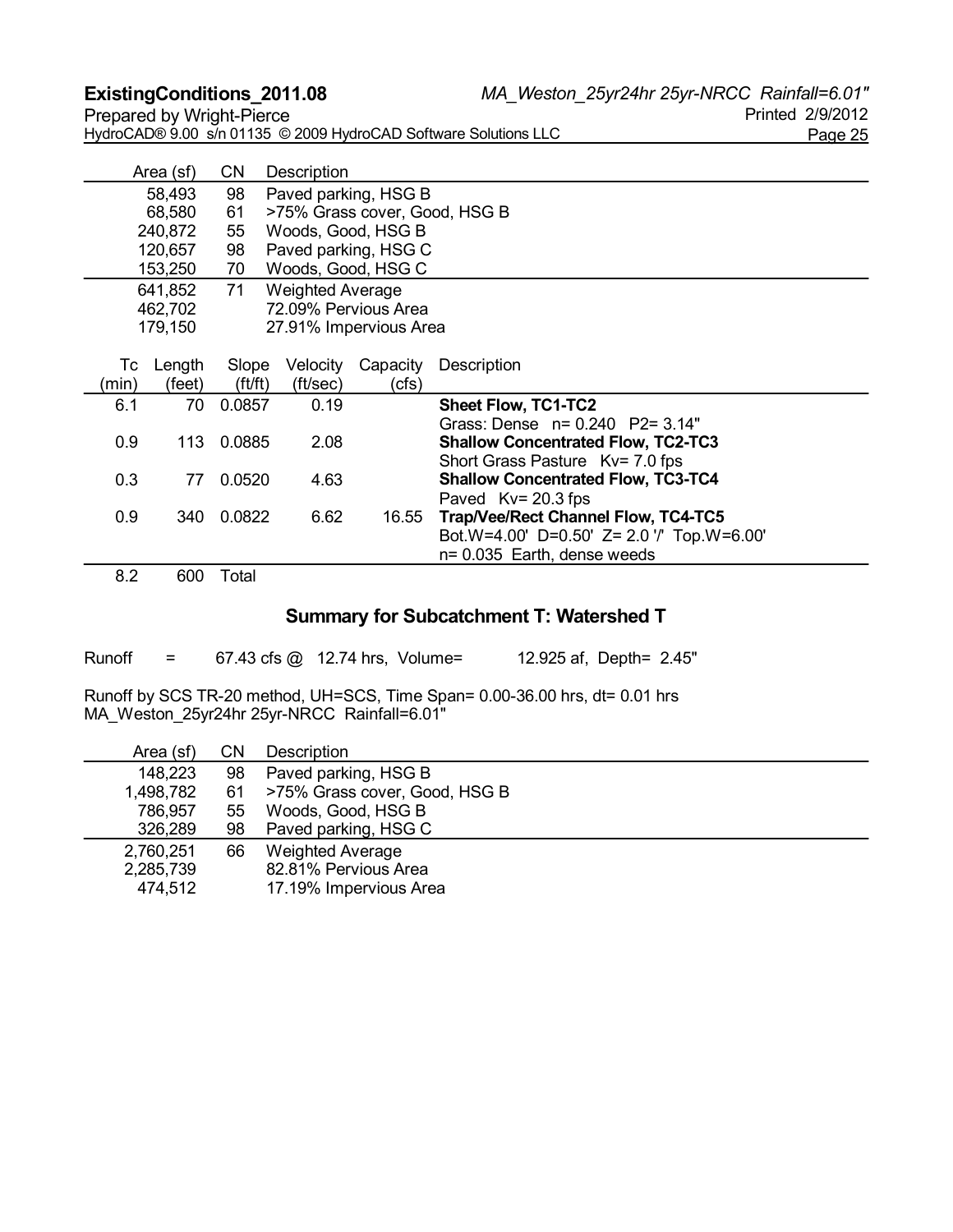**ExistingConditions\_2011.08** *MA\_Weston\_25yr24hr 25yr-NRCC Rainfall=6.01"*

|                                                                 | $\cdots$ $\cdots$ $\cdots$ $\cdots$ $\cdots$ $\cdots$ $\cdots$ $\cdots$ $\cdots$ $\cdots$ $\cdots$ $\cdots$ $\cdots$ |
|-----------------------------------------------------------------|----------------------------------------------------------------------------------------------------------------------|
| Prepared by Wright-Pierce                                       | Printed 2/9/2012                                                                                                     |
| HydroCAD® 9.00 s/n 01135 © 2009 HydroCAD Software Solutions LLC | Page 26                                                                                                              |

| Тc<br>(min) | Length<br>(feet) | Slope<br>(f t / ft) | Velocity<br>(ft/sec) | Capacity<br>(cfs) | Description                                                                           |
|-------------|------------------|---------------------|----------------------|-------------------|---------------------------------------------------------------------------------------|
| 35.3        | 150              | 0.0533              | 0.07                 |                   | <b>Sheet Flow, TC1-TC2</b>                                                            |
|             |                  |                     |                      |                   | Woods: Dense underbrush n= 0.800 P2= 3.14"                                            |
| 2.8         | 160              | 0.0375              | 0.97                 |                   | <b>Shallow Concentrated Flow, TC2-TC3</b>                                             |
|             |                  |                     |                      |                   | Woodland Kv= 5.0 fps                                                                  |
| 0.2         |                  | 84 0.1667           | 8.31                 | 15.95             | Trap/Vee/Rect Channel Flow, TC3-TC4                                                   |
|             |                  |                     |                      |                   | Bot.W=4.00' D=0.40' Z= 2.0 '/' Top.W=5.60'                                            |
|             |                  |                     |                      |                   | n= 0.035 Earth, dense weeds                                                           |
| 1.5         |                  | 337 0.0178          | 3.65                 | 14.96             | Trap/Vee/Rect Channel Flow, TC4-TC5                                                   |
|             |                  |                     |                      |                   | Bot.W=5.00' D=0.65' Z= 2.0 '/' Top.W=7.60'                                            |
|             |                  |                     |                      |                   | n= 0.035 Earth, dense weeds                                                           |
| 0.2         |                  | 95 0.0842           | 6.70                 | 16.75             | Trap/Vee/Rect Channel Flow, TC5-TC6                                                   |
|             |                  |                     |                      |                   | Bot.W=4.00' D=0.50' Z= 2.0 '/' Top.W=6.00'                                            |
|             |                  |                     |                      |                   | n= 0.035 Earth, dense weeds                                                           |
| 0.1         |                  | 63 0.2222           | 10.02                | 15.03             | Trap/Vee/Rect Channel Flow, TC6-TC7                                                   |
|             |                  |                     |                      |                   | Bot.W=2.00' D=0.50' Z= 2.0 '/' Top.W=4.00'                                            |
|             |                  |                     |                      |                   | n= 0.035 Earth, dense weeds                                                           |
| 1.4         |                  | 278 0.0144          | 3.42                 | 15.34             | <b>Trap/Vee/Rect Channel Flow, TC7-TC8</b>                                            |
|             |                  |                     |                      |                   | Bot.W=5.00' D=0.70' Z= 2.0 '/' Top.W=7.80'                                            |
|             |                  |                     |                      |                   | n= 0.035 Earth, dense weeds                                                           |
| 0.2         |                  | 86 0.0698           | 6.10                 | 15.25             | Trap/Vee/Rect Channel Flow, TC8-TC9                                                   |
|             |                  |                     |                      |                   | Bot.W=4.00' D=0.50' Z= 2.0 '/' Top.W=6.00'                                            |
|             |                  |                     |                      |                   | n= 0.035 Earth, dense weeds                                                           |
| 0.5         |                  | 170 0.0588          | 5.90                 | 16.56             | Trap/Vee/Rect Channel Flow, TC9-TC10                                                  |
|             |                  |                     |                      |                   | Bot.W=4.00' D=0.55' Z= 2.0 '/' Top.W=6.20'                                            |
|             |                  |                     |                      |                   | n= 0.035 Earth, dense weeds                                                           |
| 1.0         |                  | 279 0.0287          | 4.43                 | 16.50             | Trap/Vee/Rect Channel Flow, TC10-TC11                                                 |
|             |                  |                     |                      |                   | Bot.W=5.00' D=0.60' Z= 2.0 '/' Top.W=7.40'                                            |
| 7.3         |                  | 522 0.0010          | 1.18                 |                   | n= 0.035 Earth, dense weeds                                                           |
|             |                  |                     |                      | 14.22             | Trap/Vee/Rect Channel Flow, TC11-TC12<br>Bot.W=10.00' D=1.00' Z= 2.0 '/' Top.W=14.00' |
|             |                  |                     |                      |                   | n= 0.035 Earth, dense weeds                                                           |
| 1.4         |                  | 435 0.0287          | 5.05                 | 15.76             | Trap/Vee/Rect Channel Flow, TC12-TC13                                                 |
|             |                  |                     |                      |                   | Bot.W=4.00' D=0.60' Z= 2.0 '/' Top.W=6.40'                                            |
|             |                  |                     |                      |                   | n= 0.030 Earth, grassed & winding                                                     |
|             |                  |                     |                      |                   |                                                                                       |
| 51.9        | 2,659            | Total               |                      |                   |                                                                                       |

### **Summary for Subcatchment U: Watershed U**

Runoff = 28.80 cfs @ 13.40 hrs, Volume= 9.166 af, Depth= 1.52"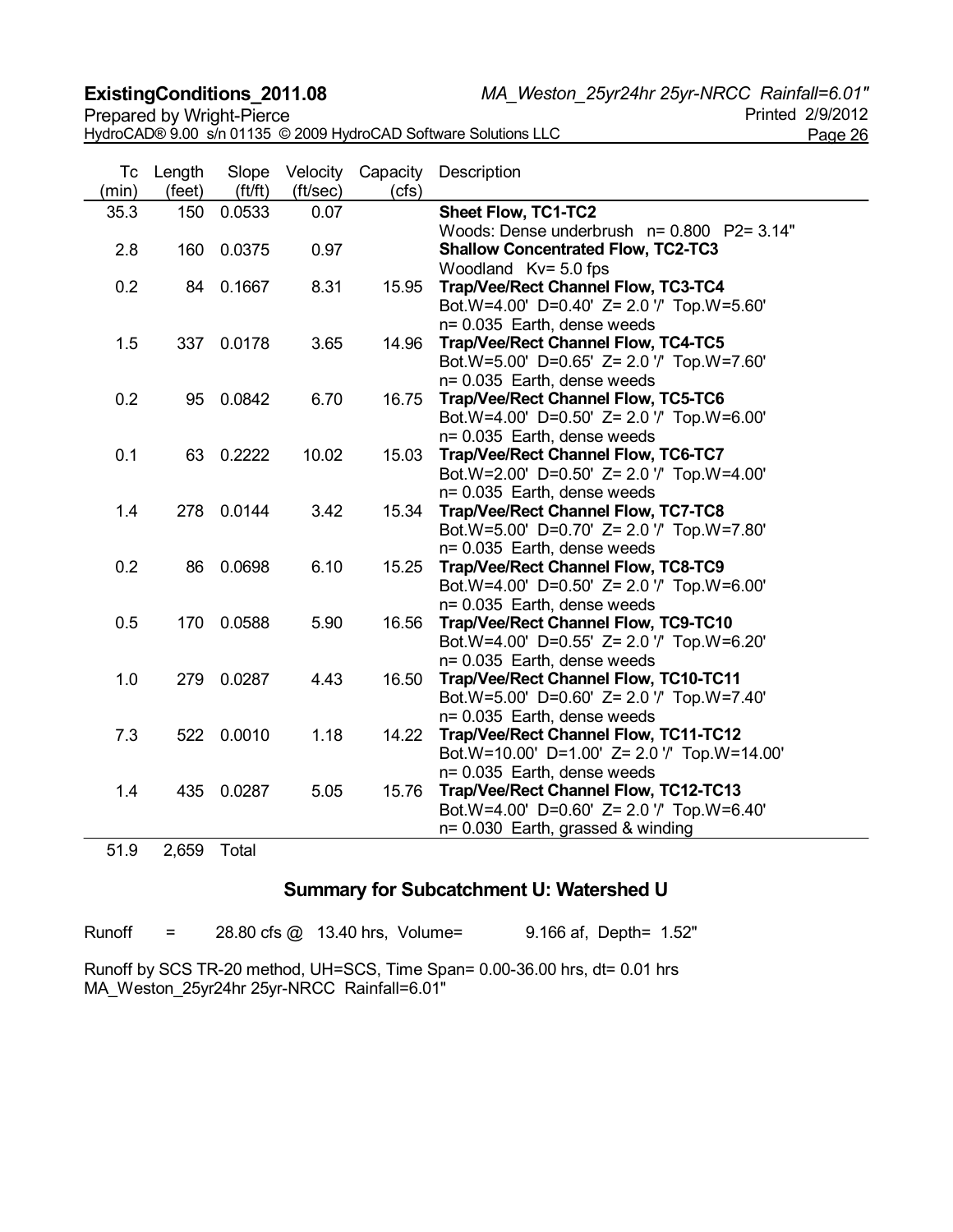**ExistingConditions\_2011.08** *MA\_Weston\_25yr24hr 25yr-NRCC Rainfall=6.01"*

Prepared by Wright-Pierce HydroCAD® 9.00 s/n 01135 © 2009 HydroCAD Software Solutions LLC Page 27

|       | Area (sf)                                      | <b>CN</b>                                  | Description             |                               |                                                                          |  |  |
|-------|------------------------------------------------|--------------------------------------------|-------------------------|-------------------------------|--------------------------------------------------------------------------|--|--|
|       | 210,933                                        | Paved parking, HSG A<br>98                 |                         |                               |                                                                          |  |  |
|       | 39<br>>75% Grass cover, Good, HSG A<br>345,724 |                                            |                         |                               |                                                                          |  |  |
|       | 763,905                                        | 30                                         |                         | Woods, Good, HSG A            |                                                                          |  |  |
|       | 323,591                                        | 98                                         |                         | Paved parking, HSG B          |                                                                          |  |  |
|       | 368,499                                        | 61                                         |                         | >75% Grass cover, Good, HSG B |                                                                          |  |  |
|       | 1,132,205                                      | 55                                         |                         | Woods, Good, HSG B            |                                                                          |  |  |
|       | 3,144,857                                      | 55                                         | <b>Weighted Average</b> |                               |                                                                          |  |  |
|       | 2,610,333                                      |                                            |                         | 83.00% Pervious Area          |                                                                          |  |  |
|       | 534,524                                        |                                            |                         | 17.00% Impervious Area        |                                                                          |  |  |
| Tc    |                                                |                                            |                         |                               |                                                                          |  |  |
| (min) | Length<br>(feet)                               | Slope<br>(f t / ft)                        | Velocity<br>(ft/sec)    | Capacity<br>(cfs)             | Description                                                              |  |  |
| 73.2  | 287                                            | 0.0314                                     | 0.07                    |                               | <b>Sheet Flow, TC1-TC2</b>                                               |  |  |
|       |                                                |                                            |                         |                               | Woods: Dense underbrush n= 0.800 P2= 3.14"                               |  |  |
| 2.2   | 121                                            | 0.0165                                     | 0.90                    |                               | <b>Shallow Concentrated Flow, TC2-TC3</b>                                |  |  |
|       |                                                |                                            |                         |                               | Short Grass Pasture Kv= 7.0 fps                                          |  |  |
| 0.4   | 74                                             | 0.0270                                     | 3.34                    |                               | <b>Shallow Concentrated Flow, TC3-TC4</b>                                |  |  |
|       |                                                |                                            |                         |                               | Paved Kv= 20.3 fps                                                       |  |  |
| 3.9   | 587                                            | 0.0163                                     | 2.52                    | 3.83                          | Trap/Vee/Rect Channel Flow, TC4-TC5                                      |  |  |
|       |                                                |                                            |                         |                               | Bot.W=3.00' D=0.40' Z= 2.0 '/' Top.W=4.60'                               |  |  |
|       |                                                |                                            |                         |                               | n= 0.035 Earth, dense weeds                                              |  |  |
| 4.0   |                                                | 2.25<br>537 0.0130                         |                         | 3.42                          | <b>Trap/Vee/Rect Channel Flow, TC5-TC6</b>                               |  |  |
|       |                                                | Bot.W=3.00' D=0.40' Z= 2.0 '/' Top.W=4.60' |                         |                               |                                                                          |  |  |
|       |                                                |                                            |                         |                               | n= 0.035 Earth, dense weeds                                              |  |  |
| 4.0   |                                                | 496 0.0081                                 | 2.07                    | 3.15                          | Trap/Vee/Rect Channel Flow, TC6-TC7                                      |  |  |
|       |                                                |                                            |                         |                               | Bot.W=3.00' D=0.40' Z= 2.0 '/' Top.W=4.60'                               |  |  |
| 3.8   |                                                | 382 0.0052                                 | 1.66                    |                               | n= 0.030 Earth, grassed & winding<br>Trap/Vee/Rect Channel Flow, TC7-TC8 |  |  |
|       |                                                |                                            |                         | 2.53                          | Bot.W=3.00' D=0.40' Z= 2.0 '/' Top.W=4.60'                               |  |  |
|       |                                                |                                            |                         |                               | n= 0.030 Earth, grassed & winding                                        |  |  |
| 1.2   |                                                | 195 0.0051                                 | 2.62                    | 2.83                          | Trap/Vee/Rect Channel Flow, TC8-TC9                                      |  |  |
|       |                                                |                                            |                         |                               | Bot.W=3.00' D=0.30' Z= 2.0 '/' Top.W=4.20'                               |  |  |
|       |                                                |                                            |                         |                               | n= 0.016 Asphalt, rough                                                  |  |  |
| 5.3   | 590                                            | 0.0017                                     | 1.87                    | 1.47                          | Pipe Channel, TC9-TC10                                                   |  |  |
|       |                                                |                                            |                         |                               | 12.0" Round Area= 0.8 sf Perim= 3.1' r= 0.25'                            |  |  |
|       |                                                |                                            |                         |                               | n= 0.013 Concrete pipe, bends & connections                              |  |  |

98.0 3,269 Total

### **Summary for Subcatchment V: Watershed V**

Runoff = 311.25 cfs @ 12.24 hrs, Volume= 30.895 af, Depth= 3.00"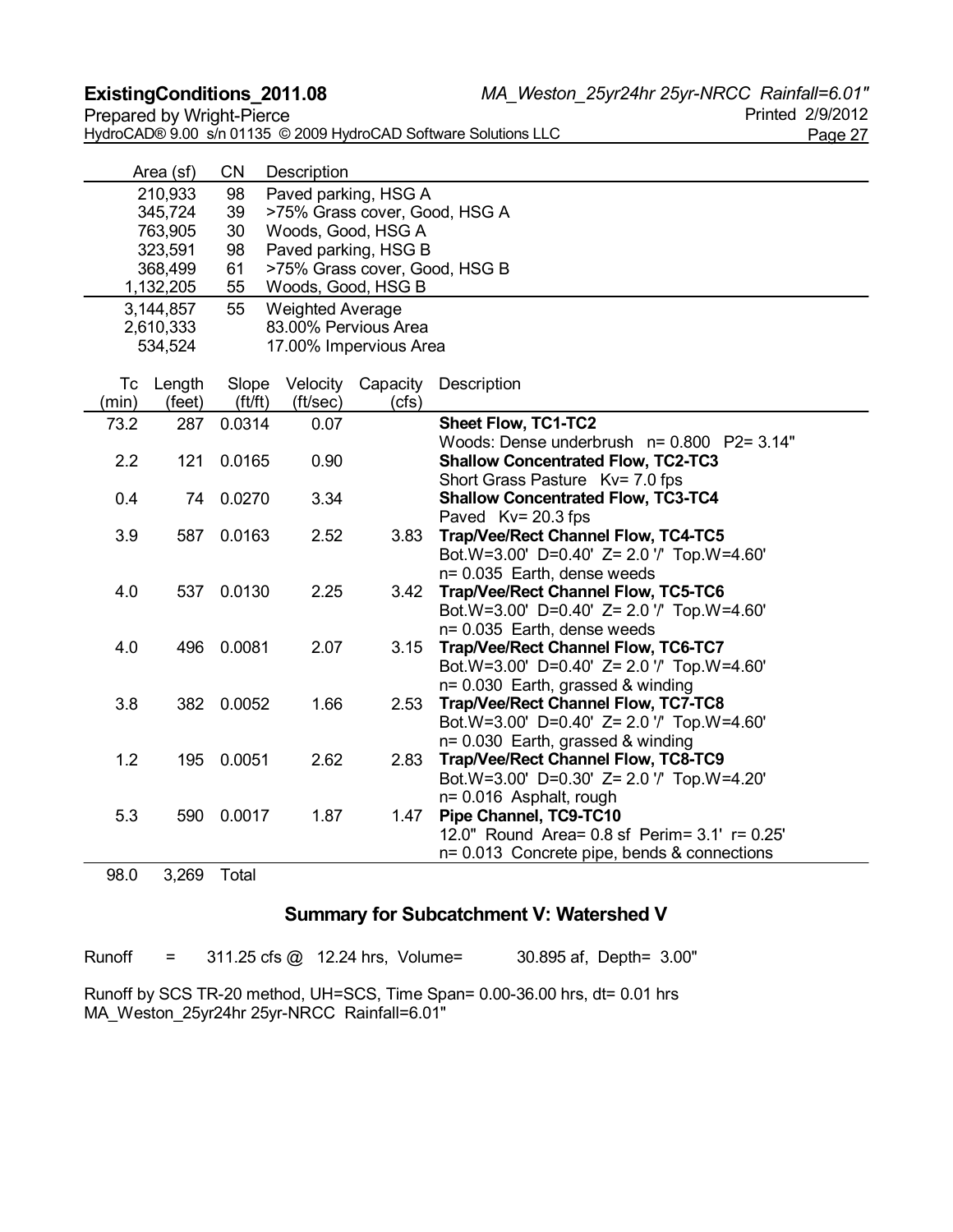**ExistingConditions\_2011.08** *MA\_Weston\_25yr24hr 25yr-NRCC Rainfall=6.01"* Prepared by Wright-Pierce **Prepared by Wright-Pierce** 

| <b>I</b> I Charca by <i>WITHEL ICICC</i>                        | או ט <i>אוטו</i> ב וטיוווו |
|-----------------------------------------------------------------|----------------------------|
| HydroCAD® 9.00 s/n 01135 © 2009 HydroCAD Software Solutions LLC | Page 28                    |

|       | Area (sf) | CN          | Description             |                       |                                                                            |
|-------|-----------|-------------|-------------------------|-----------------------|----------------------------------------------------------------------------|
|       | 166,132   | 98          |                         | Paved parking, HSG B  |                                                                            |
|       | 650,717   | 61          |                         |                       | >75% Grass cover, Good, HSG B                                              |
|       | 738,499   | 55          |                         | Woods, Good, HSG B    |                                                                            |
|       | 306,233   | 98          |                         | Paved parking, HSG C  |                                                                            |
|       | 76,039    | 74          |                         |                       | >75% Grass cover, Good, HSG C                                              |
|       | 1,337,801 | 70          |                         | Woods, Good, HSG C    |                                                                            |
|       | 2,105,272 | 77          |                         | Woods, Good, HSG D    |                                                                            |
|       | 5,380,693 | 72          | <b>Weighted Average</b> |                       |                                                                            |
|       | 4,908,328 |             |                         | 91.22% Pervious Area  |                                                                            |
|       | 472,365   |             |                         | 8.78% Impervious Area |                                                                            |
|       |           |             |                         |                       |                                                                            |
|       | Tc Length | Slope       | Velocity                | Capacity              | Description                                                                |
| (min) | (feet)    | (f t / f t) | (ft/sec)                | (cfs)                 |                                                                            |
| 12.6  | 75        | 0.1733      | 0.10                    |                       | <b>Sheet Flow, TC1-TC2</b>                                                 |
|       |           |             |                         |                       | Woods: Dense underbrush n= 0.800 P2= 3.14"                                 |
| 0.7   |           | 83 0.1446   | 1.90                    |                       | <b>Shallow Concentrated Flow, TC2-TC3</b>                                  |
|       |           |             |                         |                       | Woodland Kv= 5.0 fps                                                       |
| 0.3   | 165       | 0.0061      | 8.58                    | 89.17                 | Trap/Vee/Rect Channel Flow, TC3-TC4                                        |
|       |           |             |                         |                       | Bot.W=5.00' D=1.35' Z= 2.0 '/' Top.W=10.40'                                |
|       |           |             |                         |                       | n= 0.013 Asphalt, smooth                                                   |
| 0.9   | 283       | 0.0106      | 5.04                    | 84.30                 | <b>Trap/Vee/Rect Channel Flow, TC4TC5</b>                                  |
|       |           |             |                         |                       | Bot.W=5.00' D=1.90' Z= 2.0 '/' Top.W=12.60'                                |
|       |           |             |                         |                       | n= 0.035 Earth, dense weeds                                                |
| 0.7   | 363       | 0.0055      | 8.15                    | 84.67                 | Trap/Vee/Rect Channel Flow, TC5-TC6                                        |
|       |           |             |                         |                       | Bot.W=5.00' D=1.35' Z= 2.0 '/' Top.W=10.40'                                |
|       |           |             | 6.70                    |                       | n= 0.013 Asphalt, smooth                                                   |
| 0.4   | 178       | 0.0225      |                         | 87.92                 | Trap/Vee/Rect Channel Flow, TC6-TC7                                        |
|       |           |             |                         |                       | Bot.W=5.00' D=1.60' Z= 2.0 '/' Top.W=11.40'<br>n= 0.035 Earth, dense weeds |
|       |           |             |                         |                       |                                                                            |

15.6 1,147 Total

#### **Summary for Reach 1R: Wetland Culvert**

Inflow Area = 998.301 ac, 12.94% Impervious, Inflow Depth > 1.40" for 25yr-NRCC event  $Inflow = 62.05 \text{ cfs} \text{ @ } 19.13 \text{ hrs}, \text{ Volume} = 116.475 \text{ af}$ Outflow = 62.05 cfs @ 19.14 hrs, Volume= 116.450 af, Atten= 0%, Lag= 0.3 min

Routing by Dyn-Stor-Ind method, Time Span= 0.00-36.00 hrs, dt= 0.01 hrs / 3 Max. Velocity= 2.45 fps, Min. Travel Time= 0.3 min Avg. Velocity = 2.19 fps, Avg. Travel Time= 0.4 min

Peak Storage= 1,264 cf @ 19.14 hrs, Average Depth at Peak Storage= 2.60' Bank-Full Depth= 3.00', Capacity at Bank-Full= 83.51 cfs

4.50' x 3.00' deep channel, n= 0.040 Earth, cobble bottom, clean sides Side Slope Z-value= 2.0 '/' Top Width= 16.50' Length= 50.0' Slope= 0.0024 '/' Inlet Invert= 181.30', Outlet Invert= 181.18'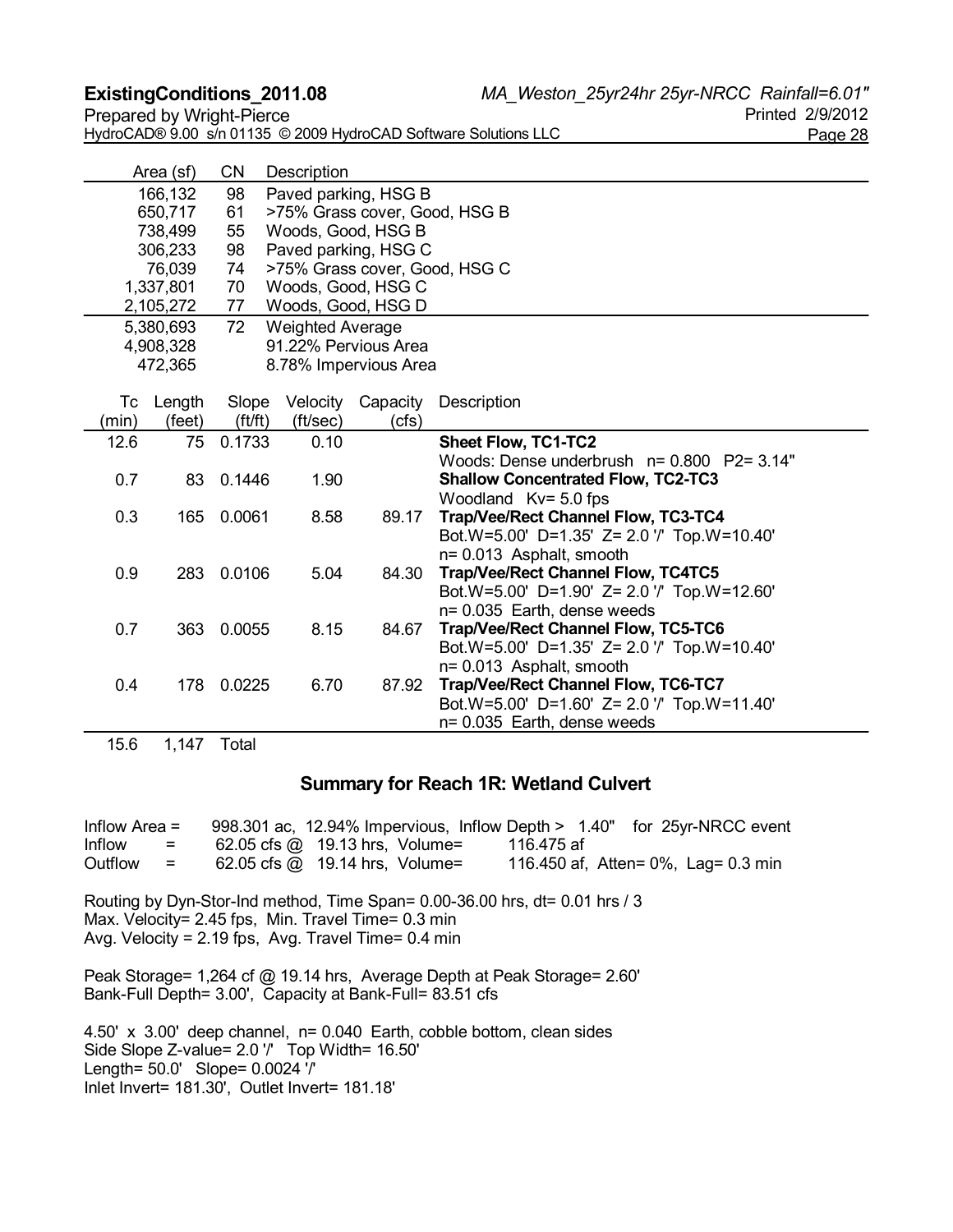**ExistingConditions\_2011.08** *MA\_Weston\_25yr24hr 25yr-NRCC Rainfall=6.01"* Prepared by Wright-Pierce **Prepared by Wright-Pierce** Printed 2/9/2012 HydroCAD® 9.00 s/n 01135 © 2009 HydroCAD Software Solutions LLC<br>Page 29



### **Summary for Reach RQ: Channel Q**

| Inflow Area $=$ |         |                               |           | 192.807 ac, 3.04% Impervious, Inflow Depth > 0.94" for 25yr-NRCC event |
|-----------------|---------|-------------------------------|-----------|------------------------------------------------------------------------|
| Inflow          | $=$ $-$ | 8.29 cfs @ 25.11 hrs, Volume= | 15.093 af |                                                                        |
| Outflow         | $=$     | 8.29 cfs @ 25.33 hrs, Volume= |           | 14.870 af, Atten = 0%, Lag = 12.9 min                                  |

Routing by Dyn-Stor-Ind method, Time Span= 0.00-36.00 hrs, dt= 0.01 hrs / 3 Max. Velocity= 1.19 fps, Min. Travel Time= 20.6 min Avg. Velocity = 1.10 fps, Avg. Travel Time= 22.3 min

Peak Storage= 10,234 cf @ 25.33 hrs, Average Depth at Peak Storage= 0.99' Bank-Full Depth= 1.00', Capacity at Bank-Full= 8.39 cfs

5.00' x 1.00' deep channel, n= 0.040 Earth, cobble bottom, clean sides Side Slope Z-value= 2.0 '/' Top Width= 9.00' Length= 1,475.0' Slope= 0.0016 '/' Inlet Invert= 214.30', Outlet Invert= 212.00'

‡

#### **Summary for Pond CBC: Pond C**

| Inflow Area $=$                      |                                       |          | 19.009 ac, 11.17% Impervious, Inflow Depth = 2.90" for 25yr-NRCC event |
|--------------------------------------|---------------------------------------|----------|------------------------------------------------------------------------|
| Inflow<br>$\mathbf{r} = \mathbf{r}$  | 41.05 cfs $@$ 12.35 hrs, Volume=      | 4.599 af |                                                                        |
| Outflow<br>$\mathbf{r} = \mathbf{r}$ | 21.66 cfs @ 12.70 hrs, Volume=        |          | 4.599 af, Atten = 47%, Lag = 21.1 min                                  |
| $Primary =$                          | 10.65 cfs $\omega$ 12.70 hrs, Volume= | 3.870 af |                                                                        |
| $Secondary =$                        | 11.01 cfs $@$ 12.70 hrs, Volume=      | 0.729 af |                                                                        |

Routing by Dyn-Stor-Ind method, Time Span= 0.00-36.00 hrs, dt= 0.01 hrs / 3 Peak Elev= 202.88' @ 12.70 hrs Surf.Area= 29,025 sf Storage= 34,987 cf

Plug-Flow detention time= 15.6 min calculated for 4.598 af (100% of inflow) Center-of-Mass det. time= 15.6 min ( 892.3 - 876.7 )

| Volume | Invert  | Avail Storage Storage Description                             |
|--------|---------|---------------------------------------------------------------|
| #1     | 199.00' | 38,694 cf Custom Stage Data (Prismatic) Listed below (Recalc) |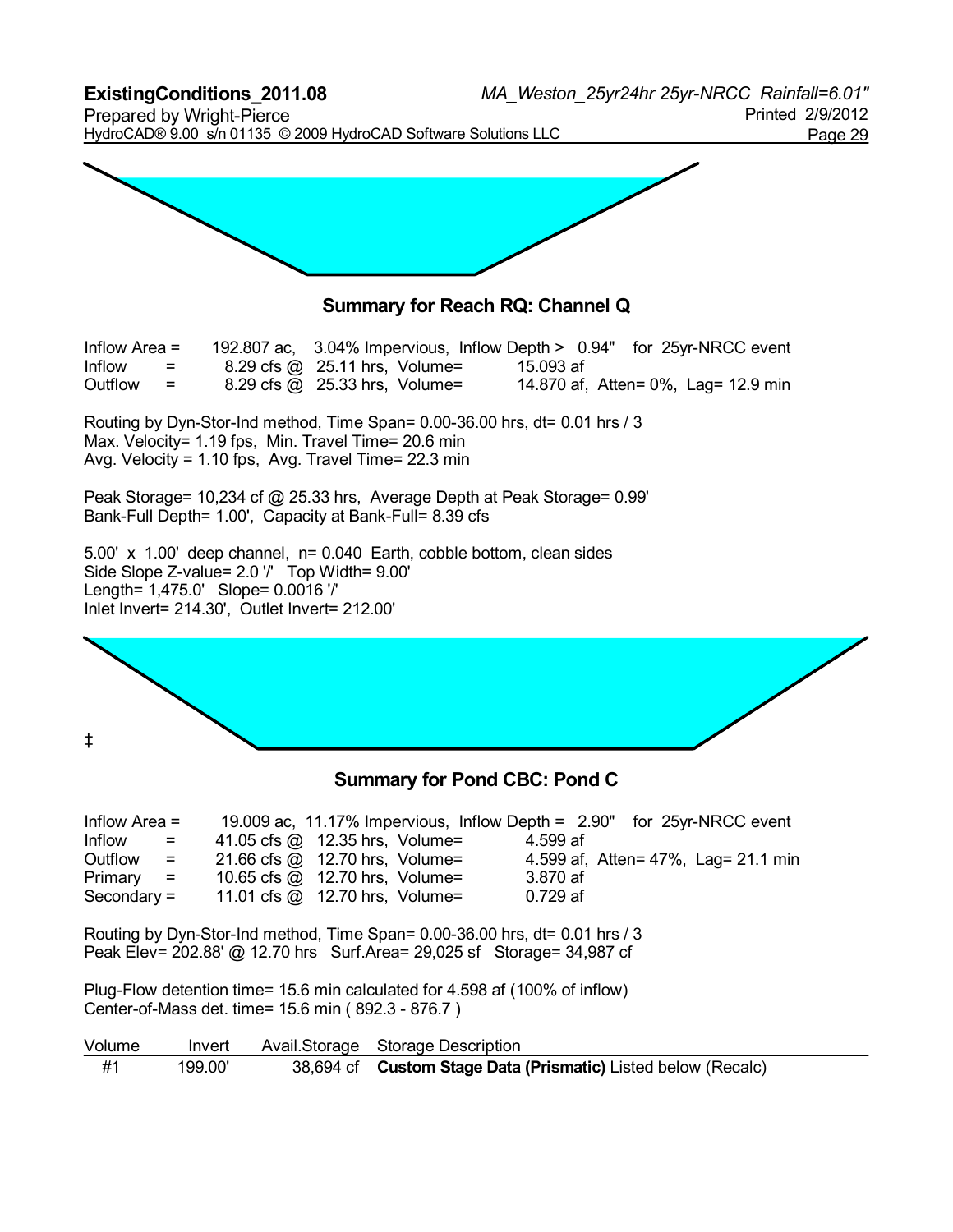|  | HydroCAD® 9.00 s/n 01135 © 2009 HydroCAD Software Solutions LLC | Page 30 |
|--|-----------------------------------------------------------------|---------|
|  |                                                                 |         |

| Elevation<br>(feet) | Surf.Area<br>ˈsɑ-ft) | Inc.Store<br>(cubic-feet) | Cum.Store<br>(cubic-feet) |
|---------------------|----------------------|---------------------------|---------------------------|
| 199.00              | 25                   |                           |                           |
| 200.00              | 40                   | 33                        | 33                        |
| 201.00              | 6,035                | 3,038                     | 3,070                     |
| 202.00              | 17,260               | 11,648                    | 14,718                    |
| 203.00              | 30,693               | 23,977                    | 38,694                    |

|    | Device Routing |         | Invert Outlet Devices                                    |
|----|----------------|---------|----------------------------------------------------------|
| #1 | Secondary      | 202.00' | 5.0' long x 10.0' breadth Broad-Crested Rectangular Weir |
|    |                |         | Head (feet) 0.20 0.40 0.60 0.80 1.00 1.20 1.40 1.60      |
|    |                |         | Coef. (English) 2.49 2.56 2.70 2.69 2.68 2.69 2.67 2.64  |
| #2 | Primary        | 199.00' | 15.0" Vert. Orifice/Grate $C = 0.600$                    |

**Primary OutFlow** Max=10.65 cfs @ 12.70 hrs HW=202.88' TW=195.16' (Dynamic Tailwater) **1**-2=Orifice/Grate (Orifice Controls 10.65 cfs @ 8.68 fps)

**Secondary OutFlow** Max=11.01 cfs @ 12.70 hrs HW=202.88' TW=195.16' (Dynamic Tailwater) **1=Broad-Crested Rectangular Weir** (Weir Controls 11.01 cfs @ 2.51 fps)

#### **Summary for Pond CBH: CB Outlet H**

[57] Hint: Peaked at 245.12' (Flood elevation advised)

| Inflow Area $=$ |                           |                                       |            | 4.336 ac, 21.66% Impervious, Inflow Depth = 2.91" for 25yr-NRCC event |
|-----------------|---------------------------|---------------------------------------|------------|-----------------------------------------------------------------------|
| Inflow          | $\equiv$                  | 12.72 cfs $\omega$ 12.18 hrs, Volume= | $1.050$ af |                                                                       |
| Outflow         | $=$ $-$                   | 12.72 cfs $\omega$ 12.18 hrs, Volume= |            | 1.050 af, Atten = $0\%$ , Lag = 0.0 min                               |
| Primary         | $\mathbf{r} = \mathbf{r}$ | 12.72 cfs $\omega$ 12.18 hrs, Volume= | 1.050 af   |                                                                       |

Routing by Dyn-Stor-Ind method, Time Span= 0.00-36.00 hrs, dt= 0.01 hrs / 3 Peak Elev= 245.12' @ 12.18 hrs

| Device Routing | Invert Outlet Devices                                                                    |  |
|----------------|------------------------------------------------------------------------------------------|--|
| Primary        | 243.84' 12.0" x 36.0" Horiz. Orifice/Grate C= 0.600<br>Limited to weir flow at low heads |  |

**Primary OutFlow** Max=12.70 cfs @ 12.18 hrs HW=245.12' TW=244.34' (Dynamic Tailwater) **1=Orifice/Grate** (Orifice Controls 12.70 cfs @ 4.23 fps)

#### **Summary for Pond CBL: CB Outlet L**

[57] Hint: Peaked at 245.44' (Flood elevation advised)

| Inflow Area $=$ |                           | 14.994 ac, 17.29% Impervious, Inflow Depth > 2.43" for 25yr-NRCC event |          |                                   |
|-----------------|---------------------------|------------------------------------------------------------------------|----------|-----------------------------------|
| Inflow          | $=$                       | 8.56 cfs @ 12.27 hrs, Volume=                                          | 3.034 af |                                   |
| Outflow         | $=$                       | 8.56 cfs @ 12.27 hrs, Volume=                                          |          | 3.034 af, Atten= 0%, Lag= 0.0 min |
| Primary         | $\mathbf{r} = \mathbf{r}$ | 8.56 cfs @ 12.27 hrs, Volume=                                          | 3.034 af |                                   |

Routing by Dyn-Stor-Ind method, Time Span= 0.00-36.00 hrs, dt= 0.01 hrs / 3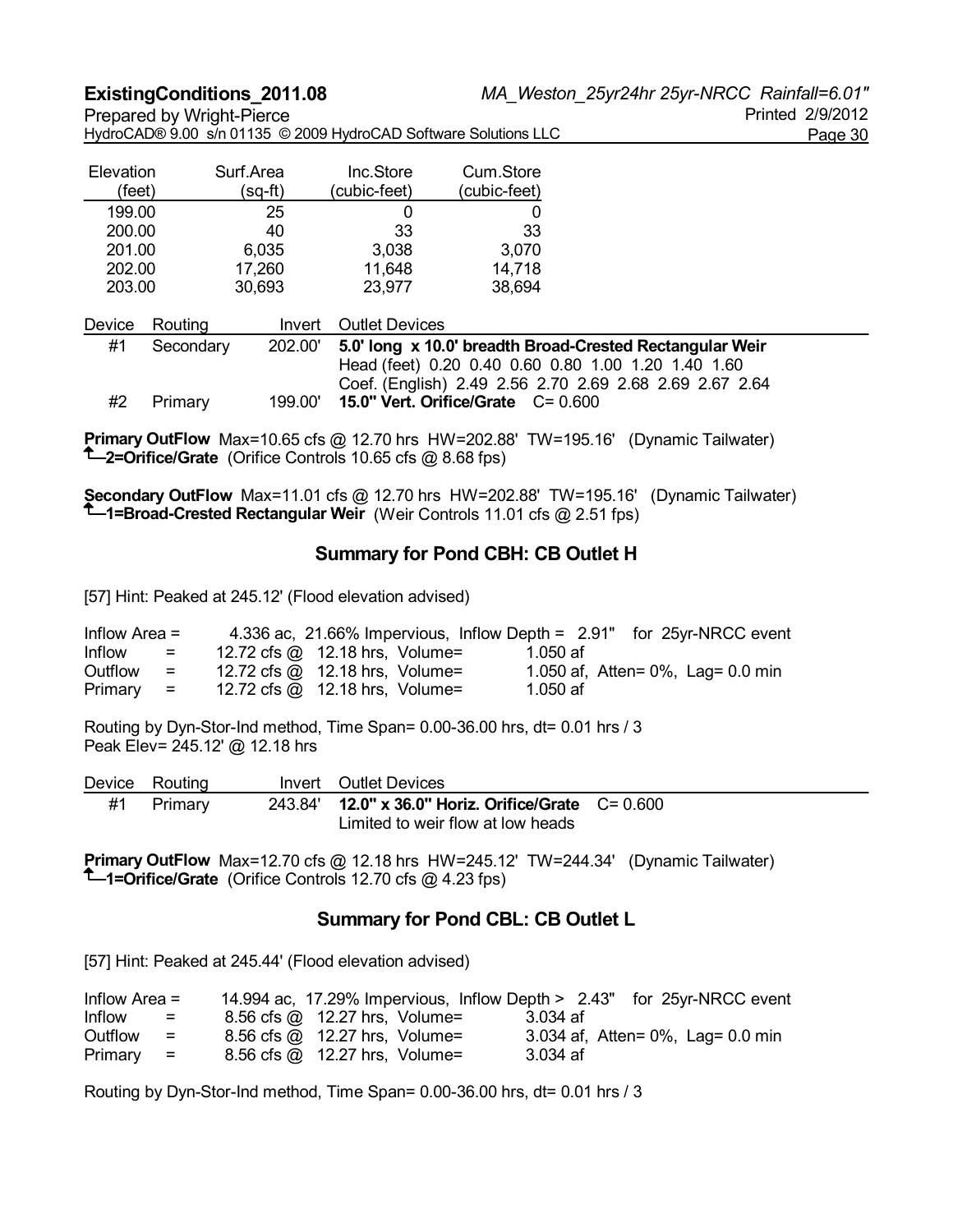Peak Elev= 245.44' @ 12.27 hrs

|    | Device Routing | Invert Outlet Devices                                                            |
|----|----------------|----------------------------------------------------------------------------------|
| #1 | Primary        | 232.00' <b>12.0" Round Culvert</b>                                               |
|    |                | $L = 150.0'$ RCP, sq.cut end projecting, Ke= 0.500                               |
|    |                | Outlet Invert = 231.25' S = 0.0050 '/' Cc = 0.900 n = 0.013                      |
|    |                | <b>B</b> * <b>A</b> #FI & A FA & A 40.0 TIME OF #0. THE OOO OOL #D * T * * * * * |

**Primary OutFlow** Max=8.56 cfs @ 12.27 hrs HW=245.43' TW=233.98' (Dynamic Tailwater) **1=Culvert** (Outlet Controls 8.56 cfs @ 10.90 fps)

#### **Summary for Pond CBM: CB Outlet M**

[57] Hint: Peaked at 233.98' (Flood elevation advised)

| Inflow Area $=$ |     |                                |            | 26.415 ac, 18.42% Impervious, Inflow Depth > 2.64" for 25yr-NRCC event |
|-----------------|-----|--------------------------------|------------|------------------------------------------------------------------------|
| Inflow          | $=$ | 33.83 cfs @ 12.28 hrs, Volume= | 5.801 af   |                                                                        |
| Outflow         | $=$ | 33.83 cfs @ 12.28 hrs, Volume= |            | 5.801 af, Atten = 0%, Lag = 0.0 min                                    |
| $Primary =$     |     | 8.23 cfs @ 12.28 hrs, Volume=  | 4.876 af   |                                                                        |
| Secondary $=$   |     | 25.60 cfs @ 12.28 hrs, Volume= | $0.925$ af |                                                                        |

Routing by Dyn-Stor-Ind method, Time Span= 0.00-36.00 hrs, dt= 0.01 hrs / 3 Peak Elev= 233.98' @ 12.28 hrs

|    | Device Routing |         | Invert Outlet Devices                                       |
|----|----------------|---------|-------------------------------------------------------------|
| #1 | Primary        |         | 230.50' 15.0" Round Culvert                                 |
|    |                |         | $L = 165.0'$ CMP, square edge headwall, $Ke = 0.500$        |
|    |                |         | Outlet Invert = 229.00' S = 0.0091 '/' Cc = 0.900 n = 0.013 |
| #2 | Secondary      | 233.00' | 10.0' long x 20.0' breadth Broad-Crested Rectangular Weir   |
|    |                |         | Head (feet) 0.20 0.40 0.60 0.80 1.00 1.20 1.40 1.60         |
|    |                |         | Coef. (English) 2.68 2.70 2.70 2.64 2.63 2.64 2.64 2.63     |
|    |                |         |                                                             |

**Primary OutFlow** Max=8.23 cfs @ 12.28 hrs HW=233.98' TW=229.65' (Dynamic Tailwater) **1-Culvert** (Barrel Controls 8.23 cfs @ 6.70 fps)

**Secondary OutFlow** Max=25.60 cfs @ 12.28 hrs HW=233.98' TW=229.65' (Dynamic Tailwater) **2=Broad-Crested Rectangular Weir** (Weir Controls 25.60 cfs @ 2.61 fps)

#### **Summary for Pond CI: Culvert I**

[57] Hint: Peaked at 252.33' (Flood elevation advised)

| Inflow Area $=$ |                           | 16.812 ac, 11.49% Impervious, Inflow Depth > 2.52" for 25yr-NRCC event |            |                                     |
|-----------------|---------------------------|------------------------------------------------------------------------|------------|-------------------------------------|
| Inflow          | $\mathbf{r} = \mathbf{r}$ | 12.46 cfs @ 12.87 hrs, Volume=                                         | 3.531 af   |                                     |
| Outflow         | $=$ $-$                   | 12.46 cfs $@$ 12.87 hrs, Volume=                                       |            | 3.531 af, Atten = 0%, Lag = 0.0 min |
| $Primary =$     |                           | 7.71 cfs @ 12.87 hrs, Volume=                                          | 3.236 af   |                                     |
| Secondary $=$   |                           | 4.75 cfs @ 12.87 hrs, Volume=                                          | $0.295$ af |                                     |

Routing by Dyn-Stor-Ind method, Time Span= 0.00-36.00 hrs, dt= 0.01 hrs / 3 Peak Elev= 252.33' @ 12.87 hrs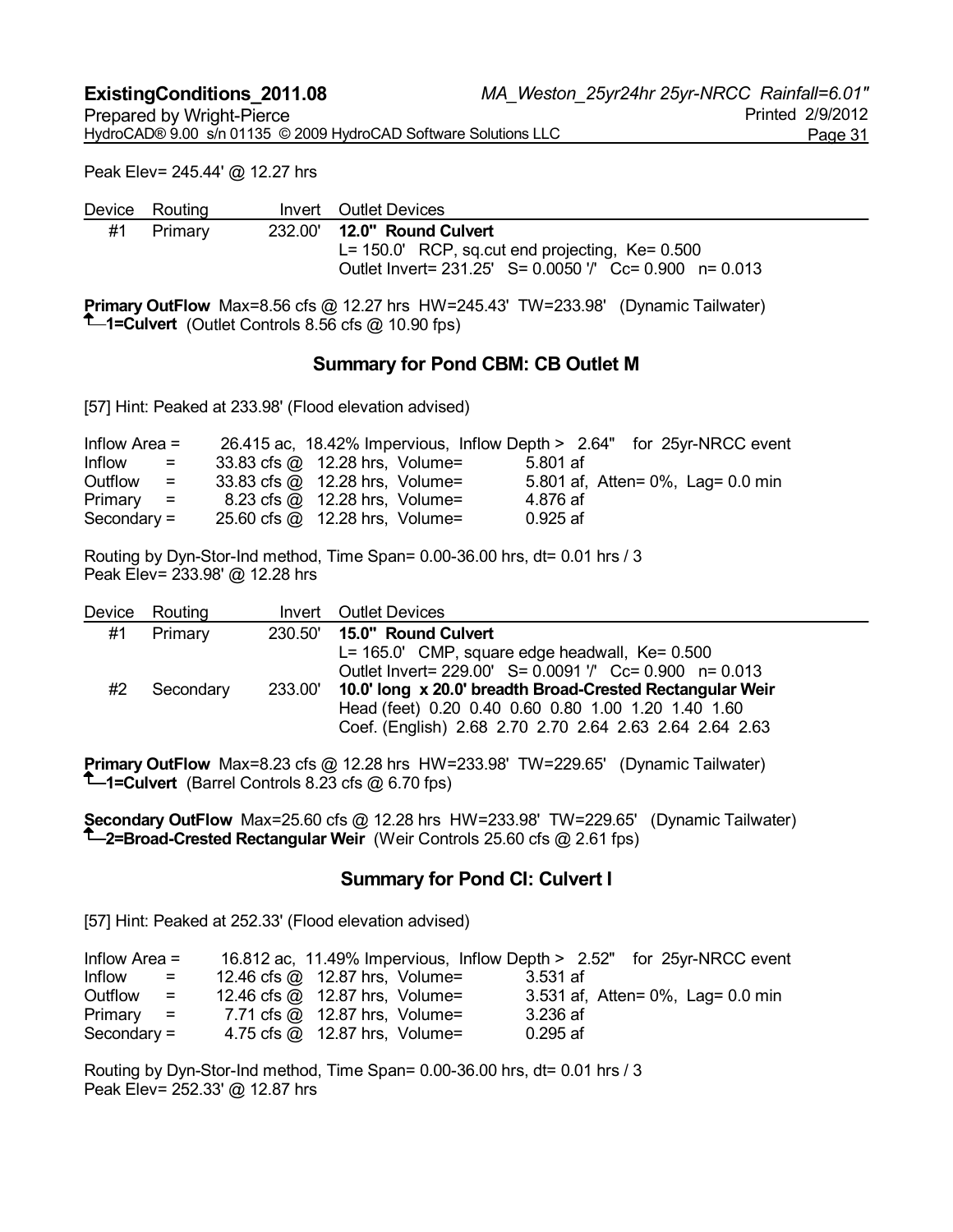HydroCAD® 9.00 s/n 01135 © 2009 HydroCAD Software Solutions LLC<br>Page 32

| Device Routing | <b>Invert</b> Outlet Devices                                      |
|----------------|-------------------------------------------------------------------|
| Primary        | 250.00' 15.0" Round Culvert                                       |
|                | $L = 70.0'$ CPP, end-section conforming to fill, Ke= 0.500        |
|                | Outlet Invert = 243.90' S = 0.0871 '/' Cc = 0.900 n = 0.013       |
| Secondary      | 252.00' 10.0' long x 10.0' breadth Broad-Crested Rectangular Weir |
|                | Head (feet) 0.20 0.40 0.60 0.80 1.00 1.20 1.40 1.60               |
|                | Coef. (English) 2.49 2.56 2.70 2.69 2.68 2.69 2.67 2.64           |
|                |                                                                   |

**Primary OutFlow** Max=7.71 cfs @ 12.87 hrs HW=252.33' TW=244.34' (Dynamic Tailwater) **1-Culvert** (Inlet Controls 7.71 cfs  $\omega$  6.28 fps)

**Secondary OutFlow** Max=4.75 cfs @ 12.87 hrs HW=252.33' TW=244.34' (Dynamic Tailwater) **2=Broad-Crested Rectangular Weir** (Weir Controls 4.75 cfs @ 1.45 fps)

#### **Summary for Pond DMHH: DMH**

[57] Hint: Peaked at 244.35' (Flood elevation advised)

| Inflow Area $=$ |                           | 24.365 ac, 12.87% Impervious, Inflow Depth > 2.55" for 25yr-NRCC event |            |                                     |
|-----------------|---------------------------|------------------------------------------------------------------------|------------|-------------------------------------|
| Inflow          | $\mathbf{r} = \mathbf{r}$ | 16.67 cfs $\omega$ 12.19 hrs, Volume=                                  | 5.168 af   |                                     |
| Outflow         | $=$                       | 16.67 cfs $\omega$ 12.19 hrs, Volume=                                  |            | 5.168 af, Atten = 0%, Lag = 0.0 min |
| $Primary =$     |                           | 10.50 cfs $@$ 12.19 hrs, Volume=                                       | 4.677 af   |                                     |
| $Secondary =$   |                           | $6.17 \text{ cfs} \textcircled{a}$ 12.19 hrs, Volume=                  | $0.491$ af |                                     |

Routing by Dyn-Stor-Ind method, Time Span= 0.00-36.00 hrs, dt= 0.01 hrs / 3 Peak Elev= 244.35' @ 12.19 hrs

| Device | Routing   |         | <b>Invert</b> Outlet Devices                              |
|--------|-----------|---------|-----------------------------------------------------------|
| #1     | Primary   |         | 238.00' 15.0" Round Culvert                               |
|        |           |         | $L = 160.0'$ RCP, square edge headwall, Ke= $0.500$       |
|        |           |         | Outlet Invert = 237.15' S = 0.0053 '/' Cc = 0.900         |
|        |           |         | n= 0.013 Concrete pipe, bends & connections               |
| #2     | Secondary | 244.11' | 20.0' long x 24.0' breadth Broad-Crested Rectangular Weir |
|        |           |         | Head (feet) 0.20 0.40 0.60 0.80 1.00 1.20 1.40 1.60       |
|        |           |         | Coef. (English) 2.68 2.70 2.70 2.64 2.63 2.64 2.64 2.63   |

**Primary OutFlow** Max=10.50 cfs @ 12.19 hrs HW=244.35' TW=208.34' (Dynamic Tailwater) **1** -Culvert (Barrel Controls 10.50 cfs @ 8.56 fps)

**Secondary OutFlow** Max=6.16 cfs @ 12.19 hrs HW=244.35' TW=208.34' (Dynamic Tailwater) **2=Broad-Crested Rectangular Weir** (Weir Controls 6.16 cfs @ 1.30 fps)

#### **Summary for Pond DMHP: DMHP**

[57] Hint: Peaked at 530.84' (Flood elevation advised)

| Inflow Area $=$ |          | 39.221 ac, 15.80% Impervious, Inflow Depth = 2.72" for 25yr-NRCC event |          |                                   |
|-----------------|----------|------------------------------------------------------------------------|----------|-----------------------------------|
| Inflow          | $=$      | 54.68 cfs @ 12.56 hrs, Volume=                                         | 8.891 af |                                   |
| Outflow         | $=$      | 54.68 cfs @ 12.56 hrs, Volume=                                         |          | 8.891 af, Atten= 0%, Lag= 0.0 min |
| Primary         | $\equiv$ | 54.68 cfs @ 12.56 hrs, Volume=                                         | 8.891 af |                                   |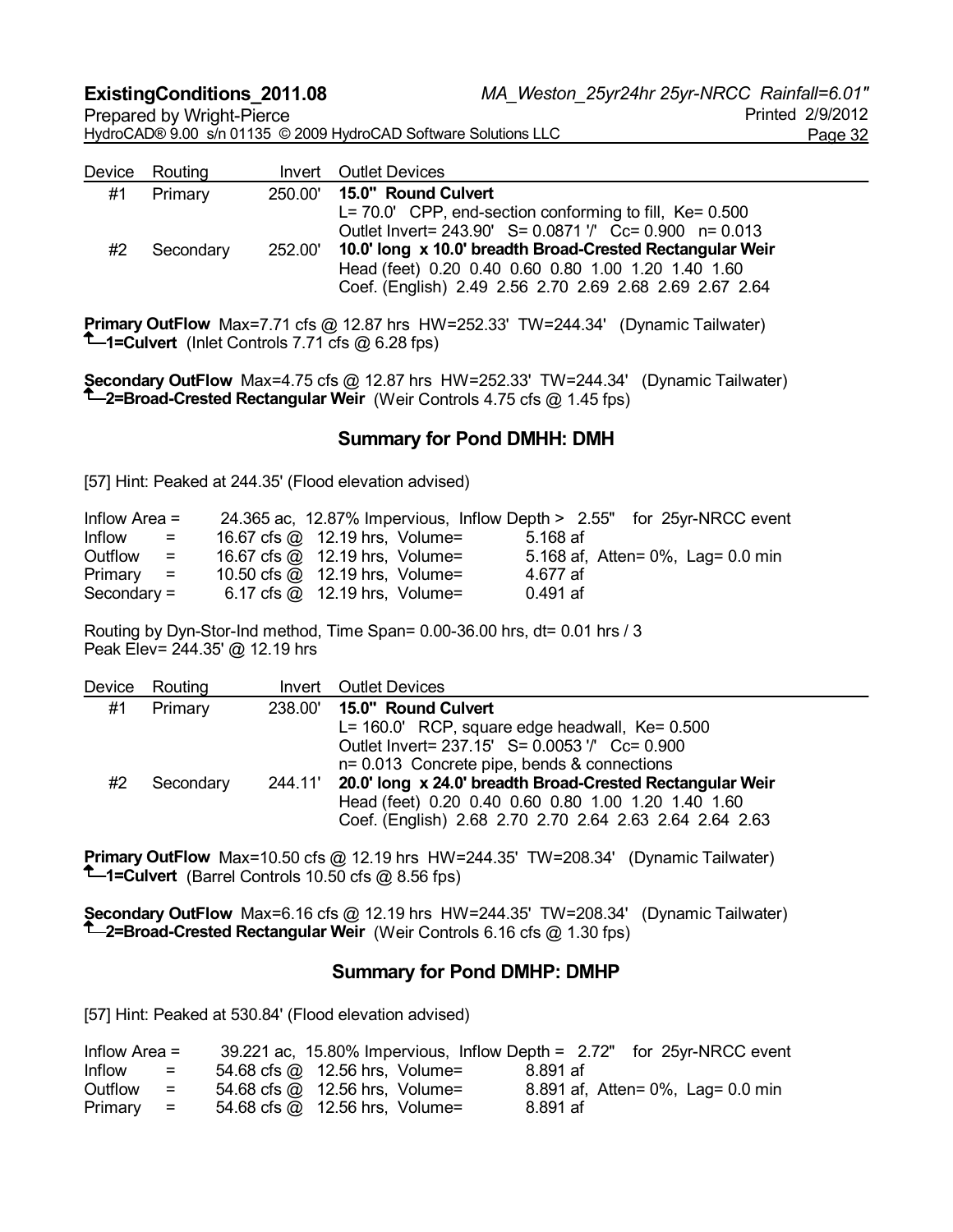Routing by Dyn-Stor-Ind method, Time Span= 0.00-36.00 hrs, dt= 0.01 hrs / 3 Peak Elev= 530.84' @ 12.56 hrs

|    | Device Routing | Invert Outlet Devices                                                                                                                                    |
|----|----------------|----------------------------------------------------------------------------------------------------------------------------------------------------------|
| #1 | Primary        | 186.50' <b>18.0" Round Culvert</b><br>$L = 1,190.0'$ RCP, square edge headwall, Ke= 0.500<br>Outlet Invert = 183.52' S = 0.0025 '/' Cc = 0.900 n = 0.013 |

**Primary OutFlow** Max=54.67 cfs @ 12.56 hrs HW=530.71' TW=184.80' (Dynamic Tailwater) **1-Culvert** (Barrel Controls 54.67 cfs @ 30.94 fps)

# **Summary for Pond PA: Pond A**

|               |                                      |                                                        |            | Inflow Area = 178.764 ac, 14.51% Impervious, Inflow Depth > 2.50" for 25yr-NRCC event |
|---------------|--------------------------------------|--------------------------------------------------------|------------|---------------------------------------------------------------------------------------|
| Inflow        | $\mathbf{r} = \mathbf{r}$            | 104.40 cfs @ 12.48 hrs, Volume=                        | 37.280 af  |                                                                                       |
| Outflow       | $\mathbf{r} = \mathbf{r} \mathbf{r}$ | 54.50 cfs @ 14.22 hrs, Volume=                         |            | 37.244 af, Atten= 48%, Lag= 104.6 min                                                 |
| $Primary =$   |                                      | 54.50 cfs @ 14.22 hrs, Volume=                         | 37.244 af  |                                                                                       |
| $Secondary =$ |                                      | $0.00 \text{ cfs} \ \omega 0.00 \text{ hrs}$ , Volume= | $0.000$ af |                                                                                       |

Routing by Dyn-Stor-Ind method, Time Span= 0.00-36.00 hrs, dt= 0.01 hrs / 3 Peak Elev= 188.04' @ 14.22 hrs Surf.Area= 186,524 sf Storage= 197,467 cf

Plug-Flow detention time= 31.6 min calculated for 37.234 af (100% of inflow) Center-of-Mass det. time= 30.5 min ( 1,074.5 - 1,043.9 )

| Volume    | Invert    | Avail.Storage |                       | <b>Storage Description</b> |                                                                  |
|-----------|-----------|---------------|-----------------------|----------------------------|------------------------------------------------------------------|
| #1        | 184.00'   |               |                       |                            | 1,084,300 cf Custom Stage Data (Prismatic) Listed below (Recalc) |
| Elevation |           | Surf.Area     | Inc.Store             | Cum.Store                  |                                                                  |
| (feet)    |           | (sq-ft)       | (cubic-feet)          | (cubic-feet)               |                                                                  |
| 184.00    |           | 1,000         | 0                     | 0                          |                                                                  |
| 186.00    |           | 2,043         | 3,043                 | 3,043                      |                                                                  |
| 188.00    |           | 185,841       | 187,884               | 190,927                    |                                                                  |
| 190.00    |           | 224,708       | 410,549               | 601,476                    |                                                                  |
| 192.00    |           | 258,116       | 482,824               | 1,084,300                  |                                                                  |
| Device    | Routing   | Invert        | <b>Outlet Devices</b> |                            |                                                                  |
| #1        | Primary   | 183.80'       | 48.0" Round Culvert   |                            |                                                                  |
|           |           |               |                       |                            | $L = 60.5'$ CMP, projecting, no headwall, Ke= 0.900              |
|           |           |               |                       |                            | Outlet Invert = 183.75' S = 0.0008 '/' Cc = 0.900                |
|           |           |               |                       | n= 0.025 Corrugated metal  |                                                                  |
| #2        | Secondary | 189.70'       |                       |                            | 20.0' long x 24.0' breadth Broad-Crested Rectangular Weir        |
|           |           |               |                       |                            | Head (feet) 0.20 0.40 0.60 0.80 1.00 1.20 1.40 1.60              |
|           |           |               |                       |                            | Coef. (English) 2.68 2.70 2.70 2.64 2.63 2.64 2.64 2.63          |

**Primary OutFlow** Max=54.50 cfs @ 14.22 hrs HW=188.04' TW=185.37' (Dynamic Tailwater) **1-Culvert** (Barrel Controls 54.50 cfs @ 5.09 fps)

**Secondary OutFlow** Max=0.00 cfs @ 0.00 hrs HW=184.00' TW=181.40' (Dynamic Tailwater) **2=Broad-Crested Rectangular Weir** ( Controls 0.00 cfs)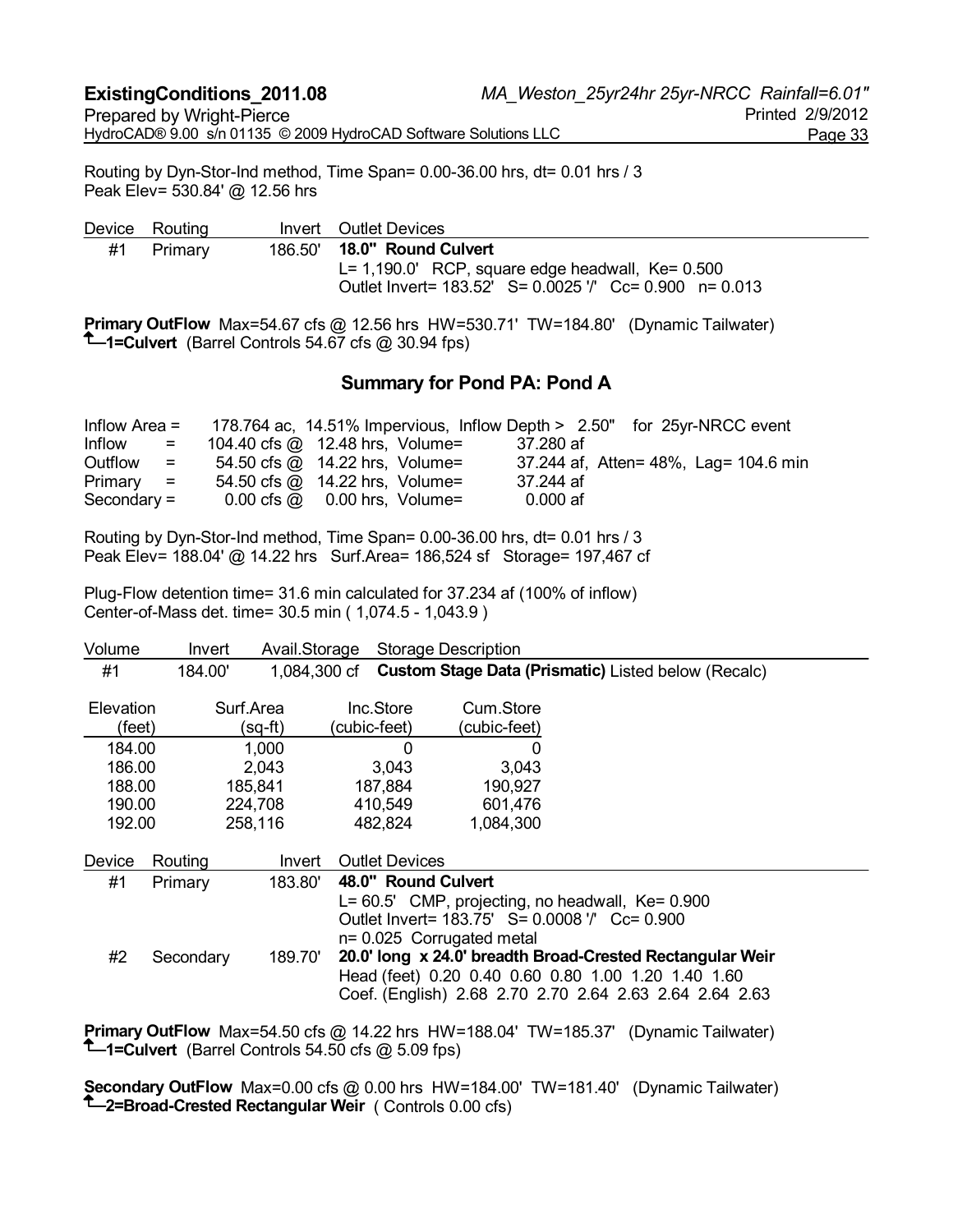# **Summary for Pond PB: Pond B**

[87] Warning: Oscillations may require Finer Routing or smaller dt

| Inflow Area $=$ |                           |                                |           | 135.974 ac, 14.61% Impervious, Inflow Depth > 2.40" for 25yr-NRCC event |
|-----------------|---------------------------|--------------------------------|-----------|-------------------------------------------------------------------------|
| Inflow          | $\mathbf{r} = \mathbf{r}$ | 83.78 cfs @ 12.52 hrs, Volume= | 27.145 af |                                                                         |
| Outflow         | $\mathbf{r} = \mathbf{r}$ | 76.16 cfs @ 12.80 hrs, Volume= |           | 26.943 af, Atten= 9%, Lag= 16.9 min                                     |
| $Primary =$     |                           | 37.42 cfs @ 12.80 hrs, Volume= | 23.155 af |                                                                         |
| $Secondary =$   |                           | 38.75 cfs @ 12.80 hrs, Volume= | 3.788 af  |                                                                         |

Routing by Dyn-Stor-Ind method, Time Span= 0.00-36.00 hrs, dt= 0.01 hrs / 3 Peak Elev= 195.16' @ 12.81 hrs Surf.Area= 56,059 sf Storage= 64,442 cf

Plug-Flow detention time= 23.0 min calculated for 26.935 af (99% of inflow) Center-of-Mass det. time= 15.1 min ( 1,097.1 - 1,082.0 )

| Volume                     | Invert    | Avail.Storage              |                               | <b>Storage Description</b>                                               |                                                                                                                                                                                                |
|----------------------------|-----------|----------------------------|-------------------------------|--------------------------------------------------------------------------|------------------------------------------------------------------------------------------------------------------------------------------------------------------------------------------------|
| #1                         | 193.50'   |                            | 119,684 cf                    |                                                                          | <b>Custom Stage Data (Prismatic)</b> Listed below (Recalc)                                                                                                                                     |
| Elevation<br>(feet)        |           | Surf.Area<br>(sq-ft)       | Inc.Store<br>(cubic-feet)     | Cum.Store<br>(cubic-feet)                                                |                                                                                                                                                                                                |
| 193.50<br>194.00<br>196.00 |           | 27,968<br>30,233<br>74,901 | $\Omega$<br>14,550<br>105,134 | 0<br>14,550<br>119,684                                                   |                                                                                                                                                                                                |
| Device                     | Routing   | Invert                     | <b>Outlet Devices</b>         |                                                                          |                                                                                                                                                                                                |
| #1                         | Primary   | 193.50'                    |                               | 2.50 3.00 3.50 4.00 4.50 5.00 5.50<br>2.67 2.66 2.68 2.70 2.74 2.79 2.88 | 10.0' long x 5.0' breadth Broad-Crested Rectangular Weir<br>Head (feet) 0.20 0.40 0.60 0.80 1.00 1.20 1.40 1.60 1.80 2.00<br>Coef. (English) 2.34 2.50 2.70 2.68 2.68 2.66 2.65 2.65 2.65 2.65 |
| #2                         | Secondary | 194.50'                    |                               |                                                                          | 30.0' long x 10.0' breadth Broad-Crested Rectangular Weir<br>Head (feet) 0.20 0.40 0.60 0.80 1.00 1.20 1.40 1.60<br>Coef. (English) 2.49 2.56 2.70 2.69 2.68 2.69 2.67 2.64                    |

**Primary OutFlow** Max=35.99 cfs @ 12.80 hrs HW=195.16' TW=194.79' (Dynamic Tailwater) **1=Broad-Crested Rectangular Weir** (Weir Controls 35.99 cfs @ 2.17 fps)

**Secondary OutFlow** Max=37.52 cfs @ 12.80 hrs HW=195.16' TW=194.79' (Dynamic Tailwater) **2=Broad-Crested Rectangular Weir** (Weir Controls 37.52 cfs @ 1.91 fps)

#### **Summary for Pond PBa: PBa**

[57] Hint: Peaked at 194.84' (Flood elevation advised)

| Inflow Area $=$ |                                      | 135.974 ac, 14.61% Impervious, Inflow Depth > 2.38" for 25yr-NRCC event |           |  |                                    |
|-----------------|--------------------------------------|-------------------------------------------------------------------------|-----------|--|------------------------------------|
| Inflow          | $\mathbf{r} = \mathbf{r} \mathbf{r}$ | 76.16 cfs @ 12.80 hrs, Volume=                                          | 26.943 af |  |                                    |
| Outflow         | $=$ $-$                              | 76.16 cfs @ 12.80 hrs, Volume=                                          |           |  | 26.943 af, Atten= 0%, Lag= 0.0 min |
| $Primary =$     |                                      | 29.64 cfs @ 12.83 hrs, Volume=                                          | 22.509 af |  |                                    |
| $Secondary =$   |                                      | 46.71 cfs @ 12.80 hrs, Volume=                                          | 4.448 af  |  |                                    |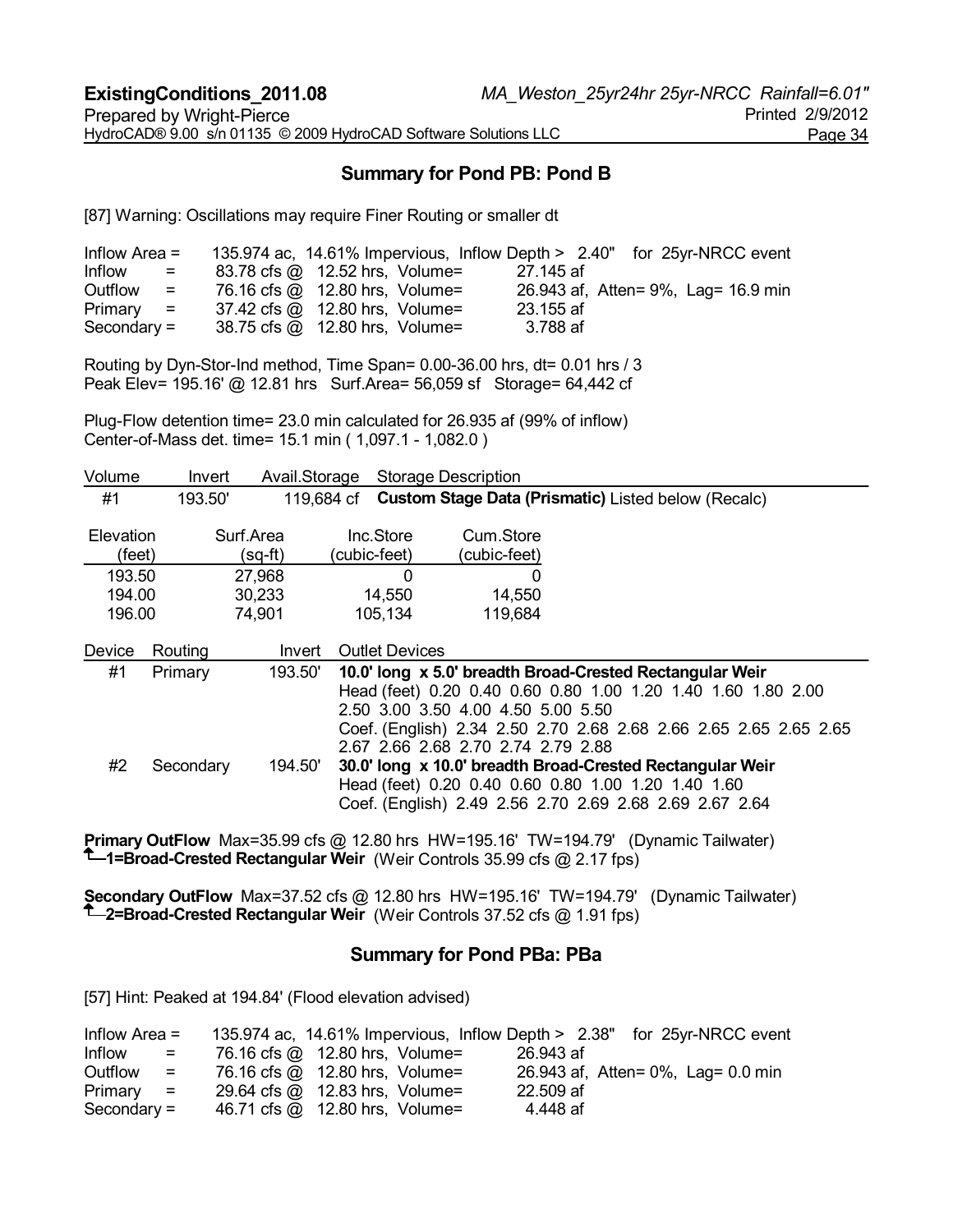Routing by Dyn-Stor-Ind method, Time Span= 0.00-36.00 hrs, dt= 0.01 hrs / 3 Peak Elev= 194.84' @ 12.83 hrs

Device Routing Invert Outlet Devices #1 Secondary 194.00' **25.0' long x 10.0' breadth Broad-Crested Rectangular Weir**  Head (feet) 0.20 0.40 0.60 0.80 1.00 1.20 1.40 1.60 Coef. (English) 2.49 2.56 2.70 2.69 2.68 2.69 2.67 2.64 #2 Primary 190.00' **24.0" Vert. Orifice/Grate** C= 0.600

**Primary OutFlow** Max=29.64 cfs @ 12.83 hrs HW=194.84' TW=190.75' (Dynamic Tailwater) **2=Orifice/Grate** (Orifice Controls 29.64 cfs @ 9.43 fps)

**Secondary OutFlow** Max=45.62 cfs @ 12.80 hrs HW=194.79' TW=194.17' (Dynamic Tailwater) **1=Broad-Crested Rectangular Weir** (Weir Controls 45.62 cfs @ 2.30 fps)

#### **Summary for Pond PBb: PBb**

[93] Warning: Storage range exceeded by 0.39'

| Inflow        | $=$               | 46.71 cfs @ 12.80 hrs, Volume=       |  | 4.448 af |                                     |
|---------------|-------------------|--------------------------------------|--|----------|-------------------------------------|
| Outflow       | $\equiv$ $\equiv$ | 43.16 cfs $@$ 12.81 hrs, Volume=     |  |          | 4.404 af, Atten = 8%, Lag = 0.6 min |
| $Primary =$   |                   | 4.40 cfs $\omega$ 12.77 hrs, Volume= |  | 1.370 af |                                     |
| $Secondary =$ |                   | 38.88 cfs @ 12.83 hrs, Volume=       |  | 3.034 af |                                     |

Routing by Dyn-Stor-Ind method, Time Span= 0.00-36.00 hrs, dt= 0.01 hrs / 3 Peak Elev= 194.39' @ 12.83 hrs Surf.Area= 26,000 sf Storage= 44,760 cf

Plug-Flow detention time= 38.2 min calculated for 4.404 af (99% of inflow) Center-of-Mass det. time= 36.9 min ( 828.1 - 791.2 )

| Volume    | Invert    | Avail.Storage |                       | Storage Description                                  |                                                            |
|-----------|-----------|---------------|-----------------------|------------------------------------------------------|------------------------------------------------------------|
| #1        | 190.20'   |               | 44,760 cf             |                                                      | <b>Custom Stage Data (Prismatic)</b> Listed below (Recalc) |
|           |           |               |                       |                                                      |                                                            |
| Elevation |           | Surf.Area     | Inc.Store             | Cum.Store                                            |                                                            |
| (feet)    |           | (sq-ft)       | (cubic-feet)          | (cubic-feet)                                         |                                                            |
| 190.20    |           | 4,450         | 0                     | 0                                                    |                                                            |
| 191.00    |           | 6,005         | 4,182                 | 4,182                                                |                                                            |
| 192.00    |           | 7,717         | 6,861                 | 11,043                                               |                                                            |
| 194.00    |           | 26,000        | 33,717                | 44,760                                               |                                                            |
|           |           |               |                       |                                                      |                                                            |
| Device    | Routing   | Invert        | <b>Outlet Devices</b> |                                                      |                                                            |
| #1        | Device 3  | 190.60'       |                       | 12.0" x 18.0" Horiz. Orifice/Grate                   | $C = 0.600$                                                |
|           |           |               |                       | Limited to weir flow at low heads                    |                                                            |
| #2        | Device 3  | 191.25'       |                       | 12.0" x 18.0" Horiz. Orifice/Grate                   | $C = 0.600$                                                |
|           |           |               |                       | Limited to weir flow at low heads                    |                                                            |
| #3        | Primary   | 186.80'       | 12.0" Round Culvert   |                                                      |                                                            |
|           |           |               |                       | $L = 205.0'$ CPP, square edge headwall, $Ke = 0.500$ |                                                            |
|           |           |               |                       |                                                      | Outlet Invert= 185.80' S= 0.0049 '/' Cc= 0.900 n= 0.013    |
| #4        | Secondary | 193.10'       |                       |                                                      | 10.0' long x 24.0' breadth Broad-Crested Rectangular Weir  |
|           |           |               |                       |                                                      | Head (feet) 0.20 0.40 0.60 0.80 1.00 1.20 1.40 1.60        |
|           |           |               |                       |                                                      | Coef. (English) 2.68 2.70 2.70 2.64 2.63 2.64 2.64 2.63    |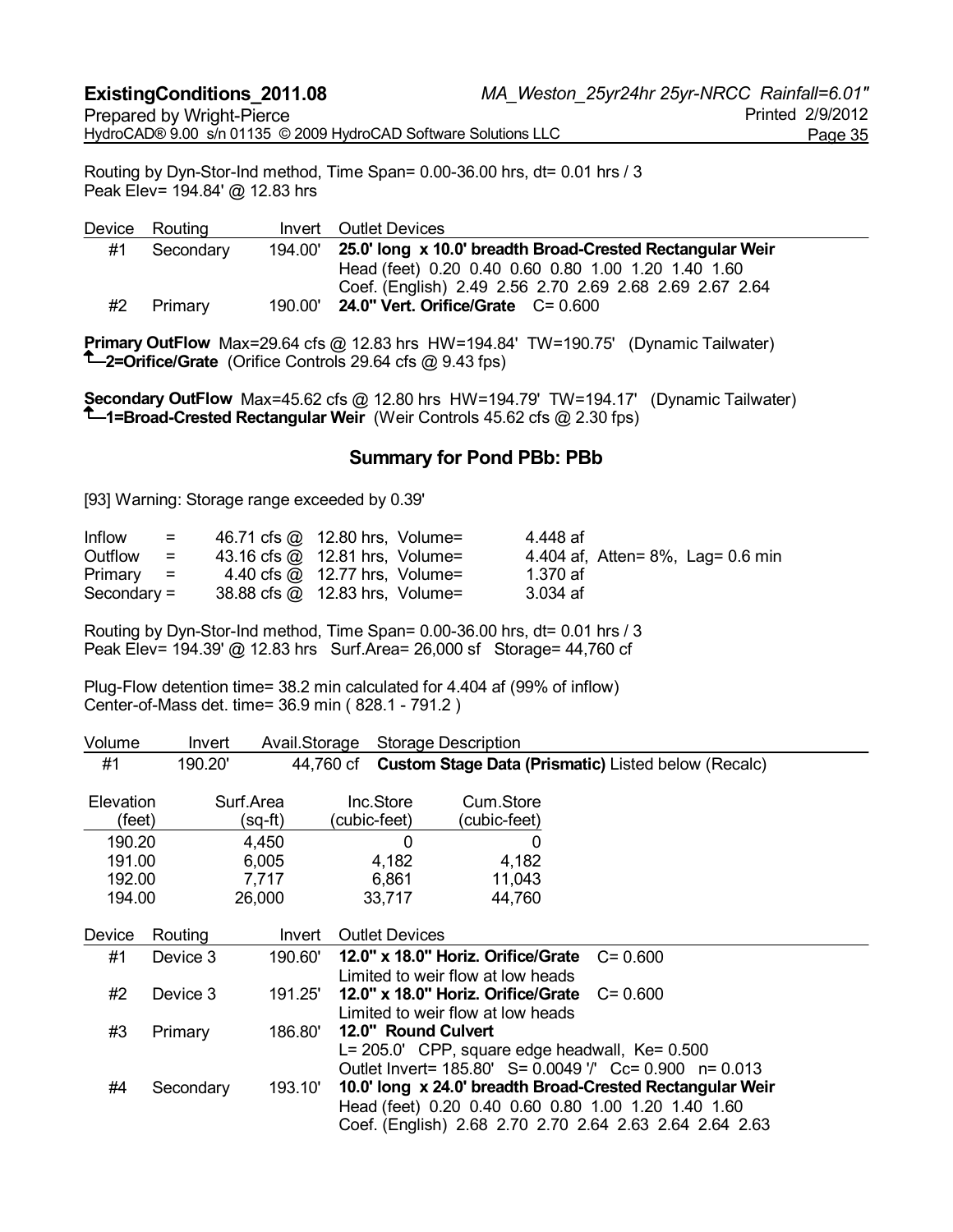**Primary OutFlow** Max=4.40 cfs @ 12.77 hrs HW=194.34' TW=190.48' (Dynamic Tailwater) **<sup>1</sup>**-3=Culvert (Outlet Controls 4.40 cfs @ 5.60 fps) **1=Orifice/Grate** (Passes < 13.97 cfs potential flow) **2=Orifice/Grate** (Passes < 12.70 cfs potential flow)

**Secondary OutFlow** Max=38.86 cfs @ 12.83 hrs HW=194.39' TW=190.75' (Dynamic Tailwater) **4=Broad-Crested Rectangular Weir** (Weir Controls 38.86 cfs @ 3.00 fps)

#### **Summary for Pond PBc: PBc**

[87] Warning: Oscillations may require Finer Routing or smaller dt

| Inflow Area $=$ |          | 135.974 ac, 14.61% Impervious, Inflow Depth > 2.38" for 25yr-NRCC event |           |  |                                      |  |
|-----------------|----------|-------------------------------------------------------------------------|-----------|--|--------------------------------------|--|
| Inflow          | $\equiv$ | 72.80 cfs @ 12.81 hrs, Volume=                                          | 26.913 af |  |                                      |  |
| Outflow         | $=$      | 45.93 cfs @ 13.57 hrs, Volume=                                          |           |  | 26.915 af, Atten= 37%, Lag= 45.3 min |  |
| $Primary =$     |          | 45.93 cfs @ 13.57 hrs, Volume=                                          | 26.915 af |  |                                      |  |

Routing by Dyn-Stor-Ind method, Time Span= 0.00-36.00 hrs, dt= 0.01 hrs / 3 Peak Elev= 191.73' @ 13.67 hrs Surf.Area= 48,911 sf Storage= 47,362 cf

Plug-Flow detention time= (not calculated: outflow precedes inflow) Center-of-Mass det. time= 4.1 min ( 1,107.6 - 1,103.5 )

| Volume                     | Invert  | Avail.Storage        | <b>Storage Description</b> |                                                     |                                                            |
|----------------------------|---------|----------------------|----------------------------|-----------------------------------------------------|------------------------------------------------------------|
| #1                         | 189.79' | 61.695 cf            |                            |                                                     | <b>Custom Stage Data (Prismatic)</b> Listed below (Recalc) |
| <b>Elevation</b><br>(feet) |         | Surf.Area<br>(sq-ft) | Inc.Store<br>(cubic-feet)  | Cum.Store<br>(cubic-feet)                           |                                                            |
| 189.79                     |         | 10                   | 0                          |                                                     |                                                            |
| 192.00                     |         | 55,823               | 61,695                     | 61,695                                              |                                                            |
| Device                     | Routing | Invert               | <b>Outlet Devices</b>      |                                                     |                                                            |
| #1                         | Primary | 185.80'              | 30.0" Round Culvert X 2.00 |                                                     |                                                            |
|                            |         |                      |                            | $L = 277.0'$ CMP, square edge headwall, Ke= $0.500$ | Outlet Invert= 185.00' S= 0.0029 '/' Cc= 0.900 n= 0.025    |

**Primary OutFlow** Max=45.93 cfs @ 13.57 hrs HW=191.72' TW=187.99' (Dynamic Tailwater) **1=Culvert** (Outlet Controls 45.93 cfs  $@$  4.68 fps)

#### **Summary for Pond PD1: Pond D**

[93] Warning: Storage range exceeded by 0.12'

[90] Warning: Qout>Qin may require Finer Routing or smaller dt

[87] Warning: Oscillations may require Finer Routing or smaller dt

| Inflow Area $=$ |                           | 4.313 ac, 7.47% Impervious, Inflow Depth = 2.27" for 25yr-NRCC event |          |                                         |
|-----------------|---------------------------|----------------------------------------------------------------------|----------|-----------------------------------------|
| Inflow          | $=$ $-$                   | 6.62 cfs $\omega$ 12.34 hrs, Volume=                                 | 0.816 af |                                         |
| Outflow         | $=$                       | $6.82 \text{ cfs} \textcircled{a}$ 12.35 hrs, Volume=                |          | 0.799 af, Atten = $0\%$ , Lag = 0.3 min |
| Primary         | $\mathbf{r} = \mathbf{r}$ | 6.82 cfs $\omega$ 12.35 hrs, Volume=                                 | 0.799 af |                                         |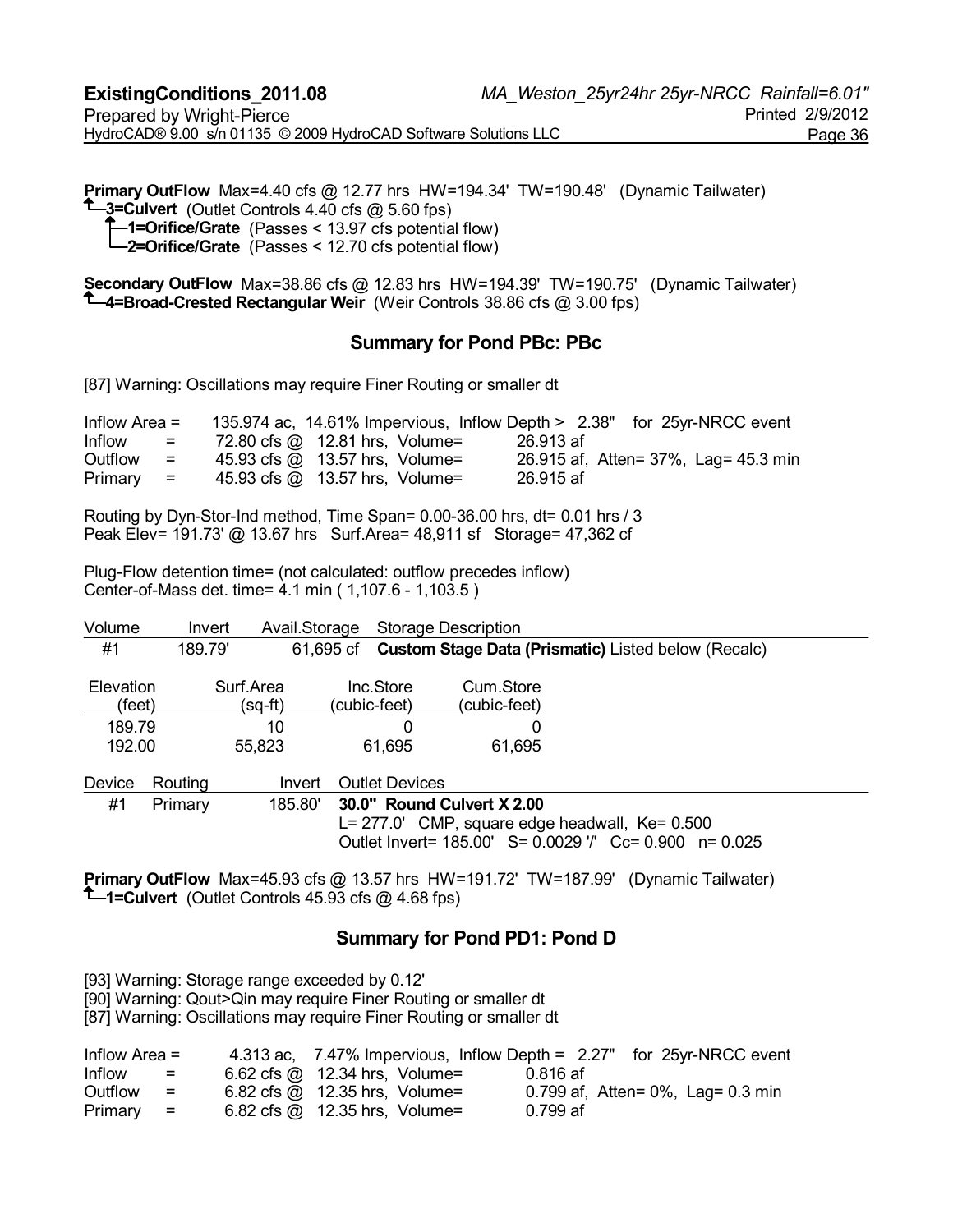Routing by Dyn-Stor-Ind method, Time Span= 0.00-36.00 hrs, dt= 0.01 hrs / 3 Peak Elev= 207.62' @ 12.35 hrs Surf.Area= 718 sf Storage= 1,079 cf

Plug-Flow detention time= 18.5 min calculated for 0.799 af (98% of inflow) Center-of-Mass det. time= 6.9 min ( 897.3 - 890.4 )

| Volume              | Invert  | Avail.Storage        |                           | <b>Storage Description</b> |                                                                   |
|---------------------|---------|----------------------|---------------------------|----------------------------|-------------------------------------------------------------------|
| #1                  | 205.50' |                      | 1,079 cf                  |                            | <b>Custom Stage Data (Prismatic)</b> Listed below (Recalc)        |
| Elevation<br>(feet) |         | Surf.Area<br>(sq-ft) | Inc.Store<br>(cubic-feet) | Cum.Store<br>(cubic-feet)  |                                                                   |
| 205.50              |         | 374                  | 0                         | 0                          |                                                                   |
| 206.00              |         | 451                  | 206                       | 206                        |                                                                   |
| 207.00              |         | 623                  | 537                       | 743                        |                                                                   |
| 207.50              |         | 718                  | 335                       | 1,079                      |                                                                   |
| Device              | Routing | Invert               | <b>Outlet Devices</b>     |                            |                                                                   |
| #1                  | Primary | 207.00               |                           |                            | 5.0' long x 1.0' breadth Broad-Crested Rectangular Weir           |
|                     |         |                      |                           |                            | Head (feet) 0.20 0.40 0.60 0.80 1.00 1.20 1.40 1.60 1.80 2.00     |
|                     |         |                      | 2.50 3.00                 |                            |                                                                   |
|                     |         |                      |                           |                            | Coef. (English) 2.69 2.72 2.75 2.85 2.98 3.08 3.20 3.28 3.31 3.30 |
|                     |         |                      | 3.31 3.32                 |                            |                                                                   |

**Primary OutFlow** Max=6.81 cfs @ 12.35 hrs HW=207.62' TW=202.20' (Dynamic Tailwater) **1-Broad-Crested Rectangular Weir** (Weir Controls 6.81 cfs @ 2.18 fps)

#### **Summary for Pond PD2: Pond D2**

| Inflow Area $=$ |     | 6.976 ac, 10.68% Impervious, Inflow Depth = 2.72" for 25yr-NRCC event |          |                                    |
|-----------------|-----|-----------------------------------------------------------------------|----------|------------------------------------|
| Inflow          | $=$ | 16.70 cfs @ 12.22 hrs, Volume=                                        | 1.581 af |                                    |
| Outflow         | $=$ | 10.18 cfs $@$ 12.38 hrs, Volume=                                      |          | 1.337 af, Atten= 39%, Lag= 9.3 min |
| $Primary =$     |     | 10.18 cfs $@$ 12.38 hrs, Volume=                                      | 1.337 af |                                    |

Routing by Dyn-Stor-Ind method, Time Span= 0.00-36.00 hrs, dt= 0.01 hrs / 3 Peak Elev= 209.53' @ 12.38 hrs Surf.Area= 18,757 sf Storage= 19,154 cf

Plug-Flow detention time= 129.2 min calculated for 1.337 af (85% of inflow) Center-of-Mass det. time= 56.4 min ( 923.9 - 867.5 )

| Volume              | Invert  |                      | Avail.Storage |                           | <b>Storage Description</b> |                                                            |
|---------------------|---------|----------------------|---------------|---------------------------|----------------------------|------------------------------------------------------------|
| #1                  | 207.50  |                      | 29.110 cf     |                           |                            | <b>Custom Stage Data (Prismatic)</b> Listed below (Recalc) |
| Elevation<br>(feet) |         | Surf.Area<br>(sq-ft) |               | Inc.Store<br>(cubic-feet) | Cum.Store<br>(cubic-feet)  |                                                            |
| 207.50              |         | 2,848                |               | 0                         | 0                          |                                                            |
| 208.00              |         | 4,240                |               | 1,772                     | 1,772                      |                                                            |
| 209.00              |         | 13,488               |               | 8,864                     | 10,636                     |                                                            |
| 210.00              |         | 23,460               |               | 18,474                    | 29,110                     |                                                            |
| <b>Device</b>       | Routing |                      | Invert        | <b>Outlet Devices</b>     |                            |                                                            |
| #1                  | Primary |                      | 209.00'       |                           |                            | 10.0' long x 10.0' breadth Broad-Crested Rectangular Weir  |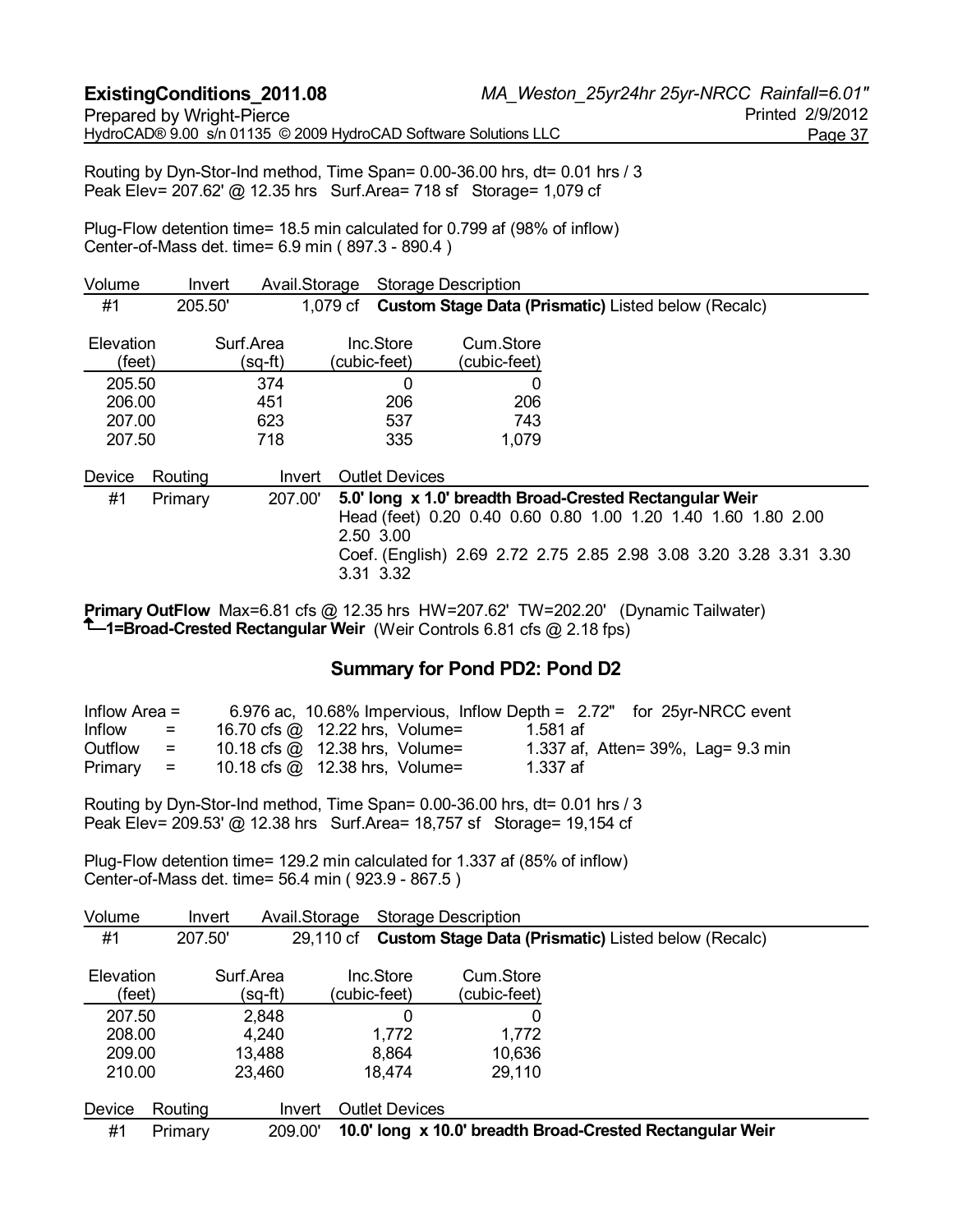Head (feet) 0.20 0.40 0.60 0.80 1.00 1.20 1.40 1.60 Coef. (English) 2.49 2.56 2.70 2.69 2.68 2.69 2.67 2.64

**Primary OutFlow** Max=10.17 cfs @ 12.38 hrs HW=209.53' TW=202.33' (Dynamic Tailwater) **1=Broad-Crested Rectangular Weir** (Weir Controls 10.17 cfs @ 1.93 fps)

## **Summary for Pond PE: Pond E**

[93] Warning: Storage range exceeded by 0.27'

[90] Warning: Qout>Qin may require Finer Routing or smaller dt

[87] Warning: Oscillations may require Finer Routing or smaller dt

| Inflow Area $=$            |     | 8.192 ac, 6.77% Impervious, Inflow Depth = 2.18" for 25yr-NRCC event |            |                                         |
|----------------------------|-----|----------------------------------------------------------------------|------------|-----------------------------------------|
| Inflow<br>and the state of |     | $9.76$ cfs $\omega$ 12.50 hrs, Volume=                               | 1.490 af   |                                         |
| Outflow                    | $=$ | 10.60 cfs @ 12.49 hrs, Volume=                                       |            | 1.490 af, Atten = $0\%$ , Lag = 0.0 min |
| $Primary =$                |     | 1.50 cfs $@$ 12.49 hrs, Volume=                                      | $0.959$ af |                                         |
| Secondary $=$              |     | $9.10 \text{ cfs} \textcircled{a}$ 12.49 hrs, Volume=                | $0.532$ af |                                         |

Routing by Dyn-Stor-Ind method, Time Span= 0.00-36.00 hrs, dt= 0.01 hrs / 3 Peak Elev= 248.27' @ 12.49 hrs Surf.Area= 3,010 sf Storage= 3,908 cf

Plug-Flow detention time= 16.0 min calculated for 1.490 af (100% of inflow) Center-of-Mass det. time= 15.9 min ( 919.2 - 903.3 )

| Volume                     | Invert    | Avail.Storage        |                           | <b>Storage Description</b>                                               |                                                                                                                                                                                               |
|----------------------------|-----------|----------------------|---------------------------|--------------------------------------------------------------------------|-----------------------------------------------------------------------------------------------------------------------------------------------------------------------------------------------|
| #1                         | 245.50'   |                      |                           |                                                                          | 3,908 cf Custom Stage Data (Prismatic) Listed below (Recalc)                                                                                                                                  |
| <b>Elevation</b><br>(feet) |           | Surf.Area<br>(sq-ft) | Inc.Store<br>(cubic-feet) | Cum.Store<br>(cubic-feet)                                                |                                                                                                                                                                                               |
| 245.50                     |           | 380                  | $\Omega$                  | 0                                                                        |                                                                                                                                                                                               |
| 246.00                     |           | 642                  | 256                       | 256                                                                      |                                                                                                                                                                                               |
| 248.00                     |           | 3,010                | 3,652                     | 3,908                                                                    |                                                                                                                                                                                               |
| Device                     | Routing   | Invert               | <b>Outlet Devices</b>     |                                                                          |                                                                                                                                                                                               |
| #1                         | Primary   | 245.50               |                           | 6.0" Round Culvert $L = 65.0'$ Ke= 0.500                                 | Outlet Invert = 235.00' S = 0.1615 '/' Cc = 0.900 n = 0.013 Clay tile                                                                                                                         |
| #2                         | Secondary | 247.50               |                           | 2.50 3.00 3.50 4.00 4.50 5.00 5.50<br>2.67 2.66 2.68 2.70 2.74 2.79 2.88 | 5.0' long x 5.0' breadth Broad-Crested Rectangular Weir<br>Head (feet) 0.20 0.40 0.60 0.80 1.00 1.20 1.40 1.60 1.80 2.00<br>Coef. (English) 2.34 2.50 2.70 2.68 2.68 2.66 2.65 2.65 2.65 2.65 |

**Primary OutFlow** Max=1.50 cfs @ 12.49 hrs HW=248.27' TW=209.43' (Dynamic Tailwater) **1=Culvert** (Inlet Controls 1.50 cfs @ 7.65 fps)

**Secondary OutFlow** Max=9.09 cfs @ 12.49 hrs HW=248.27' TW=202.69' (Dynamic Tailwater) **<sup>1</sup>-2=Broad-Crested Rectangular Weir** (Weir Controls 9.09 cfs @ 2.36 fps)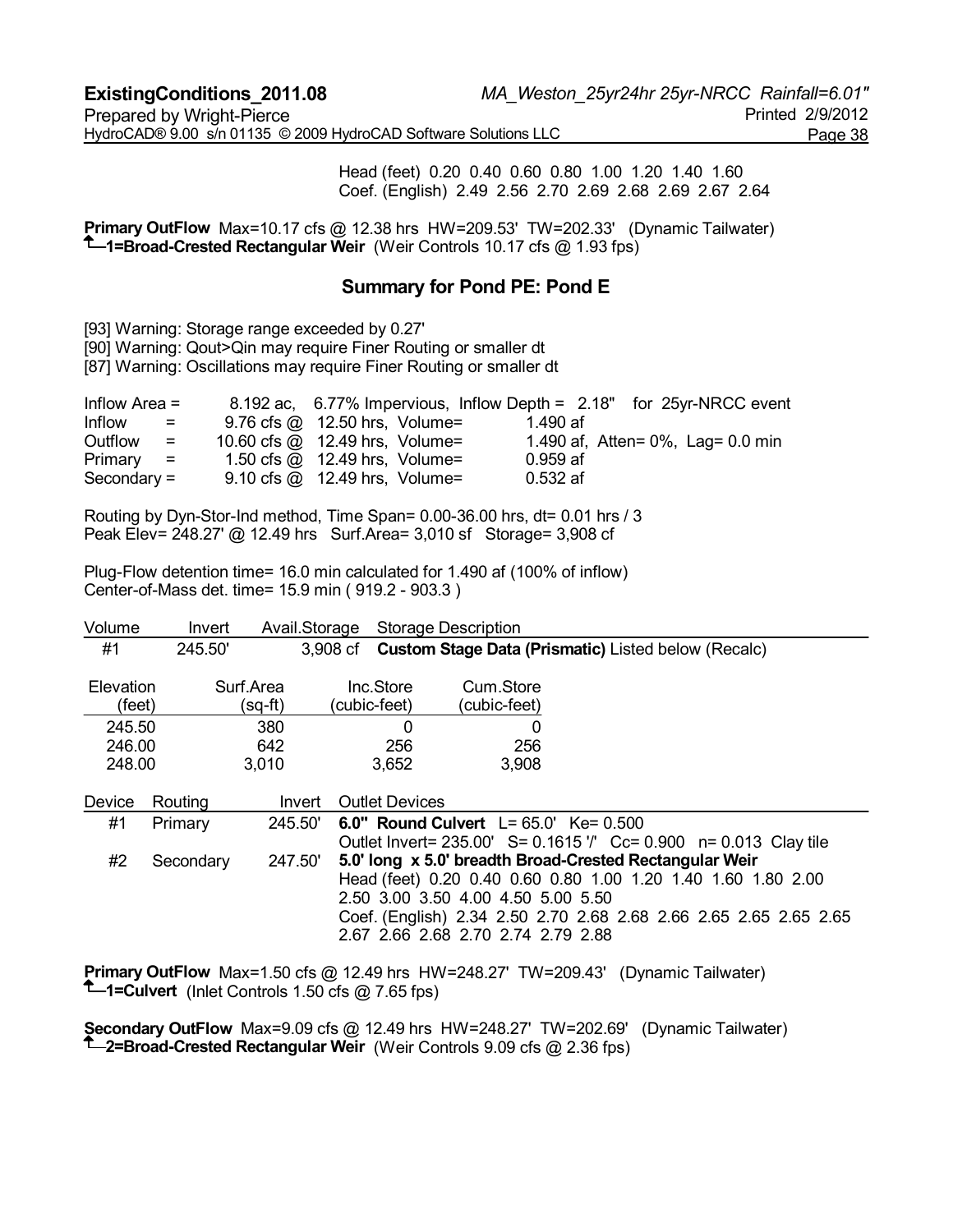# **Summary for Pond PF: Pond F**

| Inflow Area $=$ |                           |                                  |  | 98.764 ac, 14.74% Impervious, Inflow Depth > 2.21" for 25yr-NRCC event |  |                                      |  |
|-----------------|---------------------------|----------------------------------|--|------------------------------------------------------------------------|--|--------------------------------------|--|
| Inflow          | $\equiv$                  | 43.45 cfs @ 12.38 hrs, Volume=   |  | 18.158 af                                                              |  |                                      |  |
| Outflow         | $\mathbf{r} = \mathbf{r}$ | 38.69 cfs @ 12.56 hrs, Volume=   |  |                                                                        |  | 18.137 af, Atten= 11%, Lag= 11.4 min |  |
| $Primary =$     |                           | 20.66 cfs $@$ 12.56 hrs, Volume= |  | 17.214 af                                                              |  |                                      |  |
| $Secondary =$   |                           | 18.03 cfs $@$ 12.56 hrs, Volume= |  | 0.923 af                                                               |  |                                      |  |

Routing by Dyn-Stor-Ind method, Time Span= 0.00-36.00 hrs, dt= 0.01 hrs / 3 Peak Elev= 209.45' @ 12.56 hrs Surf.Area= 25,951 sf Storage= 35,158 cf

Plug-Flow detention time= 9.9 min calculated for 18.137 af (100% of inflow) Center-of-Mass det. time= 8.7 min ( 1,181.4 - 1,172.6 )

| Volume              | Invert    | Avail.Storage        |                           | <b>Storage Description</b> |                                                                   |
|---------------------|-----------|----------------------|---------------------------|----------------------------|-------------------------------------------------------------------|
| #1                  | 206.00'   |                      | 50.840 cf                 |                            | <b>Custom Stage Data (Prismatic) Listed below (Recalc)</b>        |
| Elevation<br>(feet) |           | Surf.Area<br>(sq-ft) | Inc.Store<br>(cubic-feet) | Cum.Store<br>(cubic-feet)  |                                                                   |
| 206.00              |           | 0                    | 0                         | O                          |                                                                   |
| 208.00              |           | 9,173                | 9,173                     | 9,173                      |                                                                   |
| 209.00              |           | 21,325               | 15,249                    | 24,422                     |                                                                   |
| 210.00              |           | 31,510               | 26,418                    | 50,840                     |                                                                   |
| Device              | Routing   | Invert               | <b>Outlet Devices</b>     |                            |                                                                   |
| #1                  | Primary   | 206.00'              |                           |                            | 30.0" W x 12.0" H Vert. Orifice/Grate $C = 0.600$                 |
| #2                  | Secondary | 209.25'              |                           |                            | 80.0' long x 3.0' breadth Broad-Crested Rectangular Weir          |
|                     |           |                      |                           |                            | Head (feet) 0.20 0.40 0.60 0.80 1.00 1.20 1.40 1.60 1.80 2.00     |
|                     |           |                      | 2.50 3.00 3.50 4.00 4.50  |                            |                                                                   |
|                     |           |                      |                           |                            | Coef. (English) 2.44 2.58 2.68 2.67 2.65 2.64 2.64 2.68 2.68 2.72 |
|                     |           |                      | 2.81 2.92 2.97 3.07 3.32  |                            |                                                                   |

**Primary OutFlow** Max=20.66 cfs @ 12.56 hrs HW=209.45' TW=195.11' (Dynamic Tailwater) **1=Orifice/Grate** (Orifice Controls 20.66 cfs @ 8.27 fps)

**Secondary OutFlow** Max=18.02 cfs @ 12.56 hrs HW=209.45' TW=195.11' (Dynamic Tailwater) **2=Broad-Crested Rectangular Weir** (Weir Controls 18.02 cfs @ 1.10 fps)

#### **Summary for Pond PG: Pond G**

| Inflow Area $=$ |                           |                                      |          | 3.217 ac, 8.25% Impervious, Inflow Depth = 2.27" for 25yr-NRCC event |
|-----------------|---------------------------|--------------------------------------|----------|----------------------------------------------------------------------|
| Inflow          | $\mathbf{r} = \mathbf{r}$ | 4.75 cfs @ 12.36 hrs, Volume=        | 0.609 af |                                                                      |
| Outflow         | $\equiv$                  | 4.65 cfs @ 12.41 hrs, Volume=        |          | 0.587 af, Atten = 2%, Lag = 2.7 min                                  |
| $Primary =$     |                           | 4.65 cfs $\omega$ 12.41 hrs, Volume= | 0.587 af |                                                                      |

Routing by Dyn-Stor-Ind method, Time Span= 0.00-36.00 hrs, dt= 0.01 hrs / 3 Peak Elev= 257.93' @ 12.41 hrs Surf.Area= 2,186 sf Storage= 1,771 cf

Plug-Flow detention time= 32.6 min calculated for 0.587 af (96% of inflow) Center-of-Mass det. time= 13.0 min ( 905.2 - 892.2 )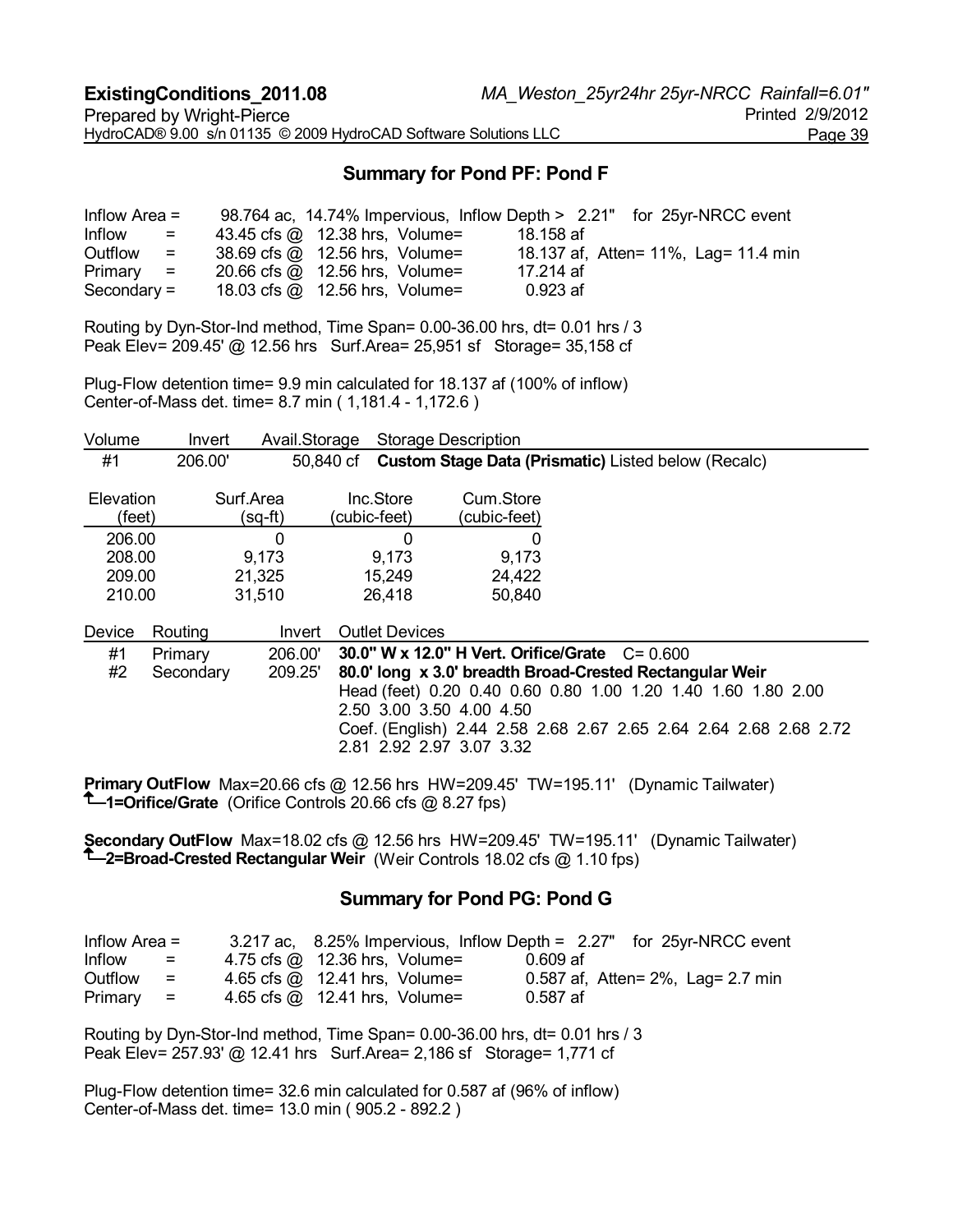HydroCAD® 9.00 s/n 01135 © 2009 HydroCAD Software Solutions LLC Page 40

Volume Invert Avail.Storage Storage Description #1 256.50' 14,292 cf **Custom Stage Data (Prismatic)** Listed below (Recalc) Elevation Surf.Area Inc.Store Cum.Store (feet) (sq-ft) (cubic-feet) (cubic-feet) 256.50 287 0 0 258.00 2,275 1,922 1,922 260.00 10,095 12,370 14,292 Device Routing Invert Outlet Devices #1 Device 2 257.50' **12.0" x 18.0" Horiz. Orifice/Grate** C= 0.600 Limited to weir flow at low heads #2 Primary 254.50' **12.0" Round Culvert**  L= 25.0' RCP, square edge headwall, Ke= 0.500 Outlet Invert= 254.20' S= 0.0120 '/' Cc= 0.900 n= 0.013 **Primary OutFlow** Max=4.65 cfs @ 12.41 hrs HW=257.93' TW=244.27' (Dynamic Tailwater)

**<sup>1</sup>**-2=Culvert (Passes 4.65 cfs of 6.48 cfs potential flow)

**1=Orifice/Grate** (Weir Controls 4.65 cfs @ 2.15 fps)

### **Summary for Pond PI: Pond I**

| Inflow Area $=$                                                  | 16.812 ac, 11.49% Impervious, Inflow Depth = 2.54" for 25yr-NRCC event |            |                                     |
|------------------------------------------------------------------|------------------------------------------------------------------------|------------|-------------------------------------|
| Inflow<br>$=$                                                    | 24.85 cfs @ 12.45 hrs, Volume=                                         | 3.555 af   |                                     |
| Outflow<br>$\mathcal{L}_{\text{max}} = \mathcal{L}_{\text{max}}$ | 12.46 cfs @ 12.87 hrs, Volume=                                         |            | 3.531 af, Atten= 50%, Lag= 25.3 min |
| $Primary =$                                                      | $9.03$ cfs $\omega$ 12.87 hrs, Volume=                                 | 3.278 af   |                                     |
| $Secondary =$                                                    | 3.43 cfs $\omega$ 12.87 hrs, Volume=                                   | $0.253$ af |                                     |

Routing by Dyn-Stor-Ind method, Time Span= 0.00-36.00 hrs, dt= 0.01 hrs / 3 Peak Elev= 253.33' @ 12.87 hrs Surf.Area= 42,861 sf Storage= 43,690 cf

Plug-Flow detention time= 106.5 min calculated for 3.530 af (99% of inflow) Center-of-Mass det. time= 102.6 min ( 992.0 - 889.4 )

| Volume    | Invert    | Avail.Storage |                       | <b>Storage Description</b> |                                                            |
|-----------|-----------|---------------|-----------------------|----------------------------|------------------------------------------------------------|
| #1        | 252.25'   | 178,555 cf    |                       |                            | <b>Custom Stage Data (Prismatic)</b> Listed below (Recalc) |
| Elevation |           | Surf.Area     | Inc.Store             | Cum.Store                  |                                                            |
| (feet)    |           | (sq-ft)       | (cubic-feet)          | (cubic-feet)               |                                                            |
| 252.25    |           | 37,725        | 0                     | O                          |                                                            |
| 254.00    |           | 46,014        | 73,272                | 73,272                     |                                                            |
| 256.00    |           | 59,269        | 105,283               | 178,555                    |                                                            |
|           |           |               |                       |                            |                                                            |
| Device    | Routing   | Invert        | <b>Outlet Devices</b> |                            |                                                            |
| #1        | Primary   | 252.25'       |                       |                            | 3.0' long x 10.0' breadth Broad-Crested Rectangular Weir   |
|           |           |               |                       |                            | Head (feet) 0.20 0.40 0.60 0.80 1.00 1.20 1.40 1.60        |
|           |           |               |                       |                            | Coef. (English) 2.49 2.56 2.70 2.69 2.68 2.69 2.67 2.64    |
| #2        | Secondary | 253.00        |                       |                            | 7.0' long x 10.0' breadth Broad-Crested Rectangular Weir   |
|           |           |               |                       |                            | Head (feet) 0.20 0.40 0.60 0.80 1.00 1.20 1.40 1.60        |
|           |           |               |                       |                            | Coef. (English) 2.49 2.56 2.70 2.69 2.68 2.69 2.67 2.64    |
| #3        | Secondary | 253.50        |                       |                            | 10.0' long x 10.0' breadth Broad-Crested Rectangular Weir  |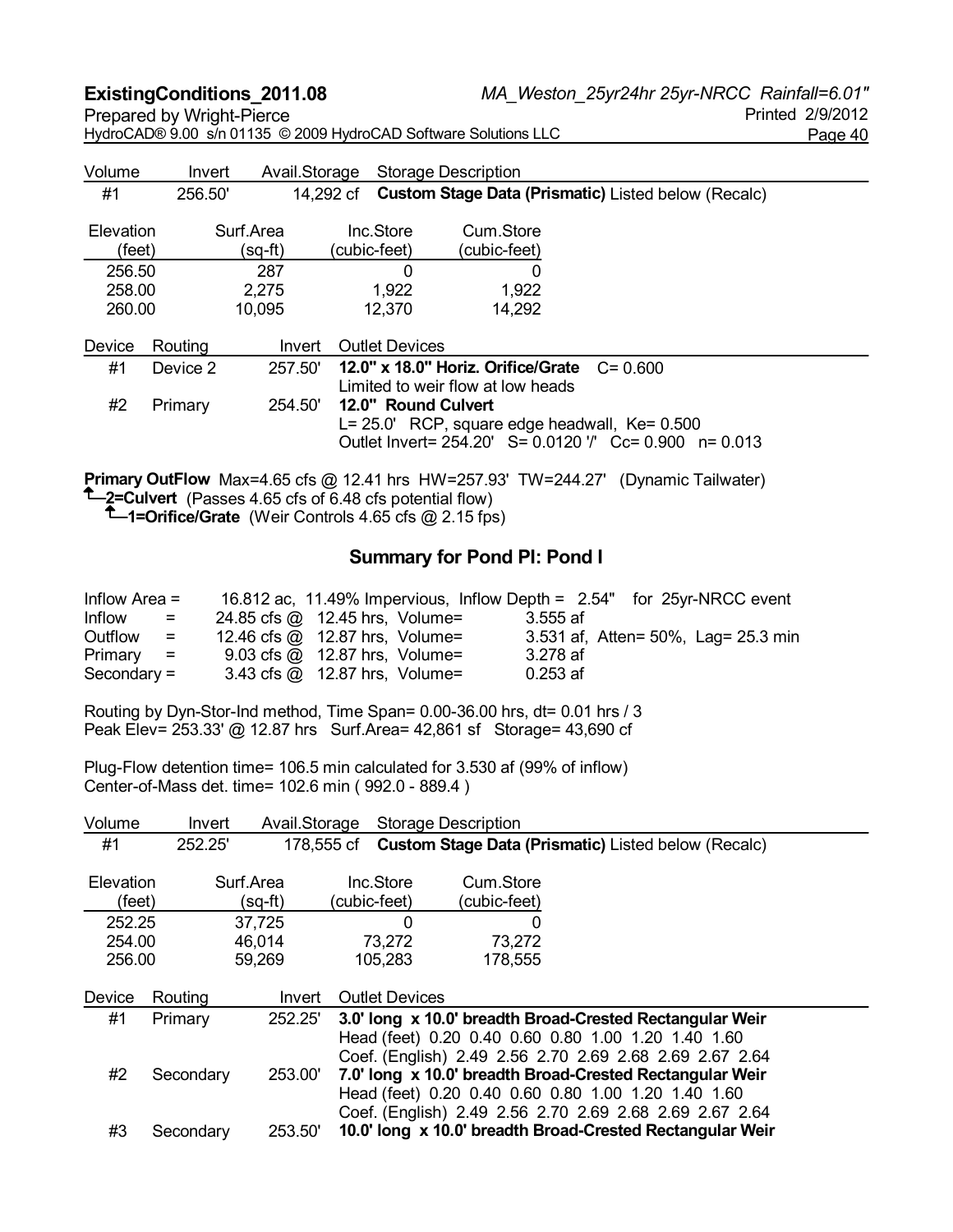Head (feet) 0.20 0.40 0.60 0.80 1.00 1.20 1.40 1.60 Coef. (English) 2.49 2.56 2.70 2.69 2.68 2.69 2.67 2.64

**Primary OutFlow** Max=9.02 cfs @ 12.87 hrs HW=253.33' TW=252.33' (Dynamic Tailwater) **1=Broad-Crested Rectangular Weir** (Weir Controls 9.02 cfs @ 2.77 fps)

**Secondary OutFlow** Max=3.43 cfs @ 12.87 hrs HW=253.33' TW=252.33' (Dynamic Tailwater) **2=Broad-Crested Rectangular Weir** (Weir Controls 3.43 cfs @ 1.47 fps) **3=Broad-Crested Rectangular Weir** ( Controls 0.00 cfs)

#### **Summary for Pond PJK: Pond JK**

| Inflow Area $=$ |                           | 11.277 ac, 18.39% Impervious, Inflow Depth = 2.72" for 25yr-NRCC event |          |                                      |  |
|-----------------|---------------------------|------------------------------------------------------------------------|----------|--------------------------------------|--|
| Inflow          | $=$                       | 23.38 cfs @ 12.28 hrs, Volume=                                         | 2.556 af |                                      |  |
| Outflow         | $\mathbf{r} = \mathbf{r}$ | 1.52 cfs $\omega$ 15.53 hrs, Volume=                                   |          | 2.220 af, Atten= 94%, Lag= 194.6 min |  |
| $Primary =$     |                           | 1.52 cfs $\omega$ 15.53 hrs, Volume=                                   | 2.220 af |                                      |  |

Routing by Dyn-Stor-Ind method, Time Span= 0.00-36.00 hrs, dt= 0.01 hrs / 3 Peak Elev= 261.34' @ 15.53 hrs Surf.Area= 31,222 sf Storage= 63,490 cf

Plug-Flow detention time= 508.8 min calculated for 2.220 af (87% of inflow) Center-of-Mass det. time= 444.4 min ( 1,316.6 - 872.2 )

| Volume                     | Invert   | Avail.Storage              |                           |                       | <b>Storage Description</b>               |                                                                                                            |
|----------------------------|----------|----------------------------|---------------------------|-----------------------|------------------------------------------|------------------------------------------------------------------------------------------------------------|
| #1                         | 258.50   |                            | 85,278 cf                 |                       |                                          | <b>Custom Stage Data (Prismatic)</b> Listed below (Recalc)                                                 |
| Elevation<br>(feet)        |          | Surf Area<br>(sq-ft)       | Inc.Store<br>(cubic-feet) |                       | Cum Store<br>(cubic-feet)                |                                                                                                            |
| 258.50<br>260.00<br>262.00 |          | 13,037<br>23,014<br>35,226 | 27,038<br>58,240          | 0                     | O<br>27,038<br>85,278                    |                                                                                                            |
| Device                     | Routina  | Invert                     |                           | <b>Outlet Devices</b> |                                          |                                                                                                            |
| #1                         | Primary  | 258.00'                    |                           | 10.0" Round Culvert   | n= 0.011 Concrete pipe, straight & clean | $L = 385.0'$ RCP, sq.cut end projecting, $Ke = 0.500$<br>Outlet Invert = 232.00' S = 0.0675 '/' Cc = 0.900 |
| #2                         | Device 1 | 259.00                     |                           |                       |                                          | 4.0" W x 8.0" H Vert. Orifice/Grate $C = 0.600$                                                            |

**Primary OutFlow** Max=1.52 cfs @ 15.53 hrs HW=261.34' TW=232.92' (Dynamic Tailwater) **1** = Culvert (Passes 1.52 cfs of 4.49 cfs potential flow)

**1**-2=Orifice/Grate (Orifice Controls 1.52 cfs @ 6.82 fps)

# **Summary for Pond PN: Pond N**

[80] Warning: Exceeded Pond PO by 0.22' @ 13.23 hrs (0.08 cfs 0.024 af)

[80] Warning: Exceeded Pond PO by 0.22' @ 13.23 hrs (30.02 cfs 9.953 af)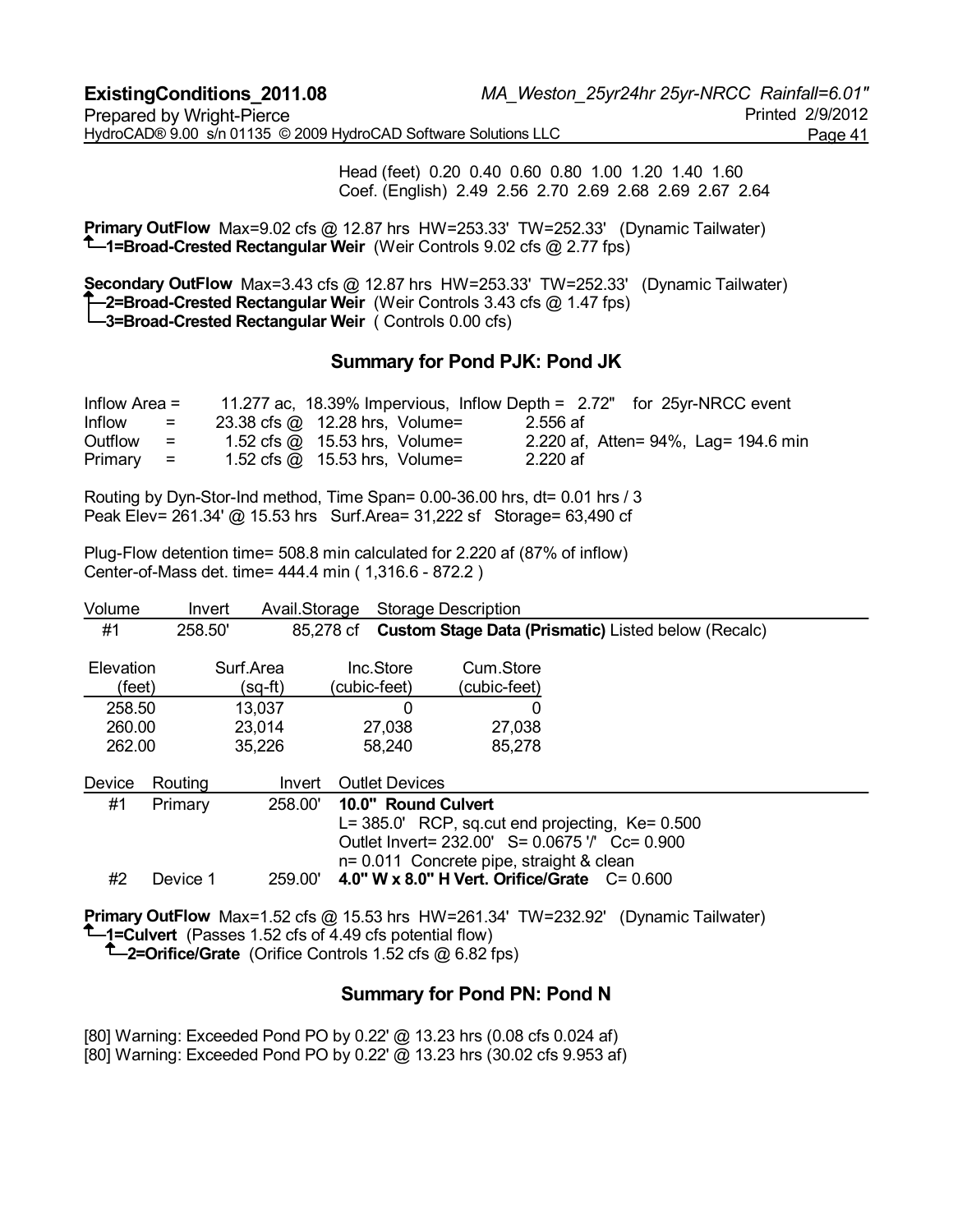|                                               | <b>ExistingConditions_2011.08</b><br><b>Prepared by Wright-Pierce</b> |                        |                                                                 | HydroCAD® 9.00 s/n 01135 © 2009 HydroCAD Software Solutions LLC                                                                                                       |             | MA Weston 25yr24hr 25yr-NRCC Rainfall=6.01" | Printed 2/9/2012<br>Page 42 |
|-----------------------------------------------|-----------------------------------------------------------------------|------------------------|-----------------------------------------------------------------|-----------------------------------------------------------------------------------------------------------------------------------------------------------------------|-------------|---------------------------------------------|-----------------------------|
| Inflow Area =<br>Inflow<br>Outflow<br>Primary | $=$<br>$=$<br>$\equiv$                                                |                        | 54.45 cfs @ 12.30 hrs, Volume=<br>4.57 cfs @ 20.93 hrs, Volume= | 52.150 ac, 16.99% Impervious, Inflow Depth > 2.51" for 25yr-NRCC event<br>10.893 af<br>4.57 cfs @ 20.93 hrs, Volume= 8.952 af, Atten= 92%, Lag= 517.8 min<br>8.952 af |             |                                             |                             |
|                                               |                                                                       |                        |                                                                 | Routing by Dyn-Stor-Ind method, Time Span= 0.00-36.00 hrs, dt= 0.01 hrs / 3<br>Peak Elev= 231.00' @ 20.93 hrs Surf.Area= 108,989 sf Storage= 164,533 cf               |             |                                             |                             |
|                                               |                                                                       |                        | Center-of-Mass det. time= 291.2 min (1,417.0 - 1,125.8)         | Plug-Flow detention time= 450.4 min calculated for 8.952 af (82% of inflow)                                                                                           |             |                                             |                             |
| Volume                                        | Invert                                                                |                        | Avail.Storage Storage Description                               |                                                                                                                                                                       |             |                                             |                             |
| #1                                            | 228.00'                                                               |                        |                                                                 | 294,424 cf Custom Stage Data (Prismatic) Listed below (Recalc)                                                                                                        |             |                                             |                             |
| Elevation<br>(feet)                           |                                                                       | Surf.Area<br>$(sq-ft)$ | Inc.Store<br>(cubic-feet)                                       | Cum.Store<br>(cubic-feet)                                                                                                                                             |             |                                             |                             |
| 228.00                                        |                                                                       | 7,200                  | $\Omega$                                                        | $\Omega$                                                                                                                                                              |             |                                             |                             |
| 230.00<br>232.00                              |                                                                       | 68,850<br>149,524      | 76,050<br>218,374                                               | 76,050<br>294,424                                                                                                                                                     |             |                                             |                             |
| Device                                        | Routing                                                               |                        | Invert Outlet Devices                                           |                                                                                                                                                                       |             |                                             |                             |
| #1                                            | Device 2                                                              | 228.50'                |                                                                 | 18.0" x 12.0" Horiz. Orifice/Grate                                                                                                                                    | $C = 0.600$ |                                             |                             |
| #2                                            | Primary                                                               | 226.00'                | 12.0" Round Culvert                                             | Limited to weir flow at low heads                                                                                                                                     |             |                                             |                             |
|                                               |                                                                       |                        |                                                                 | L= 200.0' RCP, square edge headwall, Ke= 0.500<br>Outlet Invert= 225.90' S= 0.0005 '/' Cc= 0.900 n= 0.013                                                             |             |                                             |                             |
|                                               |                                                                       |                        | $T$ 2=Culvert (Barrel Controls 4.57 cfs @ 5.82 fps)             | Primary OutFlow Max=4.57 cfs @ 20.93 hrs HW=231.00' TW=207.01' (Dynamic Tailwater)<br><sup>T</sup> —1=Orifice/Grate (Passes 4.57 cfs of 11.41 cfs potential flow)     |             |                                             |                             |
|                                               |                                                                       |                        |                                                                 | <b>Summary for Pond PO: Pond O</b>                                                                                                                                    |             |                                             |                             |
|                                               |                                                                       |                        |                                                                 | [87] Warning: Oscillations may require Finer Routing or smaller dt                                                                                                    |             |                                             |                             |
| Inflow Area =                                 |                                                                       |                        |                                                                 | 15.309 ac, 16.03% Impervious, Inflow Depth = 3.10" for 25yr-NRCC event                                                                                                |             |                                             |                             |

| $\overline{\phantom{a}}$ innow $\overline{\phantom{a}}$ | <b>10.000 ac, 10.0070 importious, import Depth = 10.10 Fig. 2011-111100 CYCHL</b> |            |                                    |
|---------------------------------------------------------|-----------------------------------------------------------------------------------|------------|------------------------------------|
| Inflow<br>$=$                                           | 33.20 cfs @ 12.33 hrs, Volume=                                                    | $3.951$ af |                                    |
| Outflow                                                 | 3.13 cfs $\omega$ 12.28 hrs, Volume=                                              |            | 2.400 af, Atten= 91%, Lag= 0.0 min |
| $Primary =$                                             | 0.11 cfs $@$ 11.95 hrs, Volume=                                                   | $0.030$ af |                                    |
| $Secondary =$                                           | 3.09 cfs $\omega$ 12.28 hrs, Volume=                                              | 2.372 af   |                                    |
|                                                         |                                                                                   |            |                                    |

Routing by Dyn-Stor-Ind method, Time Span= 0.00-36.00 hrs, dt= 0.01 hrs / 3 Peak Elev= 231.00' @ 20.94 hrs Surf.Area= 87,083 sf Storage= 139,270 cf

Plug-Flow detention time= 883.8 min calculated for 2.400 af (61% of inflow) Center-of-Mass det. time= 756.3 min ( 1,620.8 - 864.6 )

| Volume |         | Invert Avail.Storage Storage Description                       |
|--------|---------|----------------------------------------------------------------|
| #1     | 229.00' | 232,675 cf Custom Stage Data (Prismatic) Listed below (Recalc) |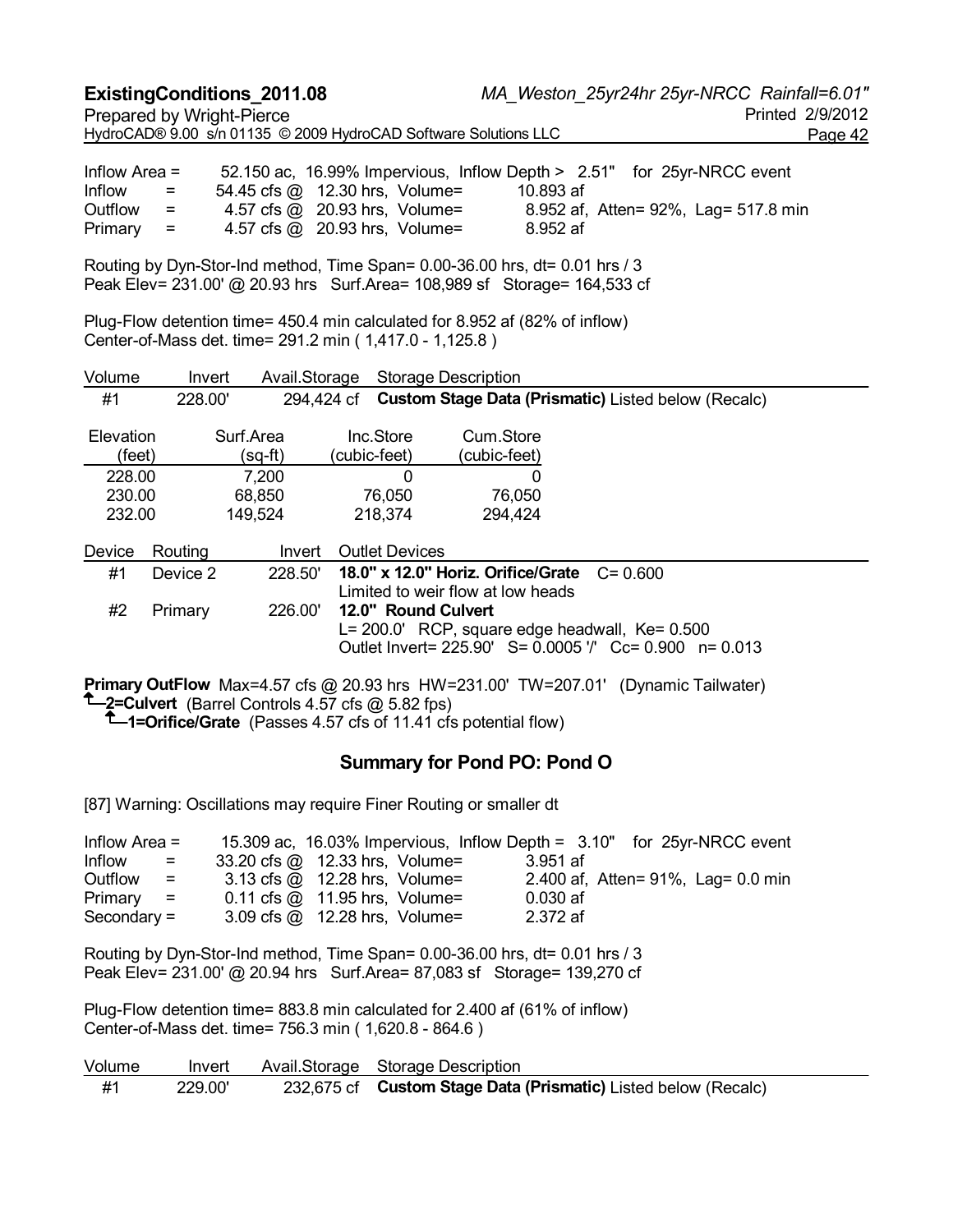| Elevation                |         | Surf.Area | Inc.Store             | Cum.Store                                 |                                                                                                                |
|--------------------------|---------|-----------|-----------------------|-------------------------------------------|----------------------------------------------------------------------------------------------------------------|
| (feet)                   |         | (sq-ft)   | (cubic-feet)          | (cubic-feet)                              |                                                                                                                |
| 229.00                   |         | 41,330    |                       | 0                                         |                                                                                                                |
| 230.00                   |         | 75,460    | 58,395                | 58,395                                    |                                                                                                                |
| 232.00                   |         | 98,820    | 174,280               | 232,675                                   |                                                                                                                |
| Device                   | Routing | Invert    | <b>Outlet Devices</b> |                                           |                                                                                                                |
| #1                       | Primary | 228.50    |                       | 6.0" Round Culvert $L = 400.0'$ Ke= 0.100 |                                                                                                                |
|                          |         |           |                       |                                           | lnlet Invert= 228.50' S= 0.0000 '/' Cc= 0.900<br>$n = 0.020$                                                   |
| $\overline{\phantom{a}}$ | $\sim$  |           |                       |                                           | 1 – ALAIL II – ALAIL – ALAIL II – ALAIL – ALAIL – ALAIL – ALAIL – ALAIL – ALAIL – ALAIL – ALAIL – ALAIL – ALAI |

#2 Secondary 229.50' **15.0' long x 30.0' breadth Broad-Crested Rectangular Weir**  Head (feet) 0.20 0.40 0.60 0.80 1.00 1.20 1.40 1.60 Coef. (English) 2.68 2.70 2.70 2.64 2.63 2.64 2.64 2.63

**Primary OutFlow** Max=0.11 cfs @ 11.95 hrs HW=229.39' TW=229.00' (Dynamic Tailwater) **1=Culvert** (Outlet Controls 0.11 cfs @ 0.58 fps)

**Secondary OutFlow** Max=3.09 cfs @ 12.28 hrs HW=229.73' TW=229.66' (Dynamic Tailwater) **2=Broad-Crested Rectangular Weir** (Weir Controls 3.09 cfs @ 0.91 fps)

### **Summary for Pond PQ: Pond Q**

| Inflow Area $=$ |                           |                                 |           | 192.807 ac, 3.04% Impervious, Inflow Depth = 2.10" for 25yr-NRCC event |
|-----------------|---------------------------|---------------------------------|-----------|------------------------------------------------------------------------|
| Inflow          | $\equiv$                  | 106.04 cfs @ 13.64 hrs, Volume= | 33.698 af |                                                                        |
| Outflow         | $\equiv$ $\equiv$         | 8.29 cfs @ 25.11 hrs, Volume=   |           | 15.093 af, Atten= 92%, Lag= 688.4 min                                  |
| Primary         | $\mathbf{r} = \mathbf{r}$ | 8.29 cfs @ 25.11 hrs, Volume=   | 15.093 af |                                                                        |

Routing by Dyn-Stor-Ind method, Time Span= 0.00-36.00 hrs, dt= 0.01 hrs / 3 Starting Elev= 216.00' Surf.Area= 76,540 sf Storage= 66,888 cf Peak Elev= 222.23' @ 25.11 hrs Surf.Area= 322,755 sf Storage= 1,165,853 cf (1,098,965 cf above start)

Plug-Flow detention time= 740.6 min calculated for 13.557 af (40% of inflow) Center-of-Mass det. time= 499.1 min ( 1,476.7 - 977.5 )

| Volume              | Invert  |                      | Avail.Storage |                           | <b>Storage Description</b> |                                                                                                                                                            |
|---------------------|---------|----------------------|---------------|---------------------------|----------------------------|------------------------------------------------------------------------------------------------------------------------------------------------------------|
| #1                  | 215.00' |                      |               |                           |                            | 1,423,701 cf Custom Stage Data (Prismatic) Listed below (Recalc)                                                                                           |
| Elevation<br>(feet) |         | Surf.Area<br>(sq-ft) |               | Inc.Store<br>(cubic-feet) | Cum.Store<br>(cubic-feet)  |                                                                                                                                                            |
|                     |         |                      |               |                           |                            |                                                                                                                                                            |
| 215.00              |         | 57,235               |               | $\Omega$                  | 0                          |                                                                                                                                                            |
| 216.00              |         | 76,540               |               | 66,888                    | 66,888                     |                                                                                                                                                            |
| 218.00              |         | 126,659              |               | 203,199                   | 270,087                    |                                                                                                                                                            |
| 220.00              |         | 190,103              |               | 316,762                   | 586,849                    |                                                                                                                                                            |
| 222.00              |         | 315,198              |               | 505,301                   | 1,092,150                  |                                                                                                                                                            |
| 223.00              |         | 347,905              |               | 331,552                   | 1,423,701                  |                                                                                                                                                            |
| Device              | Routing |                      | Invert        | <b>Outlet Devices</b>     |                            |                                                                                                                                                            |
| #1                  | Primary | 216.00'              |               | 15.0" Round Culvert       |                            |                                                                                                                                                            |
|                     |         |                      |               |                           |                            | $L = 340.0'$ CMP, square edge headwall, Ke= $0.500$<br>Outlet Invert = 214.30' S = 0.0050 '/' Cc = 0.900<br>$n = 0.013$ Concrete pipe, bends & connections |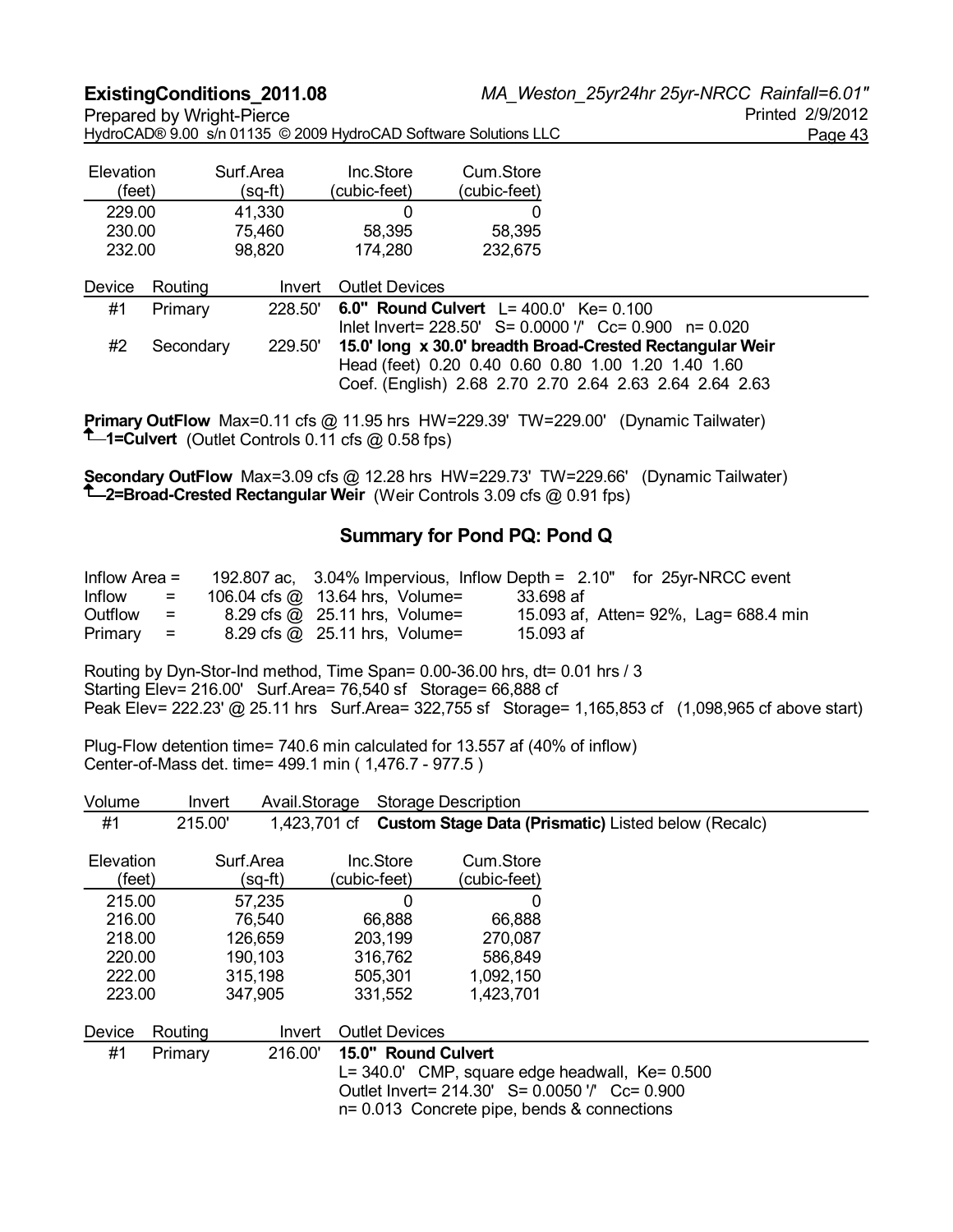**Primary OutFlow** Max=8.29 cfs @ 25.11 hrs HW=222.23' TW=215.29' (Dynamic Tailwater) **1** -Culvert (Barrel Controls 8.29 cfs @ 6.76 fps)

#### **Summary for Pond PR1: Pond R1**

[87] Warning: Oscillations may require Finer Routing or smaller dt

| Inflow Area $=$ |                                            |                                 |           | 452.813 ac, 10.90% Impervious, Inflow Depth > 2.01" for 25yr-NRCC event |
|-----------------|--------------------------------------------|---------------------------------|-----------|-------------------------------------------------------------------------|
| Inflow          | a mar mar a tr                             | 282.66 cfs @ 12.90 hrs, Volume= | 75.823 af |                                                                         |
| Outflow         | $\mathbf{r} = \mathbf{r} \cdot \mathbf{r}$ | 142.11 cfs @ 13.16 hrs, Volume= |           | 54.757 af, Atten= 50%, Lag= 15.5 min                                    |
| $Primary =$     |                                            | 65.55 cfs @ 13.14 hrs, Volume=  | 36.893 af |                                                                         |
| $Secondary =$   |                                            | 76.74 cfs @ 13.18 hrs, Volume=  | 17.874 af |                                                                         |

Routing by Dyn-Stor-Ind method, Time Span= 0.00-36.00 hrs, dt= 0.01 hrs / 3 Peak Elev= 204.95' @ 24.48 hrs Surf.Area= 479,044 sf Storage= 1,212,085 cf

Plug-Flow detention time= 371.1 min calculated for 54.757 af (72% of inflow) Center-of-Mass det. time= 192.2 min ( 1,216.8 - 1,024.7 )

| Volume    | Invert    | Avail.Storage |                       | <b>Storage Description</b> |                                                            |
|-----------|-----------|---------------|-----------------------|----------------------------|------------------------------------------------------------|
| #1        | 199.00'   | 1,234,558 cf  |                       |                            | <b>Custom Stage Data (Prismatic)</b> Listed below (Recalc) |
| Elevation |           | Surf.Area     | Inc.Store             | Cum.Store                  |                                                            |
| (feet)    |           | (sq-ft)       | (cubic-feet)          | (cubic-feet)               |                                                            |
| 199.00    |           | 41,566        | $\Omega$              | 0                          |                                                            |
| 200.00    |           | 65,868        | 53,717                | 53,717                     |                                                            |
| 201.00    |           | 97,889        | 81,879                | 135,596                    |                                                            |
| 202.00    |           | 139,381       | 118,635               | 254,231                    |                                                            |
| 203.00    |           | 299,803       | 219,592               | 473,823                    |                                                            |
| 204.00    |           | 368,610       | 334,207               | 808,029                    |                                                            |
| 205.00    |           | 484,448       | 426,529               | 1,234,558                  |                                                            |
| Device    | Routing   | Invert        | <b>Outlet Devices</b> |                            |                                                            |
| #1        | Primary   | 199.00'       | 48.0" Round Culvert   |                            |                                                            |
|           |           |               |                       |                            | $L = 210.0'$ RCP, square edge headwall, Ke= 0.500          |
|           |           |               |                       |                            | Outlet Invert= 198.00' S= 0.0048 '/' Cc= 0.900             |
|           |           |               |                       |                            | $n = 0.013$ Concrete pipe, bends & connections             |
| #2        | Secondary | 202.00'       |                       |                            | 30.0' long x 10.0' breadth Broad-Crested Rectangular Weir  |
|           |           |               |                       |                            | Head (feet) 0.20 0.40 0.60 0.80 1.00 1.20 1.40 1.60        |
|           |           |               |                       |                            | Coef. (English) 2.49 2.56 2.70 2.69 2.68 2.69 2.67 2.64    |

**Primary OutFlow** Max=65.55 cfs @ 13.14 hrs HW=203.55' TW=202.37' (Dynamic Tailwater) **1** = Culvert (Outlet Controls 65.55 cfs @ 5.74 fps)

**Secondary OutFlow** Max=76.74 cfs @ 13.18 hrs HW=203.59' TW=203.43' (Dynamic Tailwater) **2=Broad-Crested Rectangular Weir** (Weir Controls 76.74 cfs @ 1.61 fps)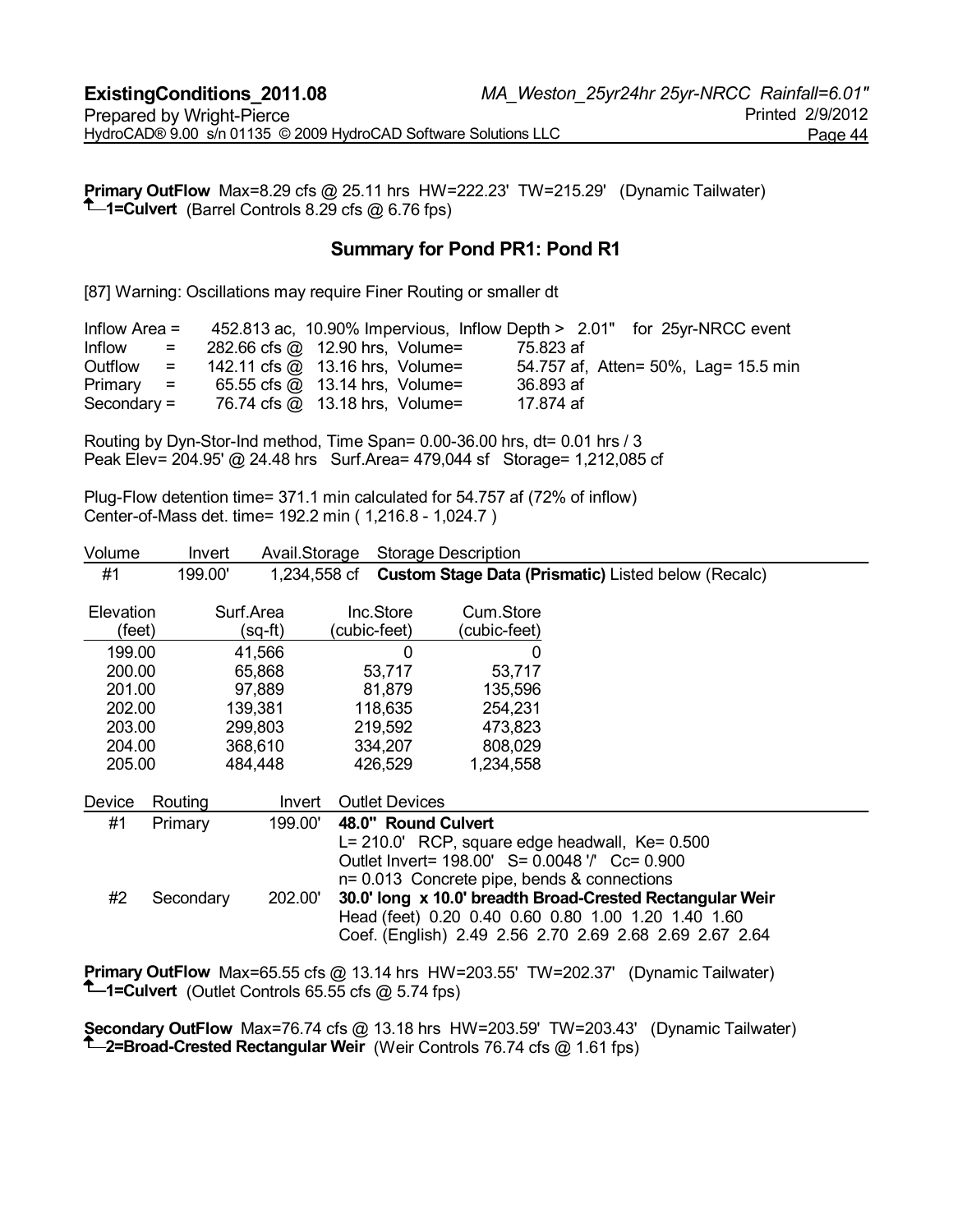# **Summary for Pond PR2: Pond R2**

[80] Warning: Exceeded Pond PR1 by 0.81' @ 12.24 hrs (0.21 cfs 10.323 af)

| Inflow Area $=$ |                   |                                |  |           |  | 53.682 ac, 17.77% Impervious, Inflow Depth > 6.62" for 25yr-NRCC event |
|-----------------|-------------------|--------------------------------|--|-----------|--|------------------------------------------------------------------------|
| Inflow          | $=$               | 99.48 cfs @ 13.14 hrs, Volume= |  | 29.632 af |  |                                                                        |
| Outflow         | $\equiv$ $\equiv$ | 24.26 cfs @ 13.53 hrs, Volume= |  |           |  | 18.479 af, Atten= 76%, Lag= 23.1 min                                   |
| $Primary =$     |                   | 24.26 cfs @ 13.53 hrs, Volume= |  | 18.479 af |  |                                                                        |

Routing by Dyn-Stor-Ind method, Time Span= 0.00-36.00 hrs, dt= 0.01 hrs / 3 Peak Elev= 204.95' @ 24.46 hrs Surf.Area= 302,368 sf Storage= 670,706 cf

Plug-Flow detention time= 509.6 min calculated for 18.479 af (62% of inflow) Center-of-Mass det. time= 312.9 min ( 1,320.6 - 1,007.7 )

| Volume                                                      | Invert  | Avail.Storage                                                   |                                                           | <b>Storage Description</b>                                                                                                                                                   |
|-------------------------------------------------------------|---------|-----------------------------------------------------------------|-----------------------------------------------------------|------------------------------------------------------------------------------------------------------------------------------------------------------------------------------|
| #1                                                          | 201.00  | 684,868 cf                                                      |                                                           | <b>Custom Stage Data (Prismatic)</b> Listed below (Recalc)                                                                                                                   |
| Elevation<br>(feet)<br>201.00<br>202.00<br>203.00<br>204.00 |         | Surf Area<br>(sq-ft)<br>43,903<br>108,026<br>174,489<br>227,387 | Inc.Store<br>(cubic-feet)<br>75,965<br>141,258<br>200,938 | Cum Store<br>(cubic-feet)<br>$\Omega$<br>0<br>75,965<br>217,222<br>418,160                                                                                                   |
| 205.00                                                      |         | 306,029                                                         | 266,708                                                   | 684,868                                                                                                                                                                      |
| Device                                                      | Routing | Invert                                                          | <b>Outlet Devices</b>                                     |                                                                                                                                                                              |
| #1                                                          | Primary | 201.00'                                                         |                                                           | 36.0" Round Culvert<br>L= 200.0' RCP, square edge headwall, Ke= 0.500<br>Outlet Invert = 200.00' S = 0.0050 '/' Cc = 0.900<br>$n = 0.013$ Concrete pipe, bends & connections |

**Primary OutFlow** Max=24.26 cfs @ 13.53 hrs HW=203.82' TW=202.97' (Dynamic Tailwater) **1=Culvert** (Outlet Controls 24.26 cfs @ 4.55 fps)

#### **Summary for Pond PS: Pond S**

[80] Warning: Exceeded Pond PR1 by 0.03' @ 9.09 hrs (0.00 cfs 0.000 af)

| Inflow Area $=$                      |                                                        |            | 521.230 ac, 12.09% Impervious, Inflow Depth > 1.36" for 25yr-NRCC event |
|--------------------------------------|--------------------------------------------------------|------------|-------------------------------------------------------------------------|
| Inflow<br>$\mathbf{r} = \mathbf{r}$  | 92.22 cfs $@.13.16$ hrs, Volume=                       | 58.941 af  |                                                                         |
| Outflow<br>$\mathbf{r} = \mathbf{r}$ | 23.70 cfs @ 26.02 hrs, Volume=                         |            | 44.806 af, Atten = 74%, Lag = 771.9 min                                 |
| $Primary =$                          | 23.70 cfs @ 26.02 hrs, Volume=                         | 44.806 af  |                                                                         |
| Secondary $=$                        | $0.00 \text{ cfs} \ \omega 0.00 \text{ hrs}$ , Volume= | $0.000$ af |                                                                         |

Routing by Dyn-Stor-Ind method, Time Span= 0.00-36.00 hrs, dt= 0.01 hrs / 3 Peak Elev= 204.89' @ 24.68 hrs Surf.Area= 196,630 sf Storage= 741,271 cf

Plug-Flow detention time= 398.4 min calculated for 44.793 af (76% of inflow) Center-of-Mass det. time= 197.9 min ( 1,463.5 - 1,265.5 )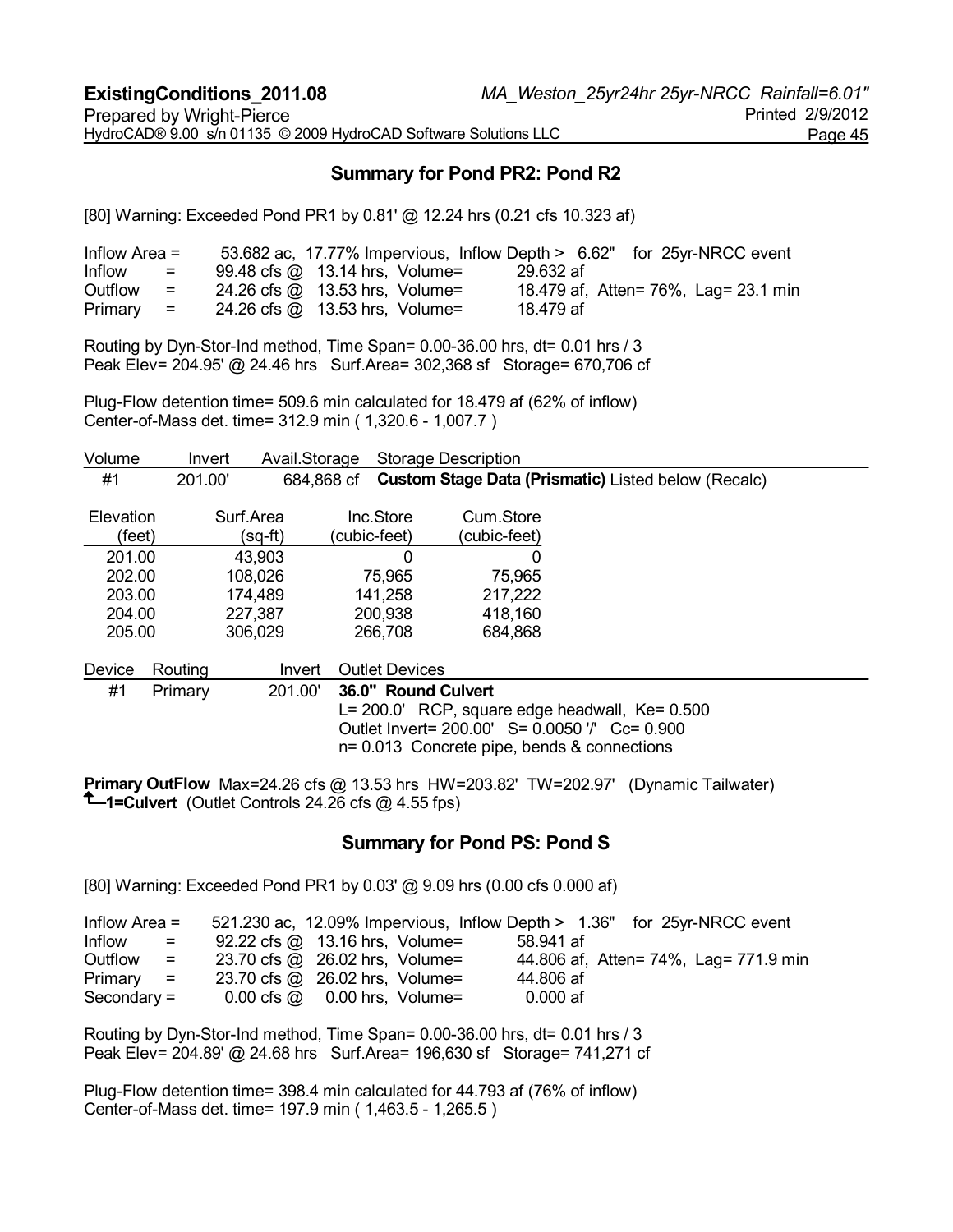**ExistingConditions\_2011.08** *MA\_Weston\_25yr24hr 25yr-NRCC Rainfall=6.01"* Prepared by Wright-Pierce **Prepared by Wright-Pierce** Printed 2/9/2012 HydroCAD® 9.00 s/n 01135 © 2009 HydroCAD Software Solutions LLC Page 46 Volume Invert Avail.Storage Storage Description #1 199.00' 966,146 cf **Custom Stage Data (Prismatic)** Listed below (Recalc) Elevation Surf.Area Inc.Store Cum.Store (feet) (sq-ft) (cubic-feet) (cubic-feet) 199.00 11,091 0 0 200.00 58,493 34,792 34,792 201.00 92,889 75,691 110,483 202.00 150,848 121,869 232,352 204.00 187,376 338,224 570,576 206.00 208,194 395,570 966,146 Device Routing Invert Outlet Devices #1 Primary 200.00' **24.0" W x 24.0" H Box Culvert**  L= 50.0' Box, headwall w/3 square edges, Ke= 0.500 Outlet Invert= 199.00' S= 0.0200 '/' Cc= 0.900 n= 0.030 Rubble masonry, cemented #2 Secondary 206.00' **150.0' long x 5.0' breadth Broad-Crested Rectangular Weir** 

Head (feet) 0.20 0.40 0.60 0.80 1.00 1.20 1.40 1.60 1.80 2.00 2.50 3.00 3.50 4.00 4.50 5.00 5.50 Coef. (English) 2.34 2.50 2.70 2.68 2.68 2.66 2.65 2.65 2.65 2.65 2.67 2.66 2.68 2.70 2.74 2.79 2.88

**Primary OutFlow** Max=23.70 cfs @ 26.02 hrs HW=204.85' TW=202.22' (Dynamic Tailwater) **1=Culvert** (Outlet Controls 23.70 cfs @ 5.92 fps)

**Secondary OutFlow** Max=0.00 cfs @ 0.00 hrs HW=199.00' TW=197.50' (Dynamic Tailwater) **2=Broad-Crested Rectangular Weir** ( Controls 0.00 cfs)

#### **Summary for Pond PT: Pond T**

| Inflow Area $=$ |          |                                                        |  | 584.596 ac, 12.64% Impervious, Inflow Depth > 1.19" for 25yr-NRCC event |  |                                         |
|-----------------|----------|--------------------------------------------------------|--|-------------------------------------------------------------------------|--|-----------------------------------------|
| Inflow          | $\equiv$ | 78.97 cfs @ 12.75 hrs, Volume=                         |  | 57.731 af                                                               |  |                                         |
| Outflow         | $=$      | 26.79 cfs @ 24.45 hrs, Volume=                         |  |                                                                         |  | 49.112 af, Atten = 66%, Lag = 701.9 min |
| $Primary =$     |          | 26.79 cfs @ 24.45 hrs, Volume=                         |  | 49.112 af                                                               |  |                                         |
| $Secondary =$   |          | $0.00 \text{ cfs} \ \omega 0.00 \text{ hrs}$ , Volume= |  | $0.000$ af                                                              |  |                                         |

Routing by Dyn-Stor-Ind method, Time Span= 0.00-36.00 hrs, dt= 0.01 hrs / 3 Peak Elev= 202.28' @ 24.45 hrs Surf.Area= 186,899 sf Storage= 459,346 cf

Plug-Flow detention time= 242.1 min calculated for 49.112 af (85% of inflow) Center-of-Mass det. time= 122.1 min ( 1,461.9 - 1,339.9 )

| Volume | Invert  | Avail.Storage Storage Description                              |
|--------|---------|----------------------------------------------------------------|
| #1     | 197.50' | 599,722 cf Custom Stage Data (Prismatic) Listed below (Recalc) |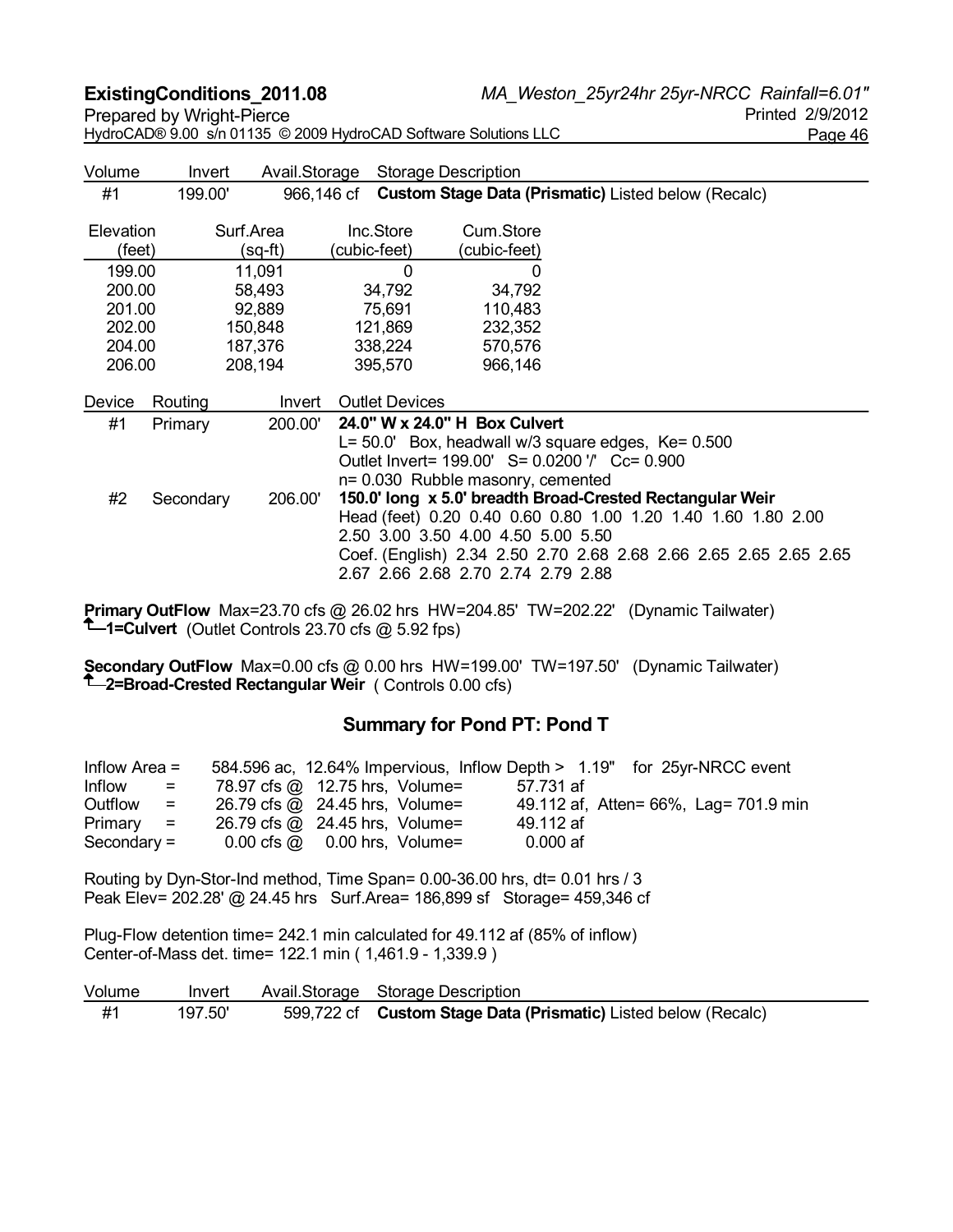| Elevation |                     | Surf.Area | Inc.Store                         | Cum.Store    |                                                                                                                                                                                                                                                                                |
|-----------|---------------------|-----------|-----------------------------------|--------------|--------------------------------------------------------------------------------------------------------------------------------------------------------------------------------------------------------------------------------------------------------------------------------|
| (feet)    |                     | $(sq-ft)$ | (cubic-feet)                      | (cubic-feet) |                                                                                                                                                                                                                                                                                |
| 197.50    |                     | 0         | 0                                 | 0            |                                                                                                                                                                                                                                                                                |
| 198.00    |                     | 9,060     | 2,265                             | 2,265        |                                                                                                                                                                                                                                                                                |
| 199.00    |                     | 58,085    | 33,573                            | 35,838       |                                                                                                                                                                                                                                                                                |
| 200.00    |                     | 108,460   | 83,273                            | 119,110      |                                                                                                                                                                                                                                                                                |
| 202.00    |                     | 179,859   | 288,319                           | 407,429      |                                                                                                                                                                                                                                                                                |
| 203.00    |                     | 204,727   | 192,293                           | 599,722      |                                                                                                                                                                                                                                                                                |
| Device    | Routing             | Invert    | <b>Outlet Devices</b>             |              |                                                                                                                                                                                                                                                                                |
| #1        | Primary             | 197.50'   | 24.0" W x 30.0" H Box Culvert     |              |                                                                                                                                                                                                                                                                                |
| #2        | 202.50<br>Secondary |           | n= 0.030 Rubble masonry, cemented |              | L= 78.0' RCP, square edge headwall, Ke= 0.500<br>Outlet Invert= 197.11' S= 0.0050 '/' Cc= 0.900<br>75.0' long x 10.0' breadth Broad-Crested Rectangular Weir<br>Head (feet) 0.20 0.40 0.60 0.80 1.00 1.20 1.40 1.60<br>Coef. (English) 2.49 2.56 2.70 2.69 2.68 2.69 2.67 2.64 |

**Primary OutFlow** Max=26.79 cfs @ 24.45 hrs HW=202.28' TW=185.72' (Dynamic Tailwater) **1=Culvert** (Barrel Controls 26.79 cfs @ 5.36 fps)

**Secondary OutFlow** Max=0.00 cfs @ 0.00 hrs HW=197.50' TW=181.40' (Dynamic Tailwater) **1**-2=Broad-Crested Rectangular Weir ( Controls 0.00 cfs)

#### **Summary for Pond PU: Pond U**

| Inflow Area $=$ |                           |                                |            | 72.196 ac, 17.00% Impervious, Inflow Depth = 1.52" for 25yr-NRCC event |
|-----------------|---------------------------|--------------------------------|------------|------------------------------------------------------------------------|
| Inflow          | $=$                       | 28.80 cfs @ 13.40 hrs, Volume= | 9.166 af   |                                                                        |
| Outflow         | $=$                       | 26.75 cfs @ 13.79 hrs, Volume= |            | 9.165 af, Atten = 7%, Lag = 23.7 min                                   |
| Primary         | $\mathbf{r} = \mathbf{r}$ | 26.75 cfs @ 13.79 hrs, Volume= | $9.165$ af |                                                                        |

Routing by Dyn-Stor-Ind method, Time Span= 0.00-36.00 hrs, dt= 0.01 hrs / 3 Peak Elev= 194.13' @ 13.79 hrs Surf.Area= 24,229 sf Storage= 28,222 cf

Plug-Flow detention time= 18.6 min calculated for 9.163 af (100% of inflow) Center-of-Mass det. time= 18.5 min ( 1,007.3 - 988.8 )

| Volume              | Invert  | Avail.Storage        |                           | Storage Description       |                                                            |
|---------------------|---------|----------------------|---------------------------|---------------------------|------------------------------------------------------------|
| #1                  | 192.00' |                      | 482.547 cf                |                           | <b>Custom Stage Data (Prismatic)</b> Listed below (Recalc) |
| Elevation<br>(feet) |         | Surf.Area<br>(sq-ft) | Inc.Store<br>(cubic-feet) | Cum Store<br>(cubic-feet) |                                                            |
| 192.00              |         | 3,018                | 0                         | 0                         |                                                            |
| 194.00              |         | 22.099               | 25,117                    | 25,117                    |                                                            |
| 196.00              |         | 53,876               | 75.975                    | 101,092                   |                                                            |
| 198.00              |         | 89,534               | 143,410                   | 244,502                   |                                                            |
| 200.00              |         | 148,511              | 238,045                   | 482,547                   |                                                            |
| Device              | Routing | Invert               | <b>Outlet Devices</b>     |                           |                                                            |
| #1                  | Primary | 192.00'              | 36.0" Round Culvert       |                           | $L = 220.0'$ RCP, square edge headwall, $Ke = 0.500$       |